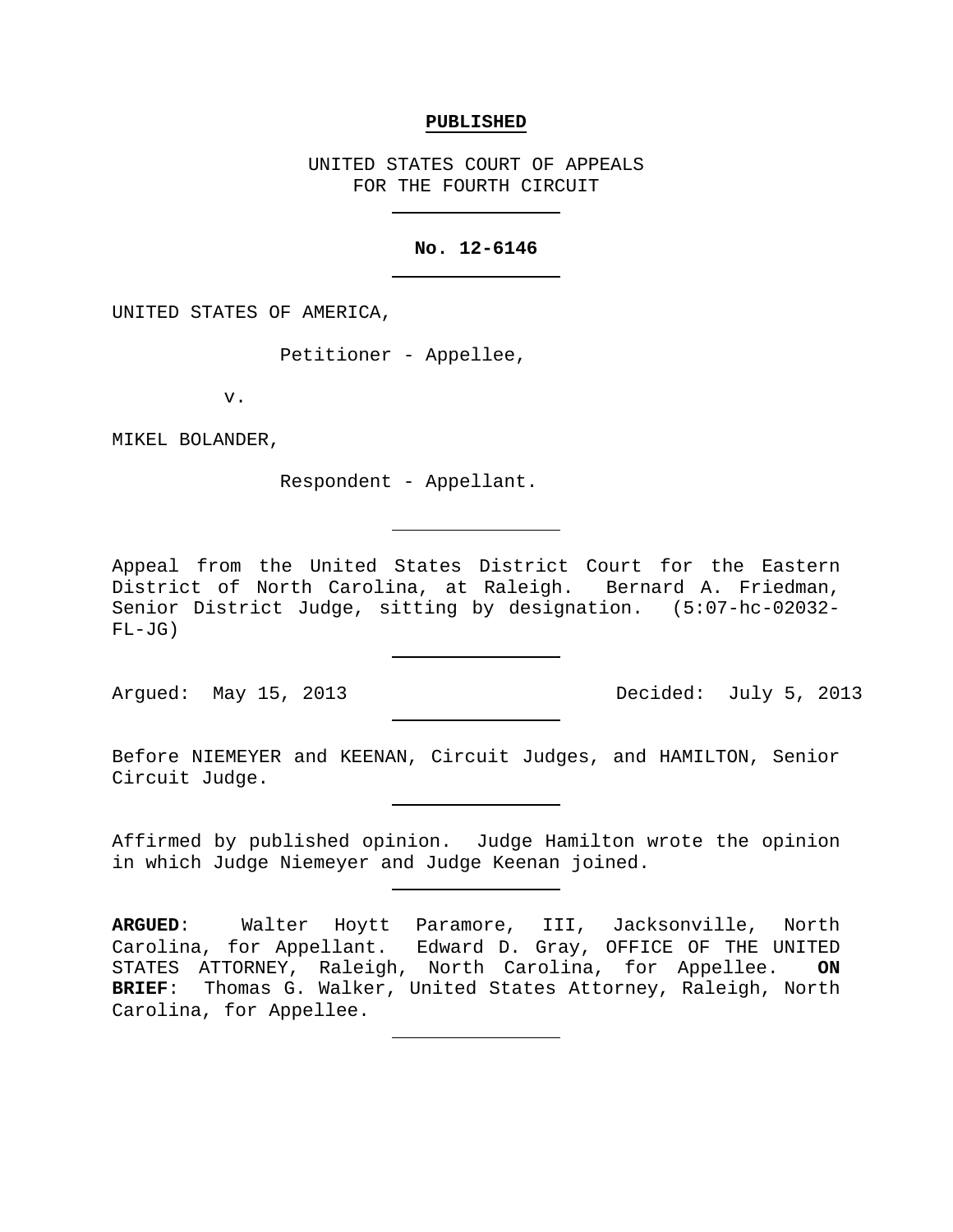HAMILTON, Senior Circuit Judge:

The government certified Mikel Bolander as a "sexually dangerous person" under the Adam Walsh Act, 18 U.S.C. § 4248 (the Act). In the ensuing civil commitment proceeding, the district court found that the government had proven by clear and convincing evidence that Bolander is a sexually dangerous person under the Act. As a result, he was committed to the custody of the Attorney General of the United States. On appeal, Bolander challenges this ruling, and others, by the district court. We affirm.

## I

#### A

The Act provides for the civil commitment of a "sexually dangerous person" following the expiration of their federal prison sentences. Id. § 4248(a). A sexually dangerous person is one "who has engaged or attempted to engage in sexually violent conduct or child molestation and who is sexually dangerous to others." Id. § 4247(a)(5). A person is considered "sexually dangerous to others" if "the person suffers from a serious mental illness, abnormality, or disorder as a result of which he would have serious difficulty in refraining from sexually violent conduct or child molestation if released." Id.  $$4247(a)(6)$ .

 $- 2 -$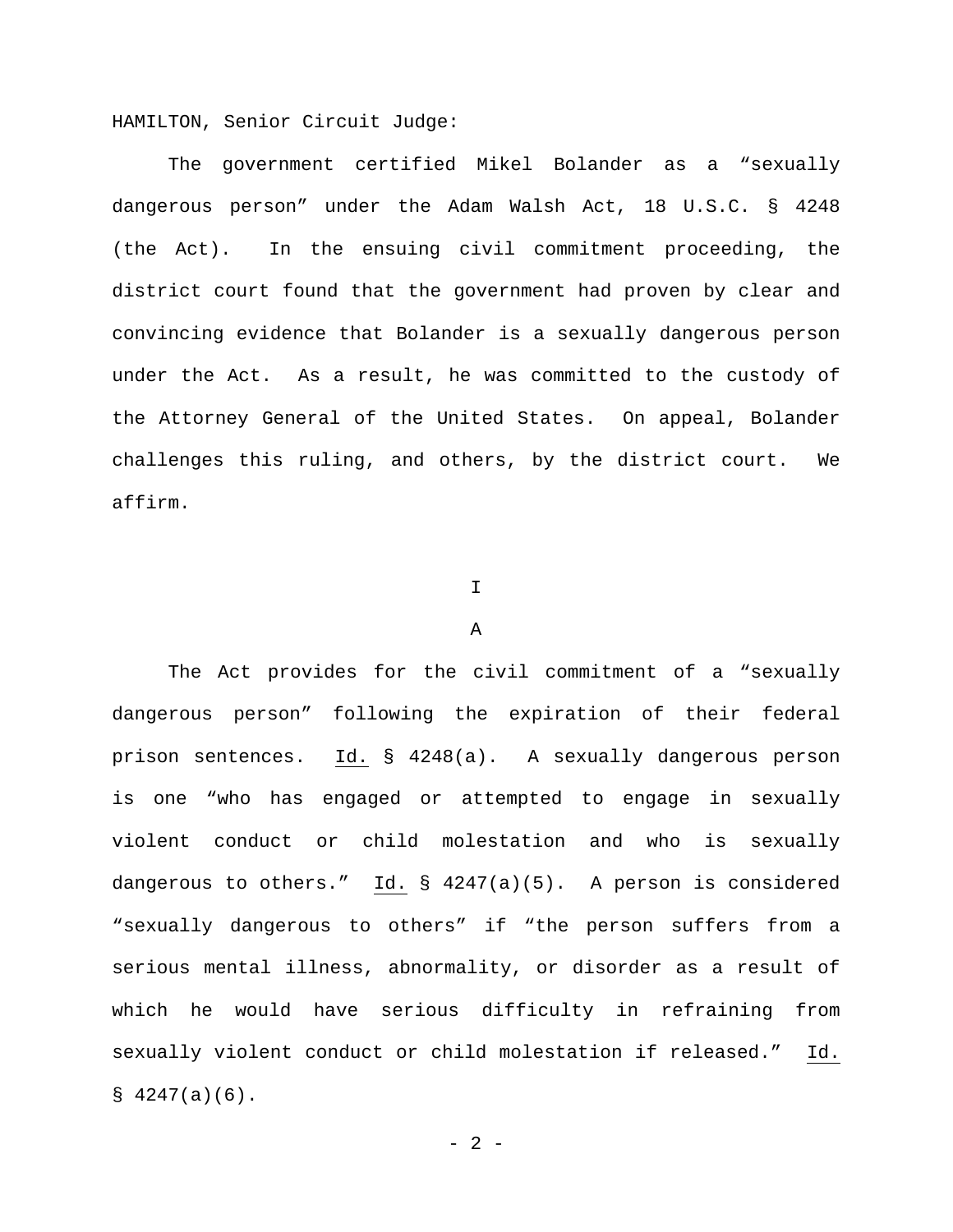The Attorney General, his designee, or the Director of the Federal Bureau of Prisons (BOP) may initiate a § 4248 commitment proceeding in the district court for the district in which the person is confined by filing a certification that the person is sexually dangerous within the meaning of the Act. Id. § 4248(a). The filing automatically stays the release of the person from custody pending a hearing before the district court. Id. "If, after the hearing, the court finds by clear and convincing evidence that the person is a sexually dangerous person, the court shall commit the person to the custody of the Attorney General." Id.  $\S$  4248(d).<sup>[1](#page-2-0)</sup>

B

Bolander was born in Minnesota in 1964. During his adolescence, he abused alcohol and marijuana. At the age of twelve, he began to experience attraction to prepubescent boys, and he began to collect pictures from art books and nudist

<span id="page-2-0"></span> $1$  If an order of commitment is obtained, the Attorney General must first attempt to release the person to "the State in which the person is domiciled or was tried if such State will assume responsibility for his custody, care, and treatment." 18 U.S.C. § 4248(d). However, if the Attorney General is unsuccessful in this effort, he "shall place the person for treatment in a suitable facility, until" a state assumes responsibility or until "the person's condition is such that he is no longer sexually dangerous to others, or will not be sexually dangerous to others if released under a prescribed regimen of medical, psychiatric, or psychological care or treatment." Id.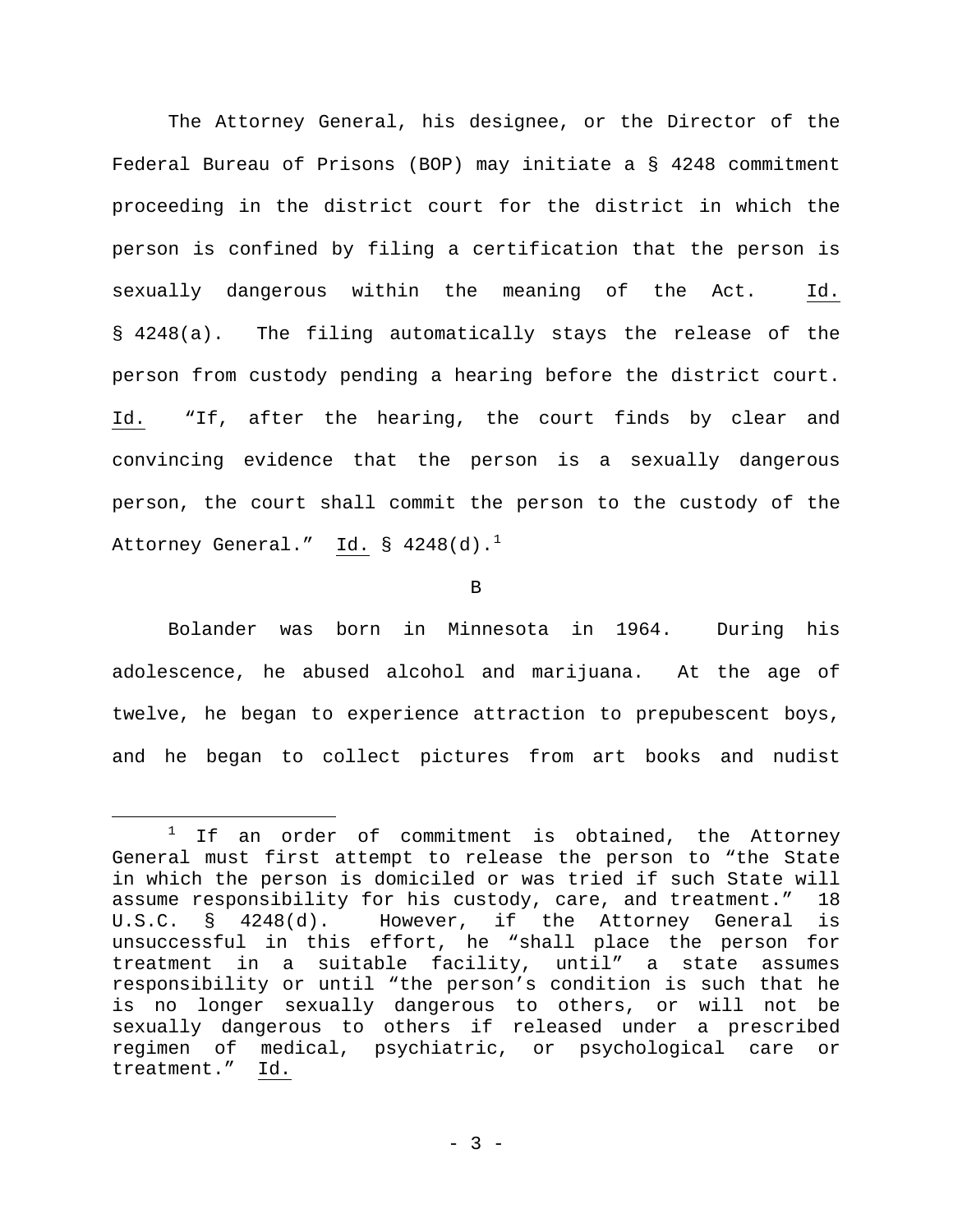magazines at that time. His mother described her son as a loner, who typically had no more than one male friend at a time.

As a teenager, Bolander was suspended from school for selling marijuana, and his parents placed him in a substance abuse program which he failed to complete. At the age of sixteen, his parents divorced. His mom moved to California and remarried, and Bolander lived in California with his mother, sister, and step-father.

At the age of nineteen, he enlisted in the Navy and was stationed in San Diego. Although he refrained from marijuana use while in the Navy, he continued to abuse alcohol. He was referred to a Navy psychologist after pedophilic literature was found in his foot locker. Bolander received approximately six counseling sessions over the course of six months and was discharged from treatment after he was transferred to a new duty station.

After his honorable discharge in late 1985 or early 1986, Bolander continued to abuse alcohol. $^2$  $^2$  At the same time, he became preoccupied with his sexual urges and desires for young boys, and he began to collect child pornographic films and pictures by contacting a distributor of such material. Bolander

<span id="page-3-0"></span> $2$  In May 1986, Bolander was convicted of driving while under the influence of alcohol (DUI). He was fined \$675 and sentenced to time-served (two days).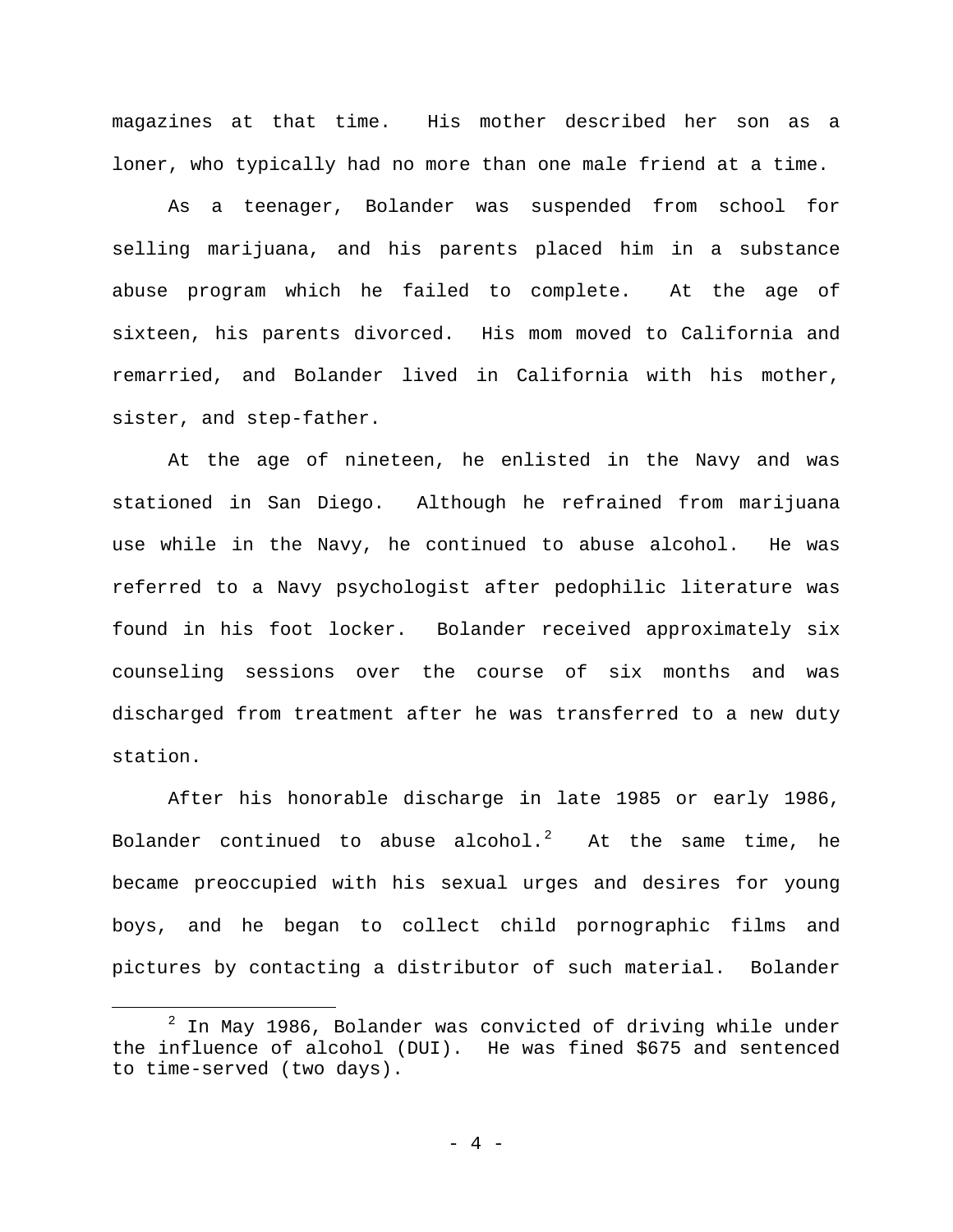began to visit arcades and other places where young boys were present, which would enable him to befriend a potential victim.

In December 1988, at the age of twenty-four, Bolander was charged with numerous sexual offenses in San Diego County (California) Superior Court. He pled guilty to one count of engaging in a lewd and lascivious act with a child under the age of fourteen. The California state court records indicate that Bolander molested an eleven-year old boy over a six-month period at his residence and place of employment. Such molestation involved both oral and anal sex, and Bolander often videotaped and took pictures of these encounters. Bolander kept the videos and pictures of these encounters, along with a host of other child pornographic material he had obtained, at his residence. In April 1989, he was sentenced to six years' imprisonment.

While he was incarcerated in the California Department of Corrections, Bolander was transferred on April 12, 1990 to the Sex Offender Treatment and Evaluation Project at the Atascadero State Hospital (ASH). During his treatment, he expressed rationalizations for his illicit behaviors and his "'philosophy'" about consensual relationships with young boys. (J.A. 494). He stated that boys as young as nine-years old "'know what homosexuality is and know what they are doing.'" (J.A. 494). During his time at ASH, Bolander stole a substantial amount of pornographic stimulus material from the

- 5 -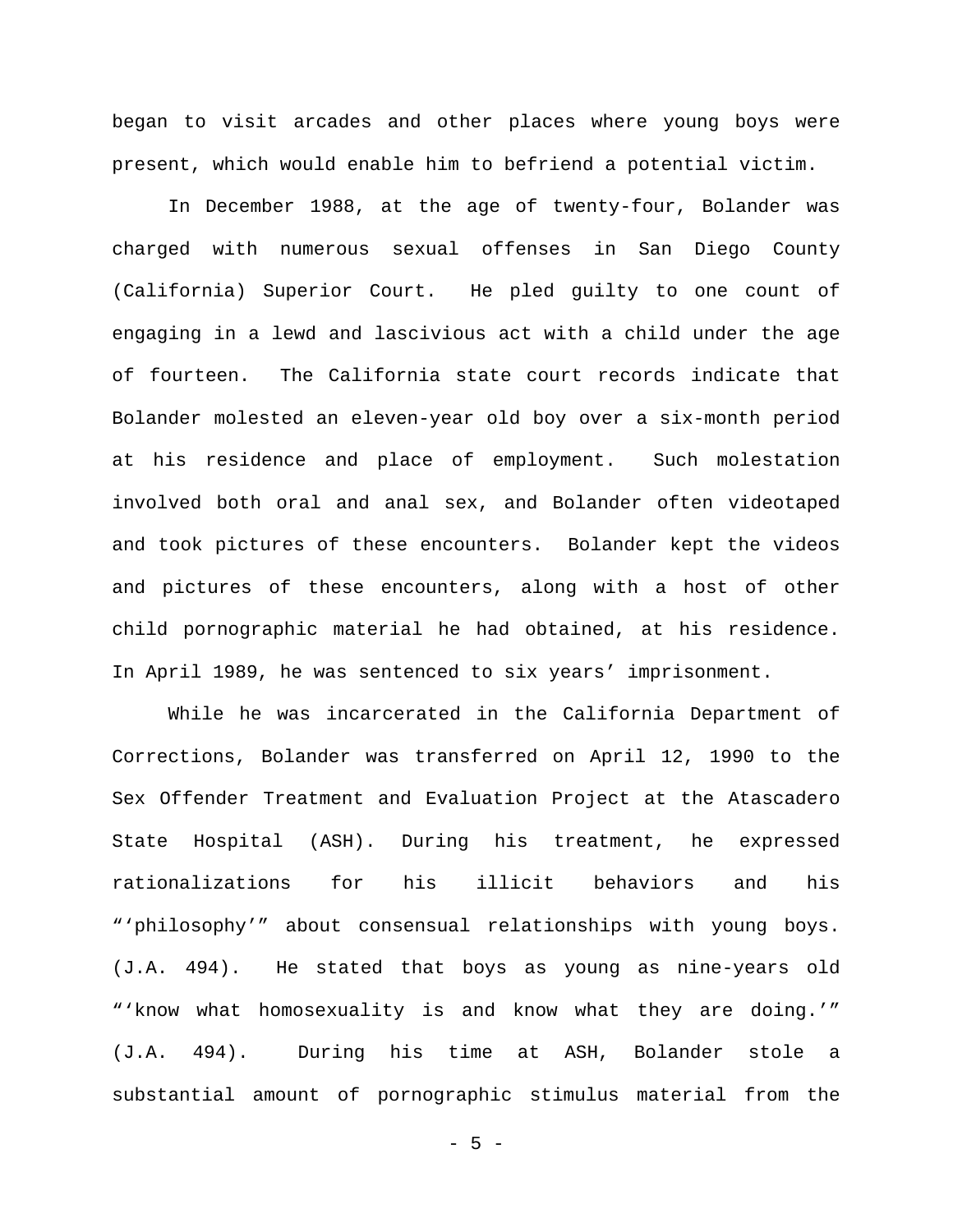program (in total, twenty-two magazines, 297 loose pictures, six 35 mm black and white slides, two booklets, and two flyers). He was arrested on June 6, 1991, but the state prosecutors declined to prosecute the case. Bolander was paroled in May 1992 after serving a little more than three years. $3$ 

While on parole, Bolander was required to complete outpatient sex offender therapy. Upon completion, the program facilitator opined that Bolander was in need of long-term treatment, that his problem had not been fully resolved, and that there was continued risk for relapse. Reportedly, Bolander became angry and agitated when discussing the course of his treatment. Such conduct prompted his parole officer to search his residence. There the parole officer discovered computer disks that contained child pornography, letters indicating how to import and export child pornography, pornographic videos featuring minor males, a copy of the video of Bolander performing sexual acts with the boy who was the victim of the 1988 conviction, and magazines, posters, and books featuring nude boys.

<span id="page-5-0"></span> <sup>3</sup> Upon release from the California Department of Corrections, Bolander enrolled in college, studying computer programming. He maintained a 3.37 GPA and completed thirty-six credit hours before withdrawing in the Fall of 1994.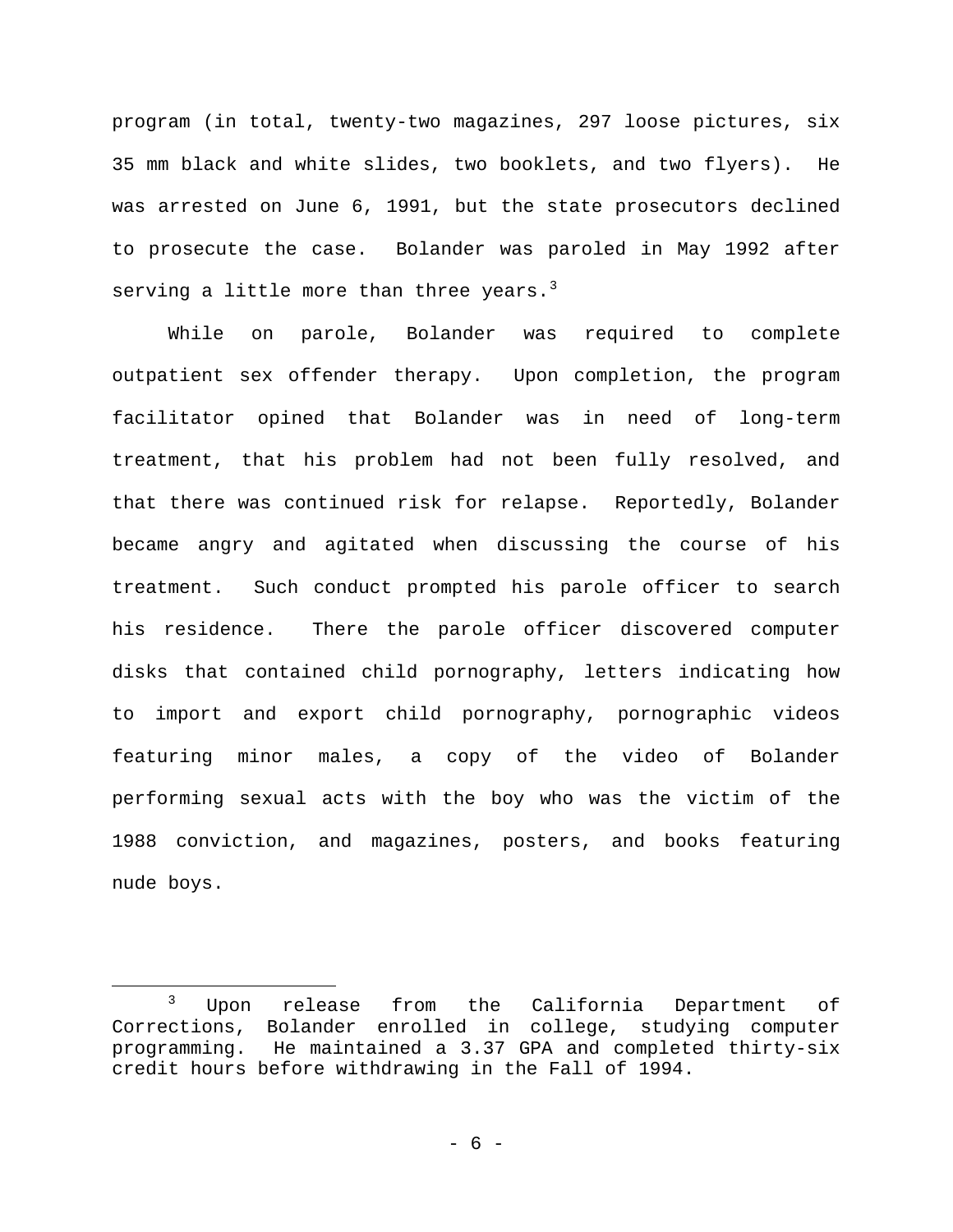The discovery of this material led to the January 1995 revocation of Bolander's state parole. It also formed the basis of a February 1996 arrest on federal charges for distribution of child pornography and possession of child pornography. Bolander pled guilty to the distribution offense in the United States District Court for the Southern District of California and was sentenced to thirty-seven months' imprisonment.

While in federal prison, Bolander voluntarily participated in the Sex Offender Treatment Program (SOTP) at FCI-Butner. His participation, which began on November 5, 1997, required him to sign an "INFORMED CONSENT FORM." (J.A. 168). In relevant part, the form provides:

I hereby consent to voluntary participation in the Sex-Offender Treatment Program and agree to adhere to all conditions stipulated in this document. My<br>signature below acknowledges my voluntary acknowledges my voluntary participation in the program.

I understand that I may withdraw from treatment at any time. I understand that my confidentiality will be protected at all times, except in cases where there is potential harm to myself or others, or when the correctional threatened. I also understand that the staff of the SOTP and the Federal Bureau of Prisons, Department of Justice, and United States Probation Office may share information regarding my case.

(J.A. 168).

Bolander's participation in the SOTP was hampered by his hostility, argumentativeness, and arrogance. According to psychological records, he displayed the following behaviors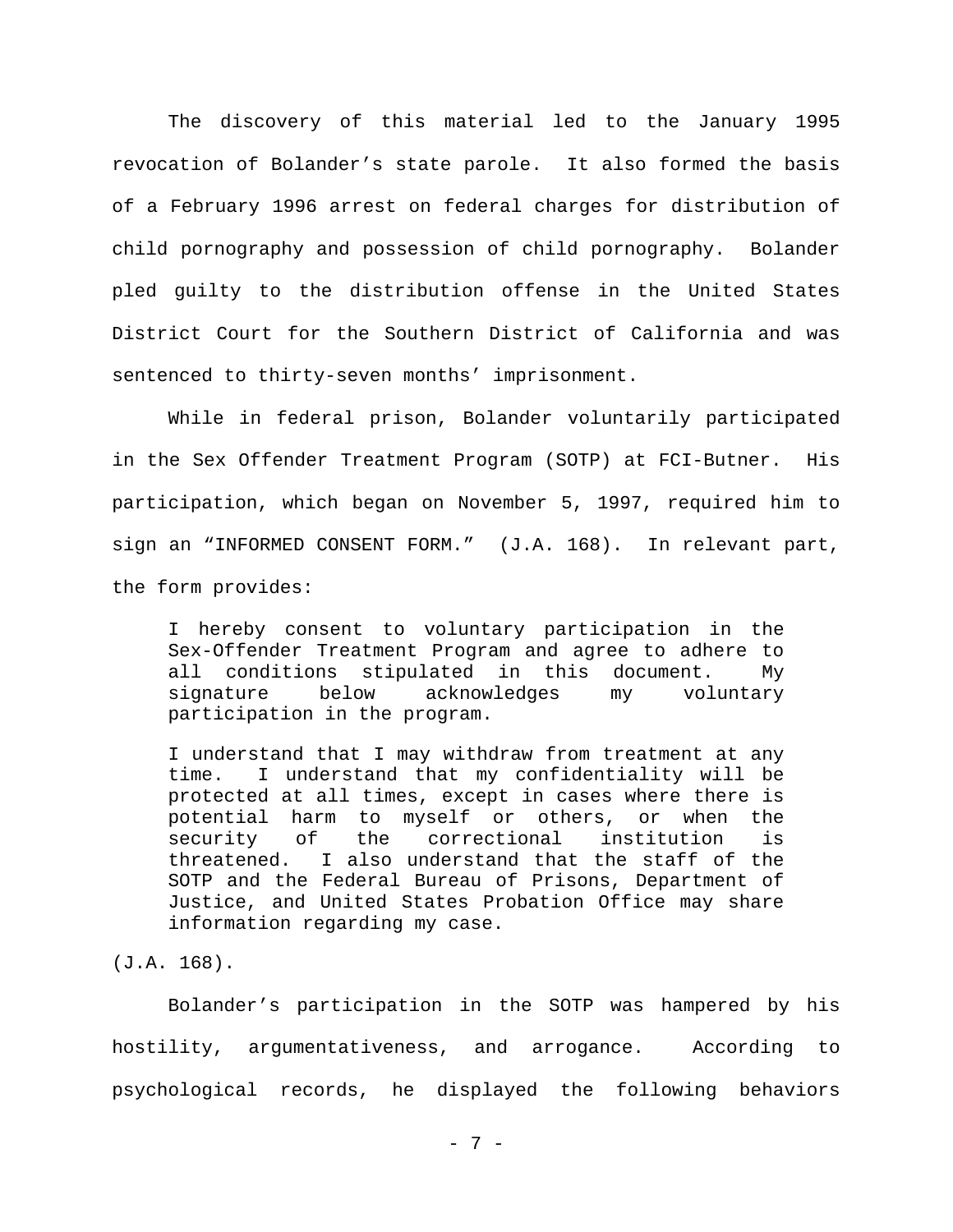while in treatment: asserting that the victim initiated the sexual contact; maintaining that child molestation was not harmful and that the worst children might suffer was some slight embarrassment; admitting at one point that he would continue to molest boys, if it were not for the legal consequences; declaring that he was the victim of societal persecution for his sexual attraction to children; refusing to complete homework assignments; insisting that therapeutic assignments were of no benefit; and a lack of respect towards treatment staff. Bolander was manipulative during treatment and "absolute[ly] fail[ed] to empathize with his victims." (J.A. 536) (internal quotation marks omitted). As a result, he was expelled from treatment in April 1998 by Dr. Andres Hernandez, the Director of SOTP at that time. $4$ 

Bolander was released from federal prison in October 1998. While on supervised release, Bolander was indicted on federal child pornography charges in the United States District Court for the Western District of New York. These charges arose after it was discovered that Bolander was exchanging child pornography with a co-defendant that resided in New York. In October 1999,

<span id="page-7-0"></span><sup>&</sup>lt;sup>4</sup> Two reports generated at the SOTP are relevant here. The first is the "Psychosexual Evaluation" dated January 29, 1998; the second is the SOTP "Discharge Summary" dated April 13, 1998. (J.A. 518).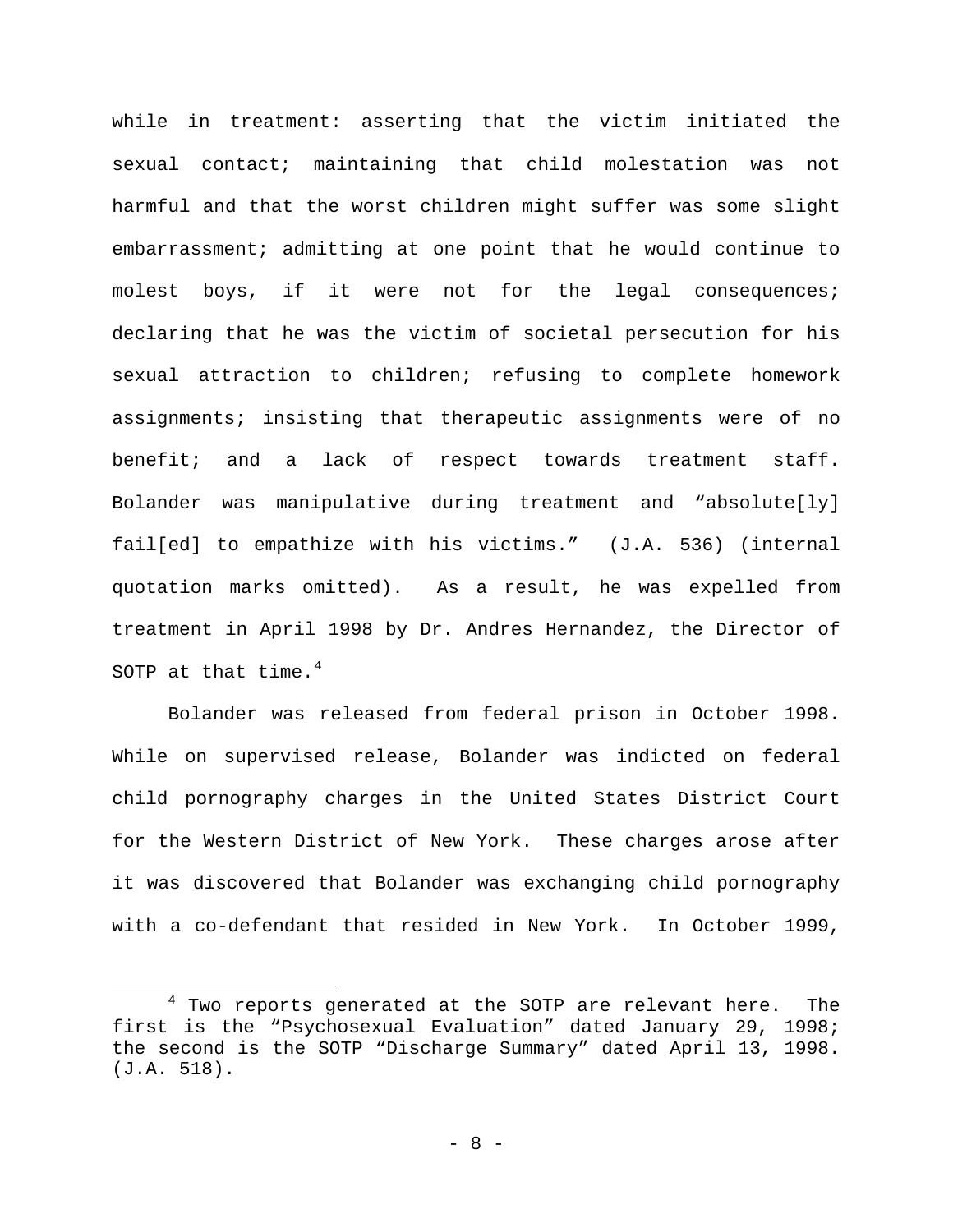Bolander pled guilty to one count of attempting to receive child pornography and was sentenced to twelve months' imprisonment.

Following his release from federal custody, Bolander's supervised release again was rescinded following a May 2001 search of his residence. The search was prompted by the probation officer's concern that Bolander was living in close proximity to children and that he refused to participate in a recommended treatment program. During the search, it was discovered that Bolander maintained a second phone line through which he obtained unauthorized Internet access. An analysis of Bolander's computer equipment revealed a large cache of child pornography.[5](#page-8-0) Most of the child pornography seized involved prepubescent boys, some as young as toddlers. $^{\rm 6}$  $^{\rm 6}$  $^{\rm 6}$  The analysis also

<span id="page-8-0"></span><sup>&</sup>lt;sup>5</sup> The probation officer was informed that Bolander's computer equipment contained "'possibly the largest seizure of child pornography recorded in San Diego County.'" (J.A. 527).

<span id="page-8-1"></span><sup>6</sup> Bolander meticulously categorized his collection of child pornography. He used a ratings system ("G-clothed, non-sexual;<br>PG-clothed, sexual; R-nude, non-sexual (nudist); X-nude, PG-clothed, sexual; R-nude, non-sexual (nudist); X-nude,<br>provocative (lewd poses); XX-nude, sexual (erection, provocative masturbation, kissing); and XXX-nude, hardcore sex (sucking, f\*\*\*ing, licking)), and separated the materials based on the age of the participants ("0-2 years old; 3-5 years old; 6-8 years old, and so on"). (J.A. 504, 527).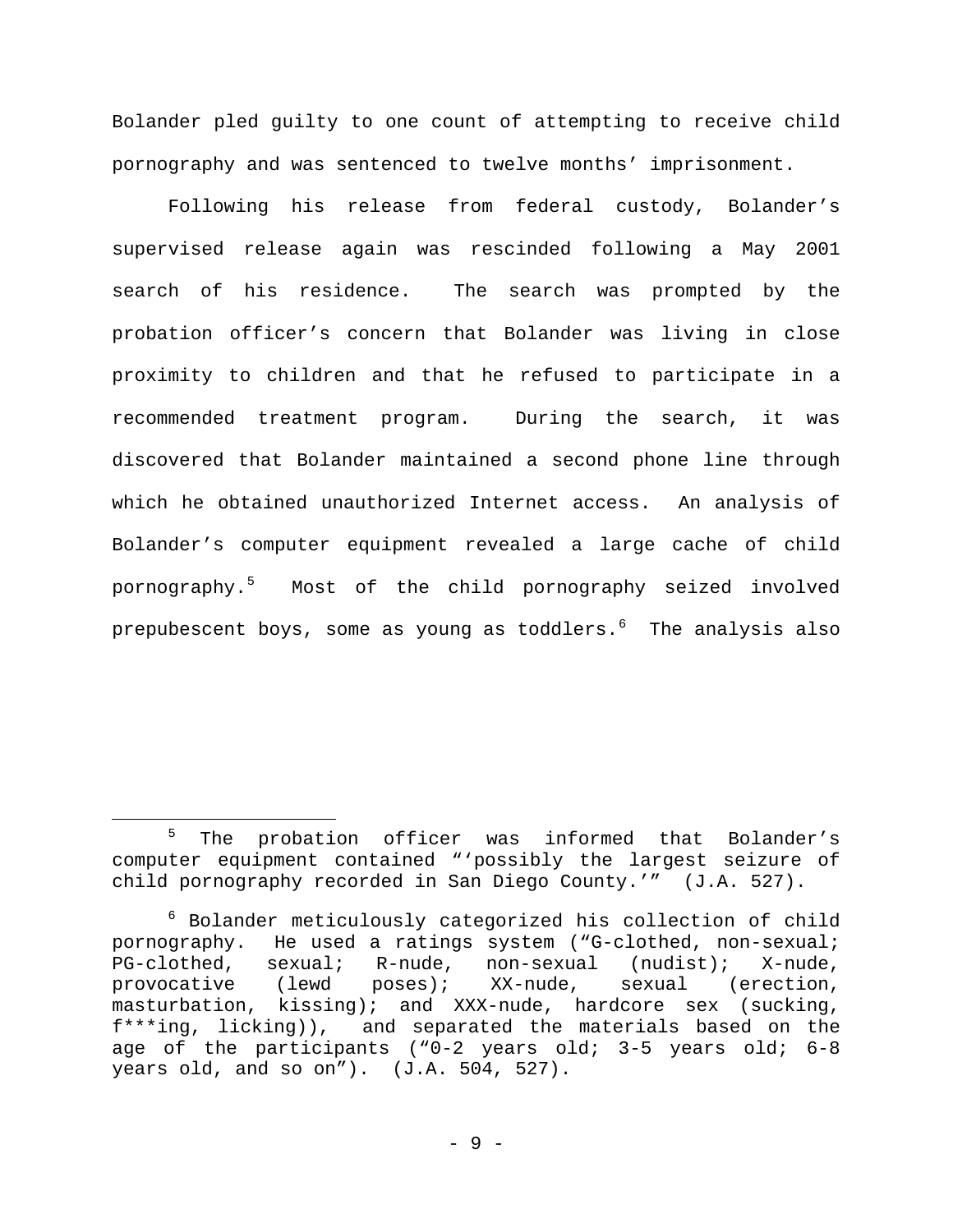revealed that Bolander was participating in Internet news groups and chat rooms that catered to pedophiles. $7$ 

As a result of the search, more federal charges were brought against Bolander. He was convicted of possession of child pornography in February 2002 and was sentenced to sixty months' imprisonment. This sentence was imposed consecutive to two sentences totaling twenty-six months that Bolander received for supervised release violations.

Bolander's projected release date from prison (with goodtime credits factored) was February 9, 2007. On that day, the BOP certified that he was a "sexually dangerous person" pursuant to § 4248(a), automatically staying his release pending an evidentiary hearing. According to the certification, based on psychological assessments of Bolander, he would have serious difficulty refraining from sexually violent conduct or child molestation if released.

The procedural history of this case gets muddled following the filing of the certification, as it took nearly five years to hold the evidentiary hearing. Such delay is relevant to Bolander's due process claim, so we will set forth that relevant procedural history in Part IIIB of the opinion. At the

<span id="page-9-0"></span><sup>&</sup>lt;sup>7</sup> The record reflects that Bolander endorsed pro-pedophilic<br>beliefs. He believes adult-child sexual relations are natural beliefs. He believes adult-child sexual relations are natural and beneficial.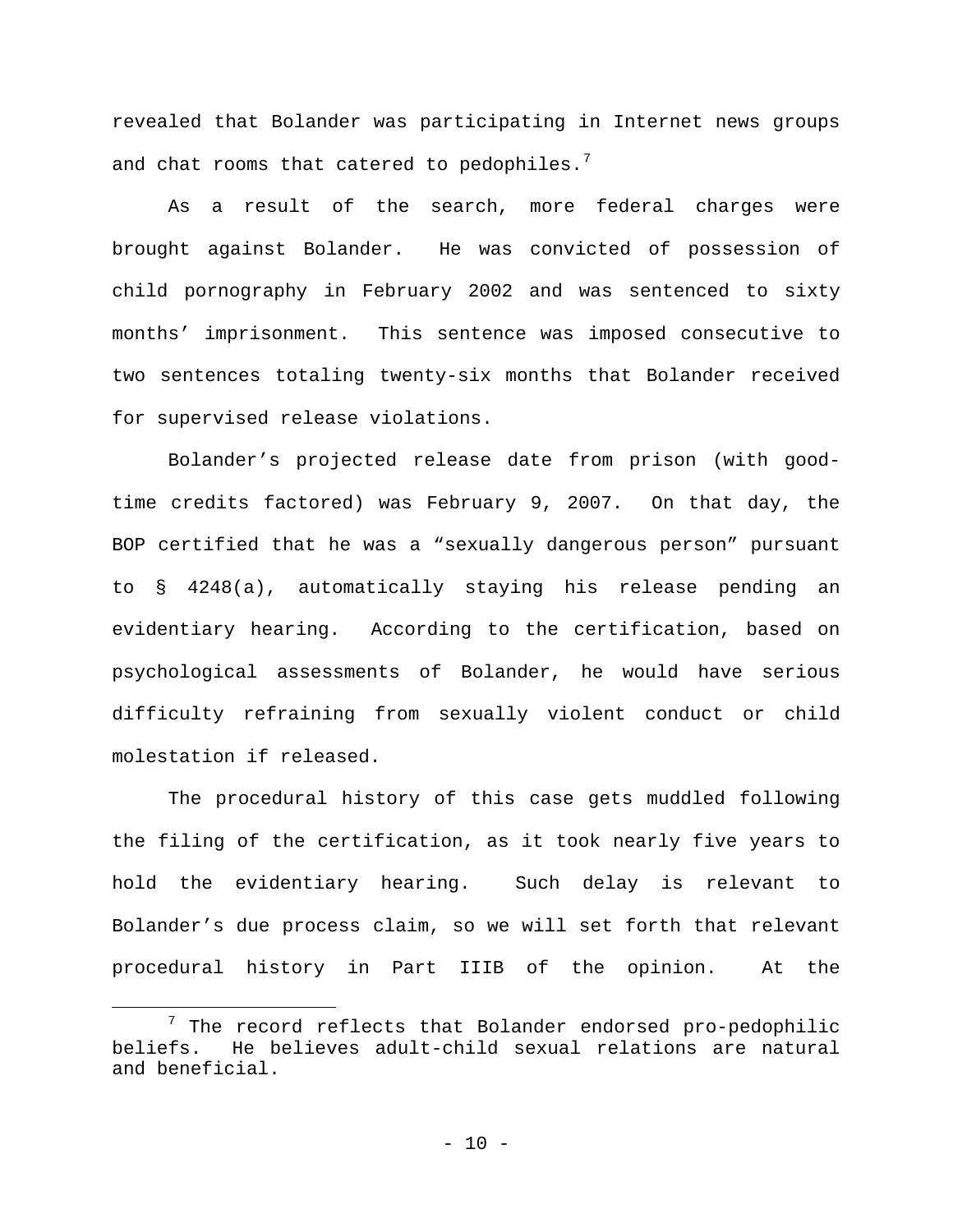conclusion of the January 19, 2012 evidentiary hearing, the district court found that the government had proven by clear and convincing evidence that Bolander was a "sexually dangerous person" under the Act. Bolander noted this timely appeal.

### II

### A

To obtain a commitment order against Bolander, the government was required to establish three elements by clear and convincing evidence. First, the government was required to establish that Bolander had "engaged or attempted to engage in . . . child molestation" in the past, 18 U.S.C. § 4247(a)(5). Next, the government was required to prove that he currently "suffers from a serious mental illness, abnormality, or disorder," id. § 4247(a)(6). Finally, the government was required to show that Bolander, as a result of the illness, abnormality, or disorder, "would have serious difficulty in refraining from . . . child molestation if released." Id.

"[C]lear and convincing has been defined as evidence of such weight that it produces in the mind of the trier of fact a firm belief or conviction, without hesitancy, as to the truth of the allegations sought to be established, and, as well, as evidence that proves the facts at issue to be highly probable." Jimenez v. DaimlerChrysler Corp., 269 F.3d 439, 450 (4th Cir.

- 11 -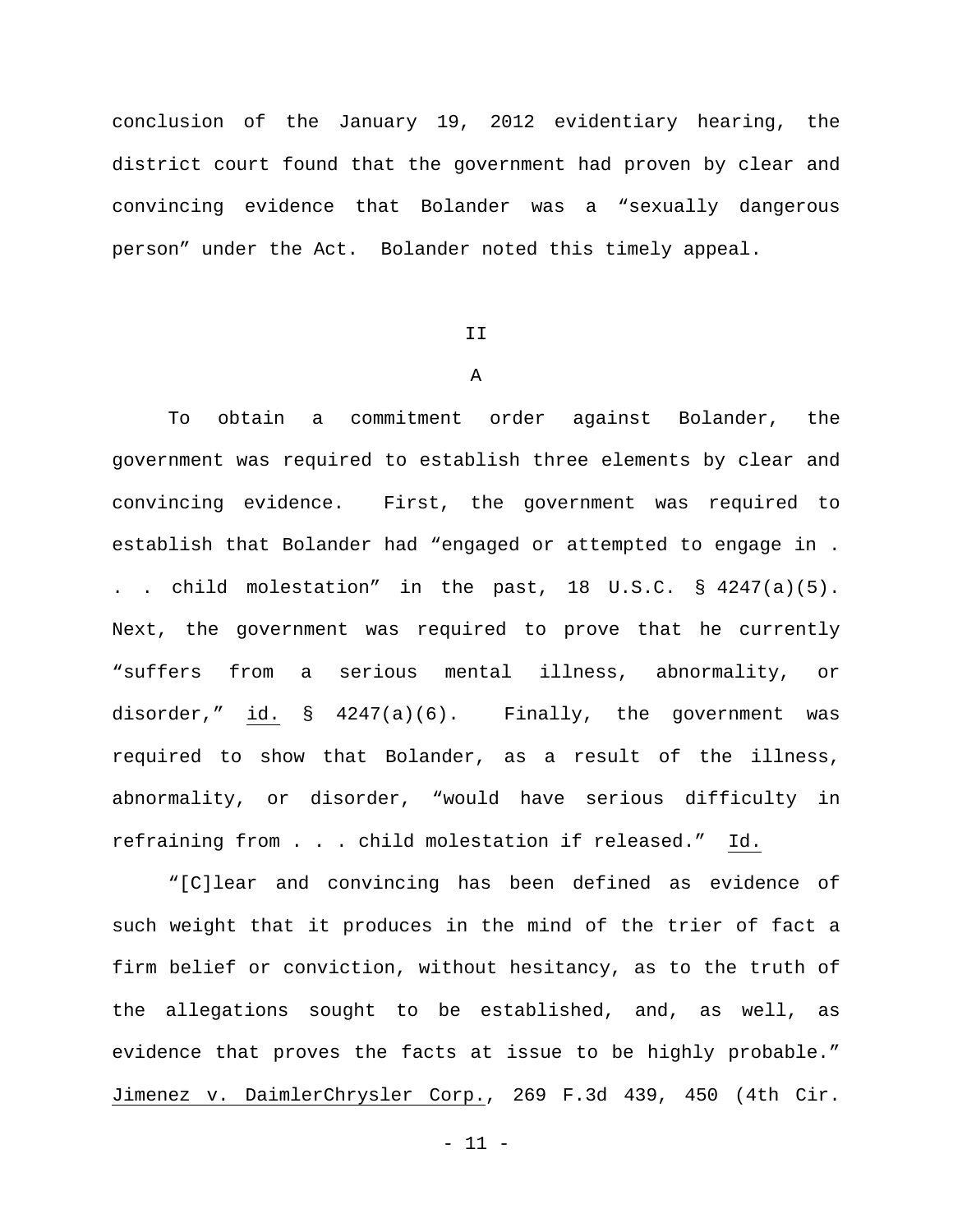2001) (citations, alterations, and internal quotation marks omitted).

On appeal, we review the district court's factual findings for clear error and its legal conclusions de novo. United States v. Hall, 664 F.3d 456, 462 (4th Cir. 2012). "A finding is 'clearly erroneous' when although there is evidence to support it, the reviewing court on the entire evidence is left with the definite and firm conviction that a mistake has been committed." United States v. United States Gypsum Co., 333 U.S. 364, 395 (1948). "This standard plainly does not entitle a reviewing court to reverse the finding of the trier of fact simply because it is convinced that it would have decided the case differently." Anderson v. Bessemer City, 470 U.S. 564, 573 (1985). "If the district court's account of the evidence is plausible in light of the record viewed in its entirety, the court of appeals may not reverse it even though convinced that had it been sitting as the trier of fact, it would have weighed the evidence differently." Id. at 573–74.

"When findings are based on determinations regarding the credibility of witnesses," we give "even greater deference to the trial court's findings." Id. at 575. We do this because

only the trial judge can be aware of the variations in demeanor and tone of voice that bear so heavily on the listener's understanding of and belief in what is said. This is not to suggest that the trial judge may insulate his findings from review by denominating them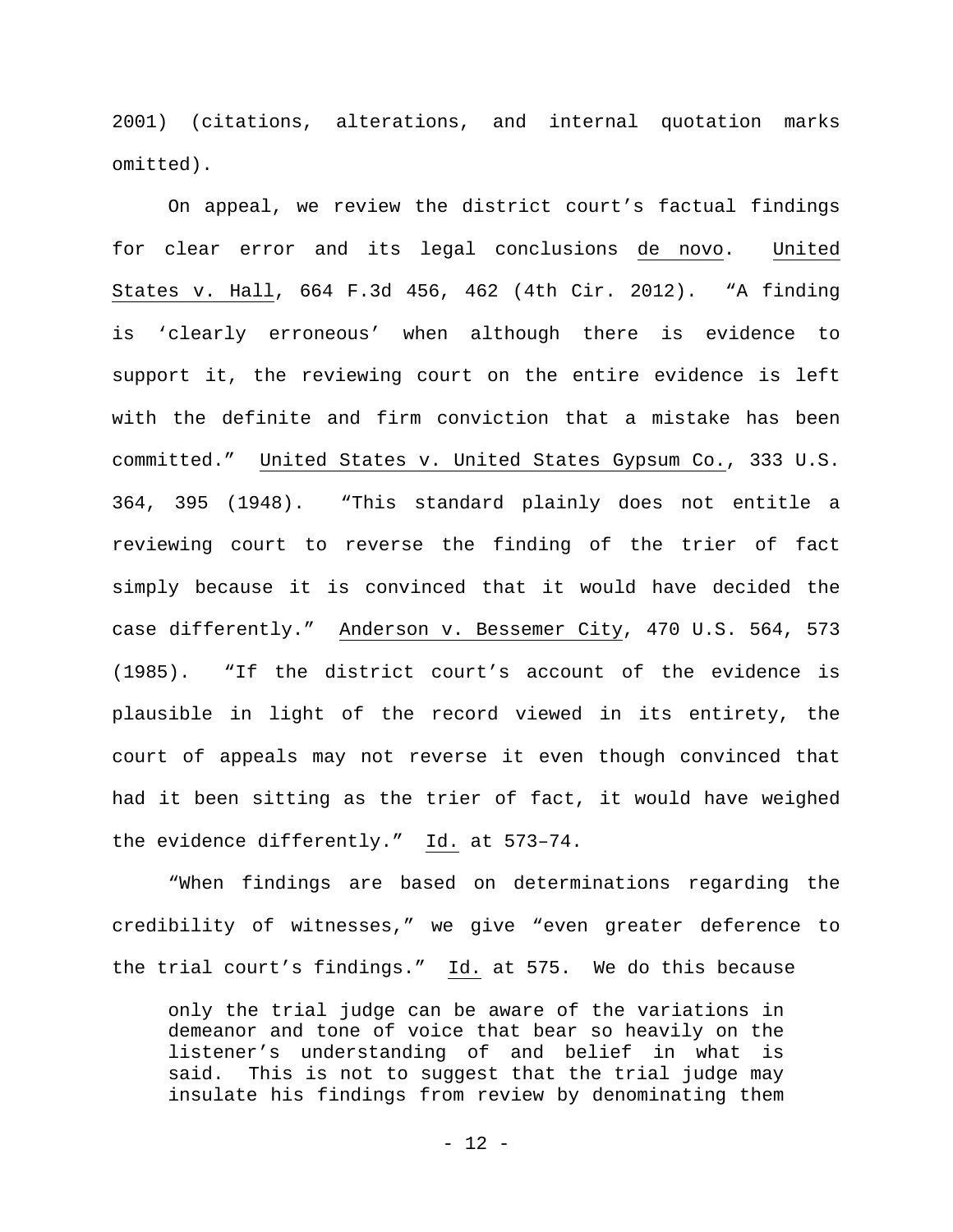credibility determinations, for factors other than demeanor and inflection go into the decision whether or not to believe a witness. Documents or objective evidence may contradict the witness' story; or the story itself may be so internally inconsistent or implausible on its face that a reasonable factfinder would not credit it. Where such factors are present, the court of appeals may well find clear error even in<br>a finding purportedly based on a credibility a finding purportedly based<br>determination. But when a tria But when a trial judge's finding is based on his decision to credit the testimony of one of two or more witnesses, each of whom has told a coherent and facially plausible story that is not contradicted by extrinsic evidence, that finding, if not internally inconsistent, can virtually never be clear error.

Id. (citations and alterations omitted). As with lay witnesses, "[e]valuating the credibility of experts and the value of their opinions is [also] a function best committed to the district courts, and one to which appellate courts must defer," and we "should be especially reluctant to set aside a finding based on the trial court's evaluation of conflicting expert testimony." Hendricks v. Central Reserve Life Ins. Co., 39 F.3d 507, 513 (4th Cir. 1994).

#### B

Here, there is no dispute that Bolander engaged in a past act of child molestation, as evidenced by his prior conviction in California state court for engaging in a lewd and lascivious act with a child under the age of fourteen. Thus, the district court correctly found that the government established the first element of sexual dangerousness by clear and convincing

- 13 -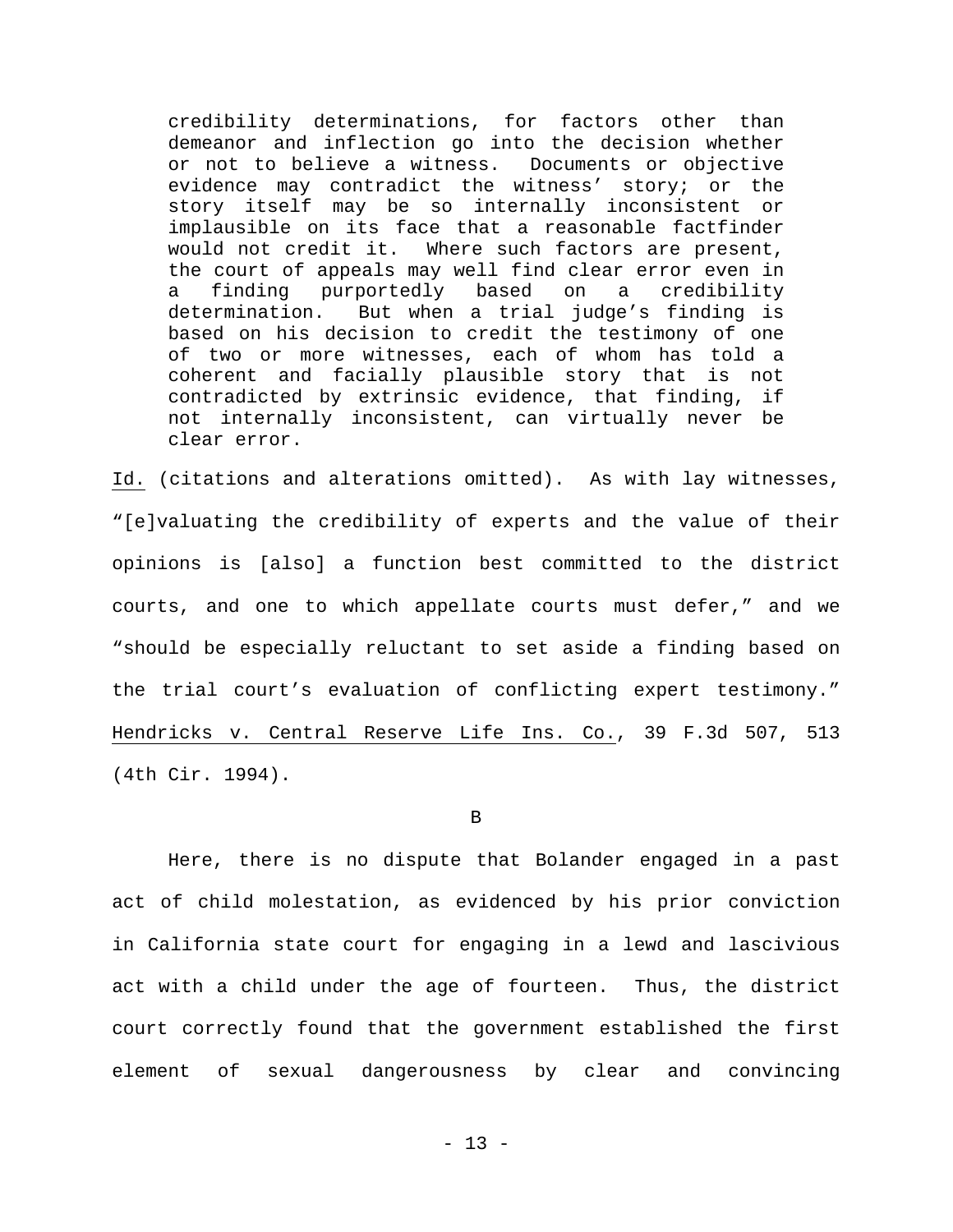evidence. 18 U.S.C. § 4247(a)(5). There is also no dispute that Bolander presently "suffers from a serious mental illness, abnormality, or disorder." Id. § 4247(a)(6). Bolander was diagnosed by several clinical psychologists as suffering from pedophilia and antisocial personality disorder, and Bolander does not challenge these findings on appeal. Accordingly, the district court correctly found that the government established the second element by clear and convincing evidence.

Thus, the outcome of this appeal largely turns on whether the district court erred in finding that the government had proven, by clear and convincing evidence, that Bolander, as a result of these disorders, "would have serious difficulty in refraining from . . . child molestation if released" from custody. Id. § 4247(a)(6).

The final element of the sexual dangerousness analysis turns on the degree of the person's "volitional impairment," which impacts the person's ability to refrain from acting upon his deviant sexual interests. Kansas v. Hendricks, 521 U.S. 346, 358 (1997); Hall, 664 F.3d at 463. A person's lack of control or inability to control his behavior

will not be demonstrable with mathematical precision. It is enough to say that there must be proof of serious difficulty in controlling behavior. And this, when viewed in light of such features of the case as the nature of the psychiatric diagnosis, and the severity of the mental abnormality itself, must be sufficient to distinguish the dangerous sexual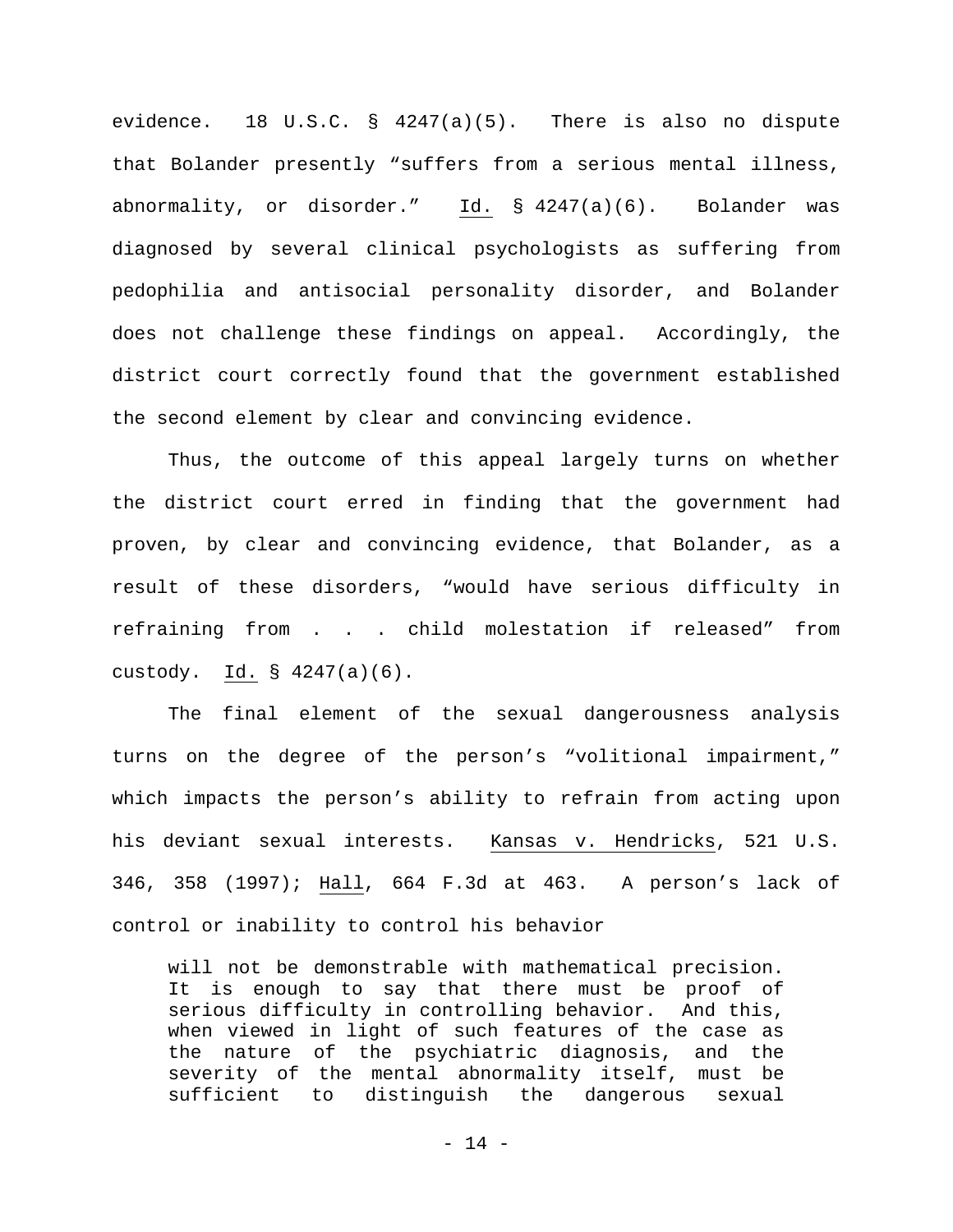offender whose serious mental illness, abnormality, or disorder subjects him to civil commitment from the dangerous but typical recidivist convicted in an ordinary criminal case.

Kansas v. Crane, 534 U.S. 407, 413 (2002). "Whether [an] individual is mentally ill and dangerous to either himself or others and is in need of confined therapy turns on the meaning of the facts which must be interpreted by expert psychiatrists and psychologists." Addington v. Texas, 441 U.S. 418, 429 (1979).

C

Three psychologists evaluated Bolander, prepared expert reports, and testified at the evidentiary hearing, two on behalf of the government, Dr. Christopher North and Dr. Lela Demby, and one on behalf of Bolander, Dr. John Warren. $^8$  $^8$  Bolander testified on his own behalf. There were no objections raised to the qualifications of the expert witnesses, and the district court found each expert to be qualified to offer opinions on the issue of Bolander's sexual dangerousness. In reaching their respective opinions, the experts utilized actuarial tests, psychological tests, and their clinical judgment. Of note, each of the psychologists used the reports generated during Bolander's participation in the SOTP at FCI-Butner. Dr. North

<span id="page-14-0"></span><sup>8</sup> Dr. North and Dr. Warren are in private practice. Dr. Demby is employed by the BOP.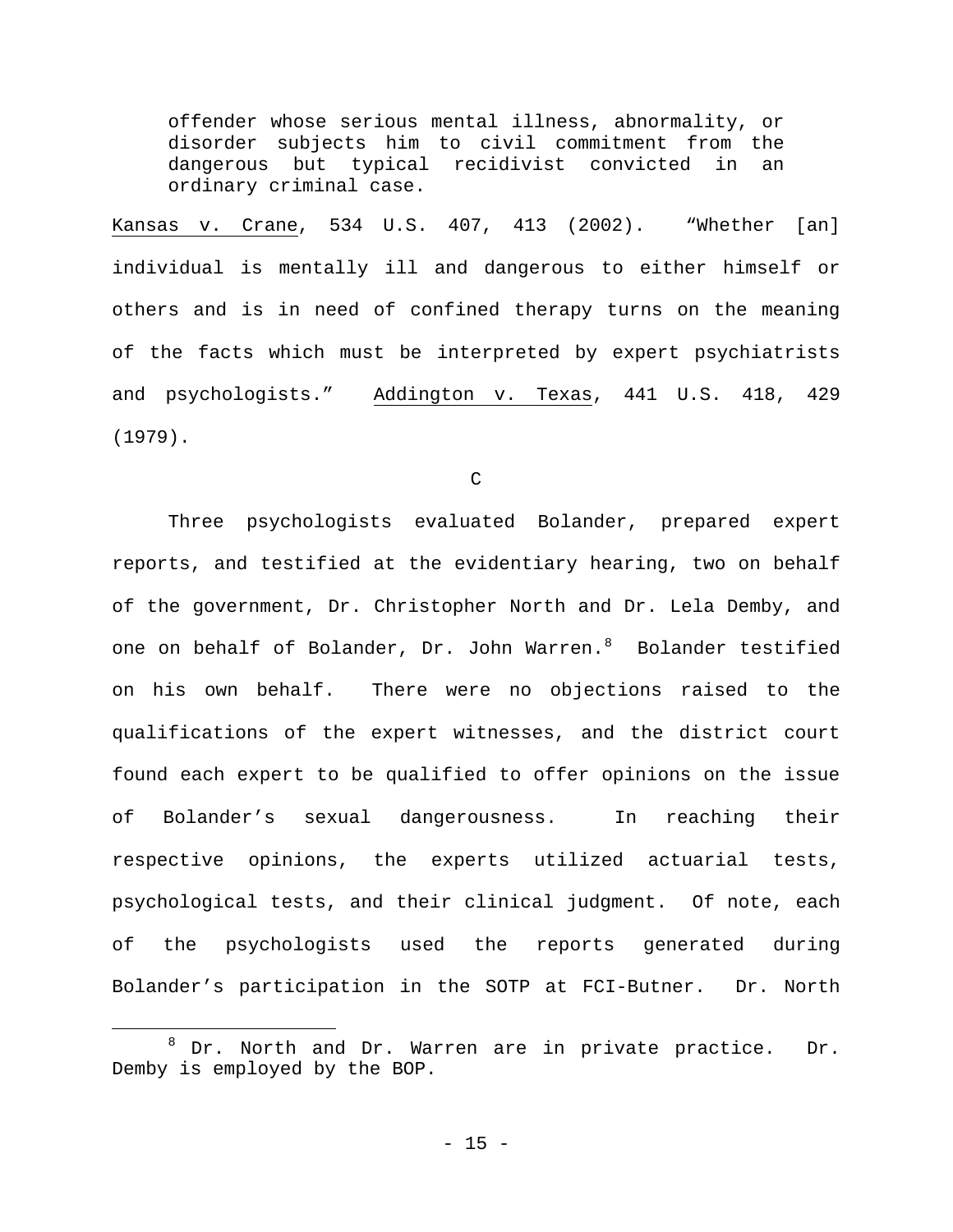and Dr. Demby testified that Bolander met the criteria for civil commitment under the Act. Dr. John Warren declined to offer an opinion on the third element of sexual dangerousness.<sup>[9](#page-15-0)</sup>

1

In forming his opinion, Dr. North considered the voluminous documents referenced in his reports as well as other evidence. Such evidence included information related to Bolander's criminal history, medical history, social history, substance abuse history, institutional adjustment, and other records. Dr. North also considered the forensic evaluations of Dr. Demby and Dr. Warren. Dr. North's report was prepared on March 14, 2011 and updated on October 11, 2011. His testimony at the evidentiary hearing was consistent with the findings and conclusions contained in his report and updated report.

Dr. North determined that Bolander had previously engaged in child molestation. He also determined that Bolander suffers from pedophilia, male exclusive type. According to Dr. North,

<span id="page-15-0"></span> $9$  According to Dr. Warren, as a psychologist, it was not his place to offer an opinion on the third element. He testified the third element was "legal jargon" and an "ultimate issue" created by the courts, and that the third element did not "mesh well with medical or psychological nomenclature." (J.A. 399). As noted below, Dr. Warren did opine, however, that Bolander had volitional control over his actions, as evidenced by the period of time that had elapsed since Bolander's only molestation offense.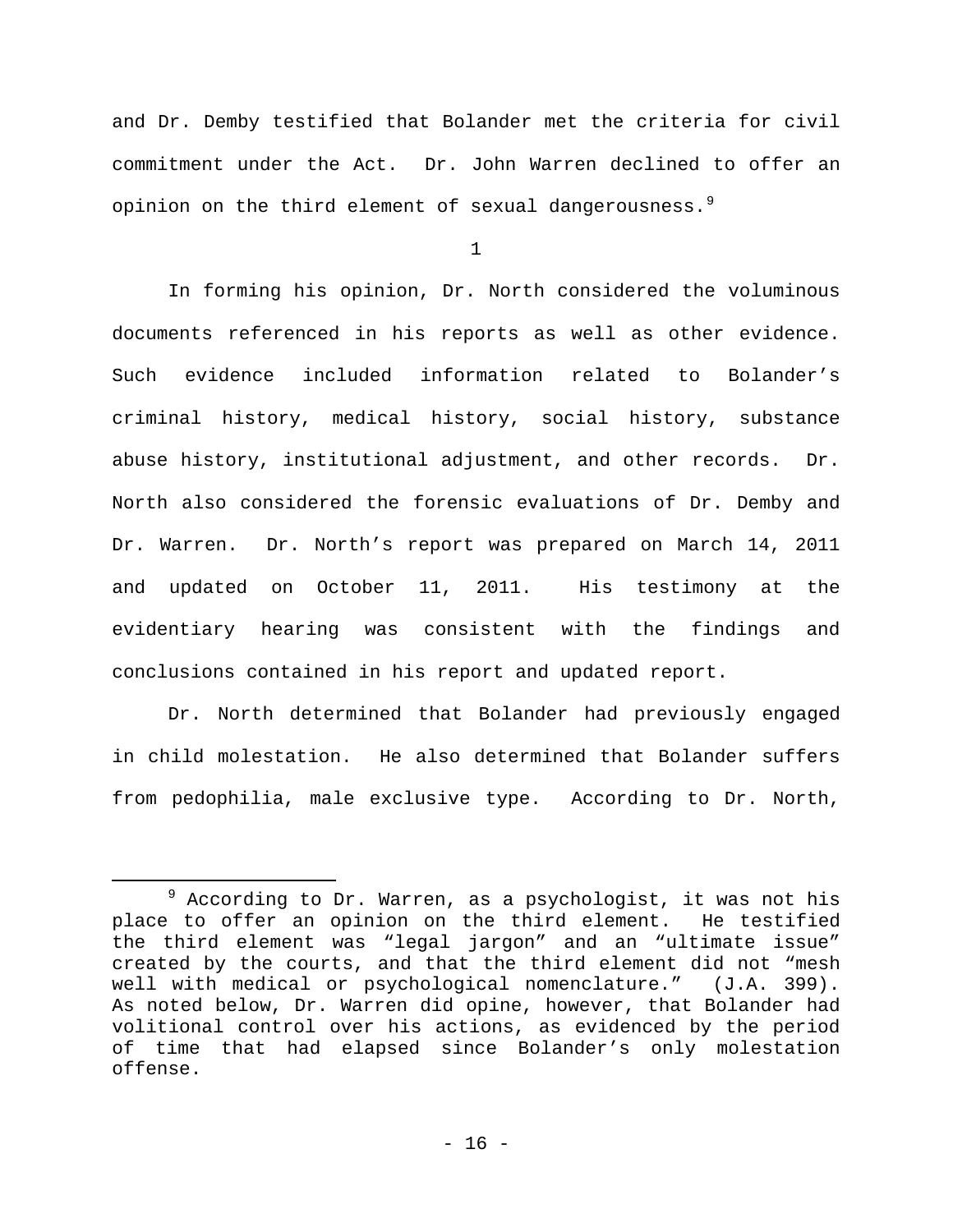Bolander "'lacks any internal prohibitions against engaging in sexual activity with a child.'" (J.A. 190).

In determining whether Bolander would have serious difficulty refraining from sexually violent conduct, Dr. North used several risk tools that have at least a moderate degree of accuracy. Application of such tools placed Bolander in the comparison group of offenders with a moderate-high to high risk of reoffending.

Dr. North used three actuarial scales aimed mainly at examining static risk factors for sex offender risk assessment: the Static–99R, the Static–2002R, and the Minnesota Sex Offender Screening Tool-Revised (MnSOST-R).<sup>10</sup> Static risk factors typically are historical and do not change. For example, the Static-99R examines ten static risk factors and gives scores for each category. $^{11}$  $^{11}$  $^{11}$  Such tests enabled Dr. North to calculate group recidivism rates of sexual offenders considered by him to be

<span id="page-16-0"></span> $10$  According to Dr. North, the use of multiple "actuarial measures can provide increased confidence in those results." (J.A. 540).

<span id="page-16-1"></span><sup>&</sup>lt;sup>11</sup> The ten static risk factors examined by the Static-99R are: (1) age at release from instant sex offense; (2) past habitation with a lover for at least two years; (3) convictions for index non-sexual violence; (4) convictions for prior nonsexual violence; (5) prior sex offenses; (6) prior sentencing dates; (7) convictions for non-contact sex offenses; (8) any unrelated victims; (9) any stranger victims; and (10) any male victims.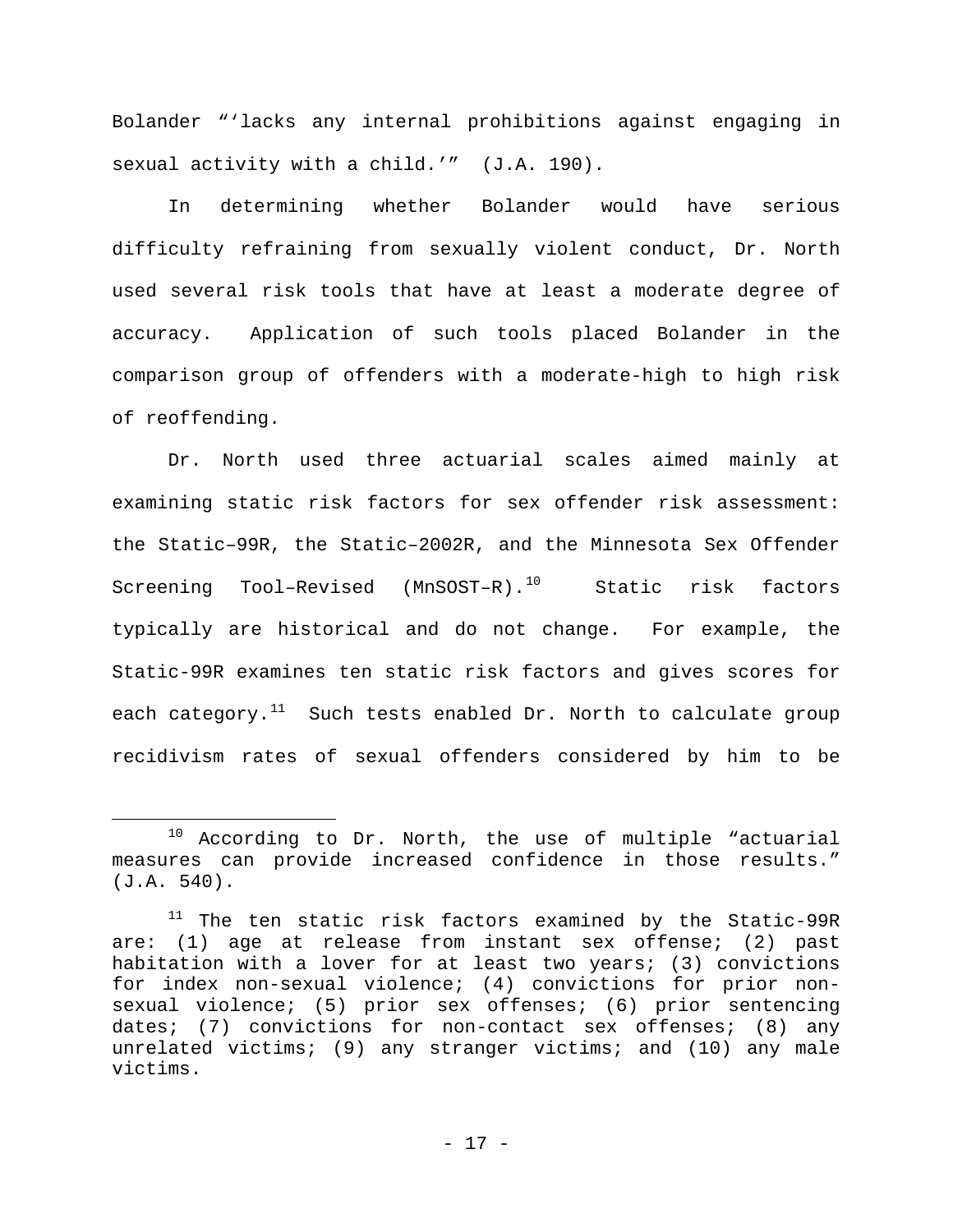most analogous to Bolander, and he found a group rate of recidivism of 42% within ten years under Static–99R, 40% within ten years under Static–2002R, and 20% within six years under MnSOST–R.

In addition to these static risk tools, Dr. North also used the Stable-2007, a dynamic risk assessment tool. According to Dr. North, unlike static factors, which typically are historical and do not change, a dynamic risk factor refers to something that has the capacity to change over time, for example with treatment. The presence of dynamic risk factors increases an offender's risk. The following dynamic risk factors were considered by Dr. North: (1) significant social influences; (2) intimacy deficits; (3) sexual self-regulation; (4) cooperation with supervision; and (5) general self-regulation.

Dr. North determined that Bolander's significant social influences were "minimal or primarily negative in that they consist of other men interested in child pornography." (J.A. 552). Dr. North recognized Bolander's close relationship with his mother and step-father, but opined that these relationships never exerted any significant influence over his sexual life or behavior.

Dr. North determined that intimacy deficits were a significant risk factor for Bolander because he had never established or maintained a committed, reciprocal relationship

- 18 -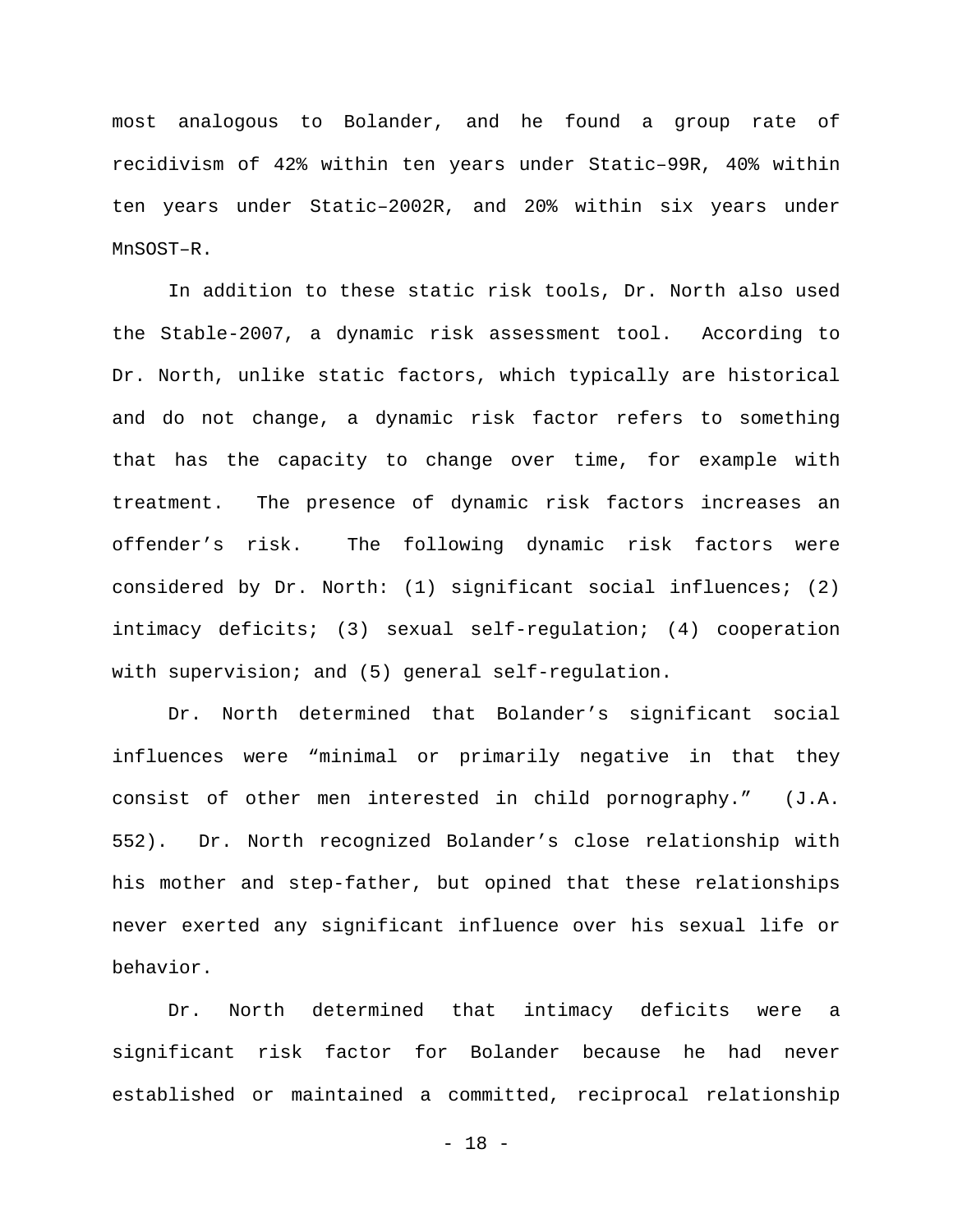with a partner that was not abusive. Dr. North noted that Bolander had indicated in the past that he was not interested in developing intimate or sexual relationships with adults. Dr. North also noted Bolander's lack of remorse and that his dependency needs may motivate him to seek contact with other children.

According to Dr. North, Bolander had a "severe problem[]" with sexual self-regulation. Dr. North noted that Bolander had been obsessed with child pornography for many years and had collected child pornography while on probation and parole. He further noted that Bolander "has shown a high degree of sexual preoccupation and is exclusively attracted to prepubescent boys." (J.A. 553).

Dr. North determined that Bolander's lack of cooperation with supervision was problematic. He noted that Bolander's institutional behavior was "fairly good," but was poor while on probation/parole, as demonstrated by his numerous violations while on supervised release. (J.A. 553).

With regard to general self-regulation, Dr. North indicated that Bolander's problem-solving skills were poor because he is unwilling to meaningfully address his pedophilia and obsessive involvement with child pornography. Overall, Dr. North described Bolander's general-self regulation as "poor." (J.A. 553).

- 19 -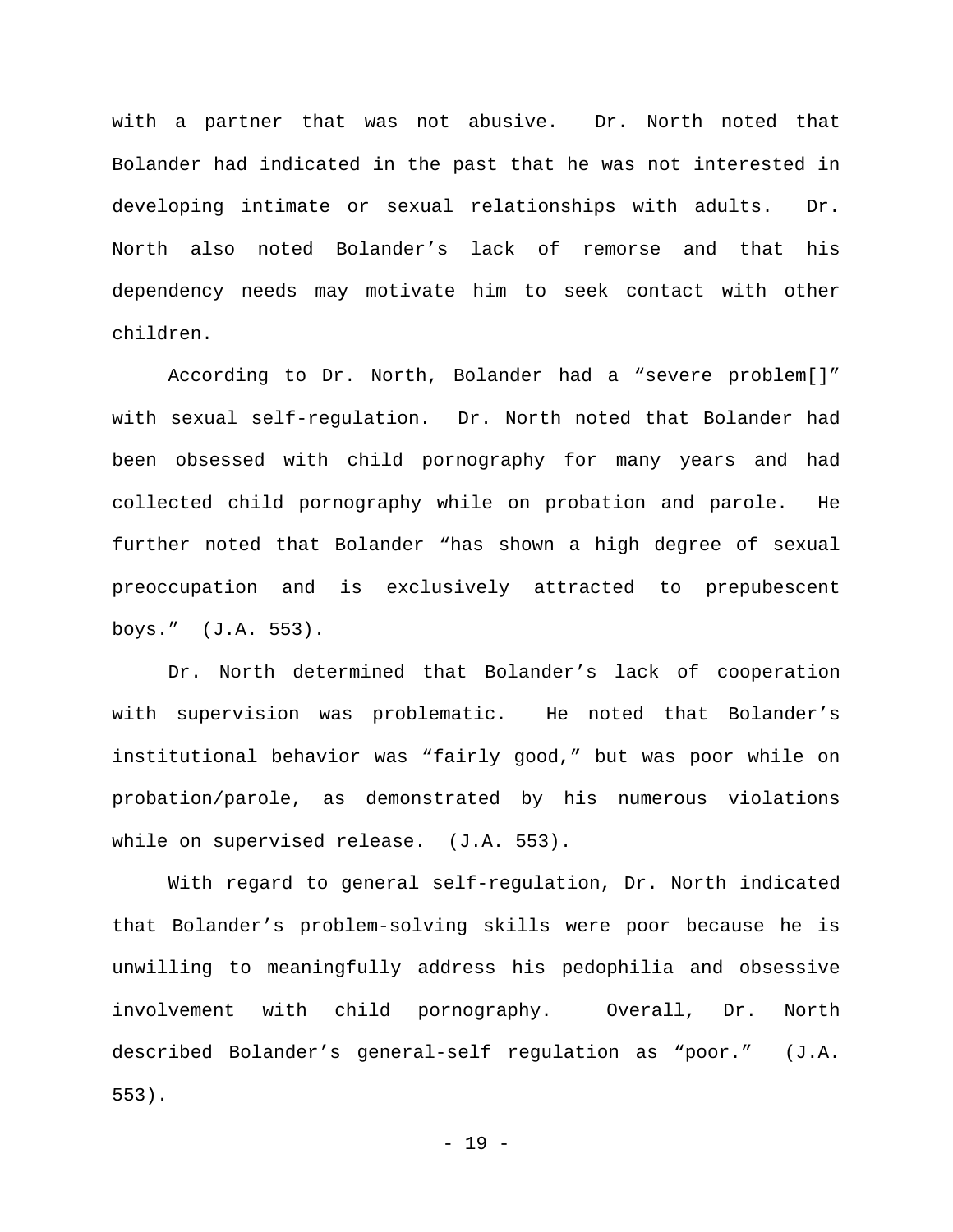Dr. North also examined potentially protective factors. A protective factor decreases the risk of future sexual offending. The three potentially protective factors examined by Dr. North are: (1) having been in the community for ten years without sexually reoffending; (2) having less than fifteen years left to live due to illness or physical conditions that significantly decrease the motivation and/or ability to sexually reoffend; and (3) very advanced age. Dr. North opined that none of these factors were particularly mitigating for Bolander. Bolander had no medical problems that would serve to decrease his ability or motivation to commit a new sexual offense. Although it had been more ten years since Bolander's last hands-on conviction, Dr. North noted that Bolander's obsession with child pornography placed him in positions where there was considerable risk to children. Dr. North further noted that Bolander chose to live close to children, an act which placed him at high risk of reoffending. He also noted that Bolander's total time in the community since his last hands-on conviction was limited, and during this time Bolander was under supervision, which made it more difficult for him to make contact with a child.

In the "SUMMARY" and "CONCLUSION" sections of his March 14, 2011 report, Dr. North stated:

Bolander is a 47-year-old pedophile who is exclusively He was convicted of molesting an 11-year-old boy in California in 1989 and sentenced to

 $-20 -$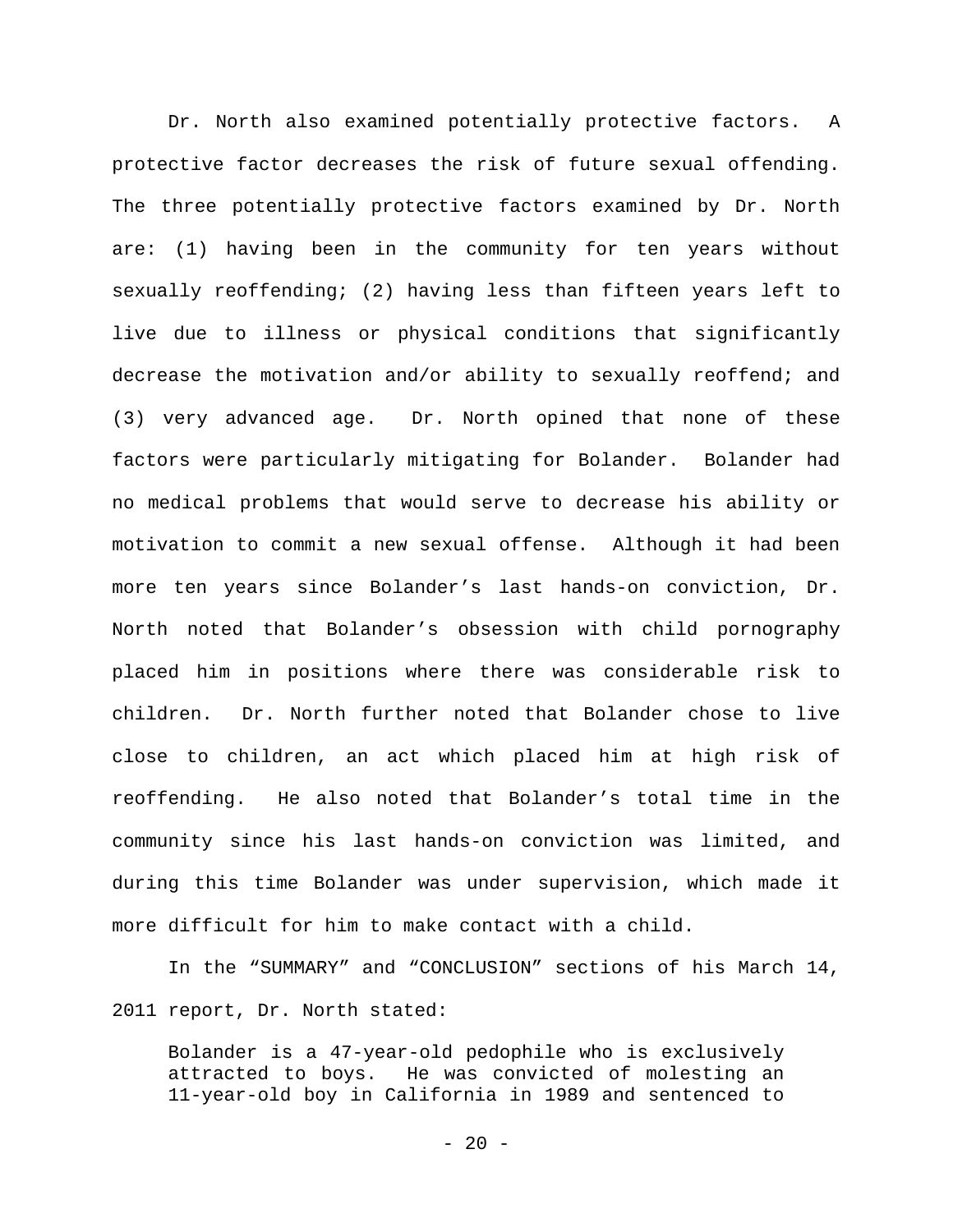six years in prison. Since then he has obsessively collected child pornography despite repeated arrests and returns to custody for this behavior. His pedophilia is ego-syntonic meaning he accepts it and is not distressed by his sexual attraction to boys. He believes it is society that has the problem and told Dr. MacLaren in 1989 that boys over the age nine or ten "know what homosexuality is and know what they are doing." Mr. Bolander is attracted to boys between the ages of 6 and 12.

The critical issue in this case is Mr. Bolander's risk of committing a new "hands-on" sex offense. Although he obtained moderate to high scores on the actuarial instruments used to assess risk for sexual reoffense, these instruments do not predict the type of sexual offense to be committed and he clearly appears to be more likely to commit a "hands-off" offense (involving pornography) than a "hands-on" crime. On the other hand, he has not been in the community for very long since paroling for his molest offense in 1992 and was supervised closely enough that it was probably difficult for him to establish contact with a child. It was easier for him to believe that he could escape detection by collecting pornography. . . . He is 47 years old and appears to be in good health, and barring any unforeseen circumstances, his opportunity<br>time (at risk) could be 30 to 40 years. Given the time (at risk) could be 30 to 40 years. lack of any internal prohibitions against sexual activity with a child and Mr. Bolander's intense<br>sexual interest in male children, it is this children, it evaluator's opinion that eventually Mr. Bolander is indeed likely to commit a new "hands-on" sex offense with a prepubescent boy. His pedophilia will cause him serious difficulty in refraining from child molestation if released to the community.

\* \* \*

Based on the above information, it is my opinion that Mikel Bolander does meet the criteria as a Sexually Dangerous Person.

(J.A. 554-55).

Following the preparation of this report, Dr. North met with Bolander. During the interview, Bolander clarified some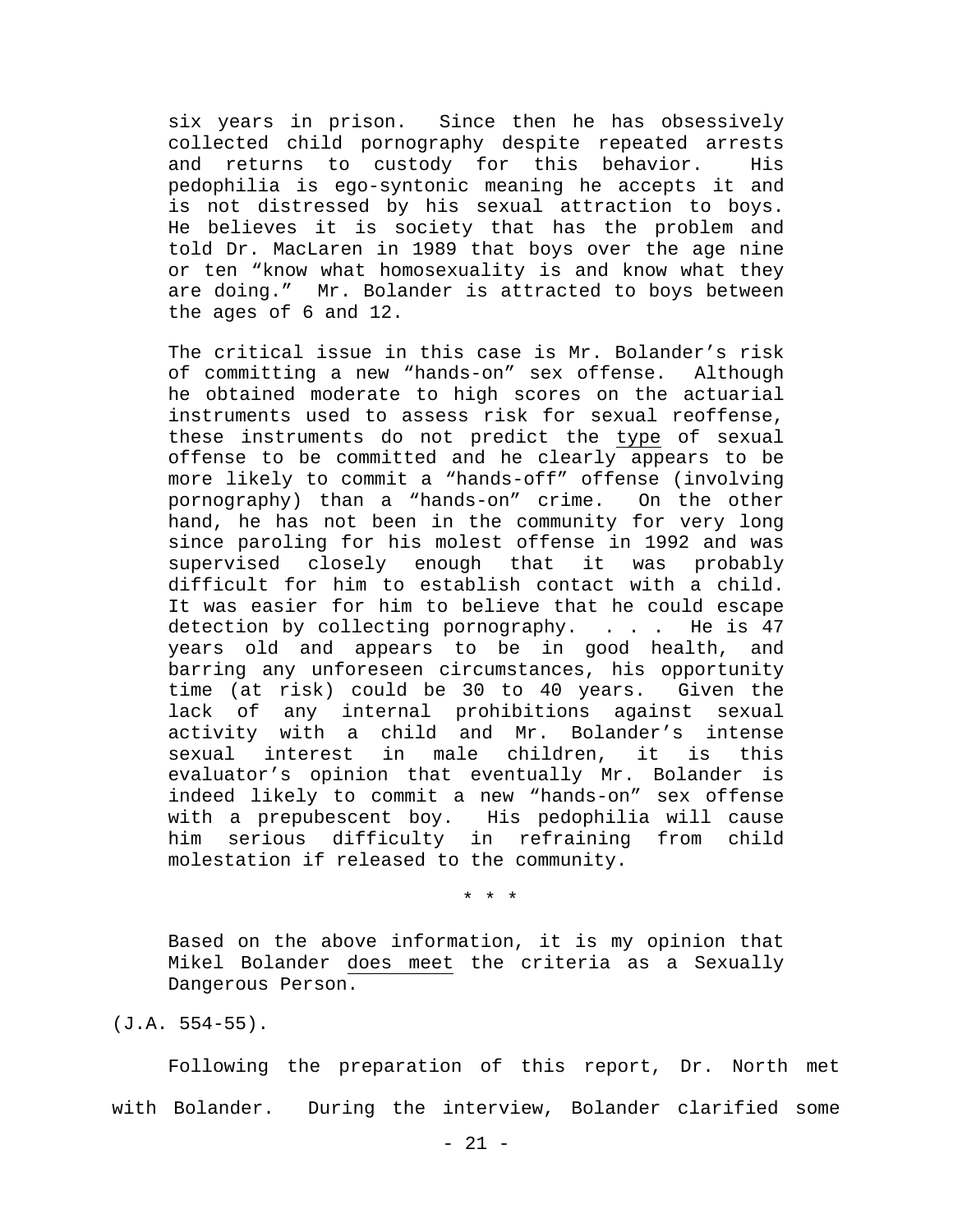minor factual inaccuracies in Dr. North's report. He also stressed to Dr. North that he was trying to increase his sexual arousal to adults, had not masturbated in five to six years, knew child molestation and possession of child pornography were wrong, felt remorse for victims, and was "truly motivated to never molest again." (J.A. 580). Although Dr. North noted that Bolander "presented well," he was skeptical of Bolander's claims, noting that he had made reformation claims in the past yet still went on to amass large collections of child pornography. Ultimately, Dr. North concluded that Bolander's "exclusive sexual interest in prepubescent boys is so strong that he will have serious difficulty refraining from child molestation if released to the community." (J.A. 581).

2

Dr. Demby, a BOP forensic psychologist, also testified at the evidentiary hearing. Her testimony was consistent with the findings and conclusions contained in her report dated March 9, 2011.

In her report, Dr. Demby examined Bolander's developmental history, relationship history, education history, employment history, substance abuse history, non-sexual criminal history, sexual criminal history, psychiatric/psychological history, mental health history, and medical history. Because Bolander refused to participate in a clinical evaluation with Dr. Demby,

 $- 22 -$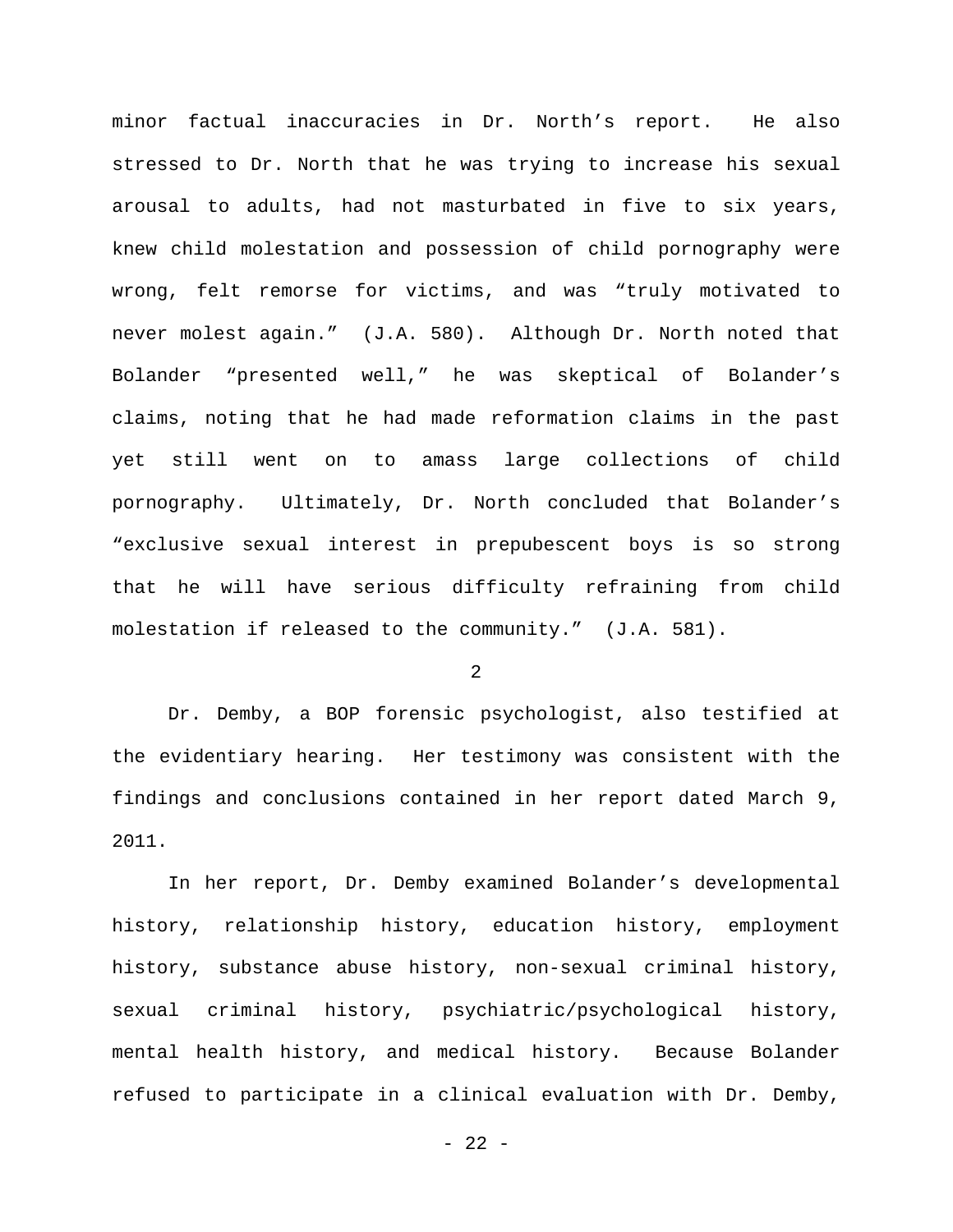she was not able to interview Bolander as part of her evaluation.

Dr. Demby made the following diagnoses: "(1) Pedophilia, Sexually Attracted to Males, Exclusive and (2) Schizoid Personality Disorder." (J.A. 195). Dr. Demby explained the bases for each of her diagnoses and opined that each qualify as a serious mental illness, abnormality, or disorder. Further, she concluded that, as a result of these diagnoses, Bolander would have serious difficulty in refraining from sexually violent conduct.

With regard to the pedophilia diagnosis, Dr. Demby explained that Bolander meets the diagnosis based, in part, on his recurrent and intense sexually arousing fantasies, and sexual urges and actions involving prepubescent males. Further, she opined that the evidence shows he constructed his lifestyle to obtain maximum exposure to young children and child pornography, even while on supervised release. He engaged in sophisticated techniques to avoid financial disclosure of his activities to his probation officers. She specifically noted that treatment providers have reported that he has demonstrated little guilt or remorse for his crimes, except for self-focused regret concerning the negative consequences he has endured. In spite of efforts at treatment, he has continued to engage in sexually inappropriate attraction to young boys even when the

 $- 23 -$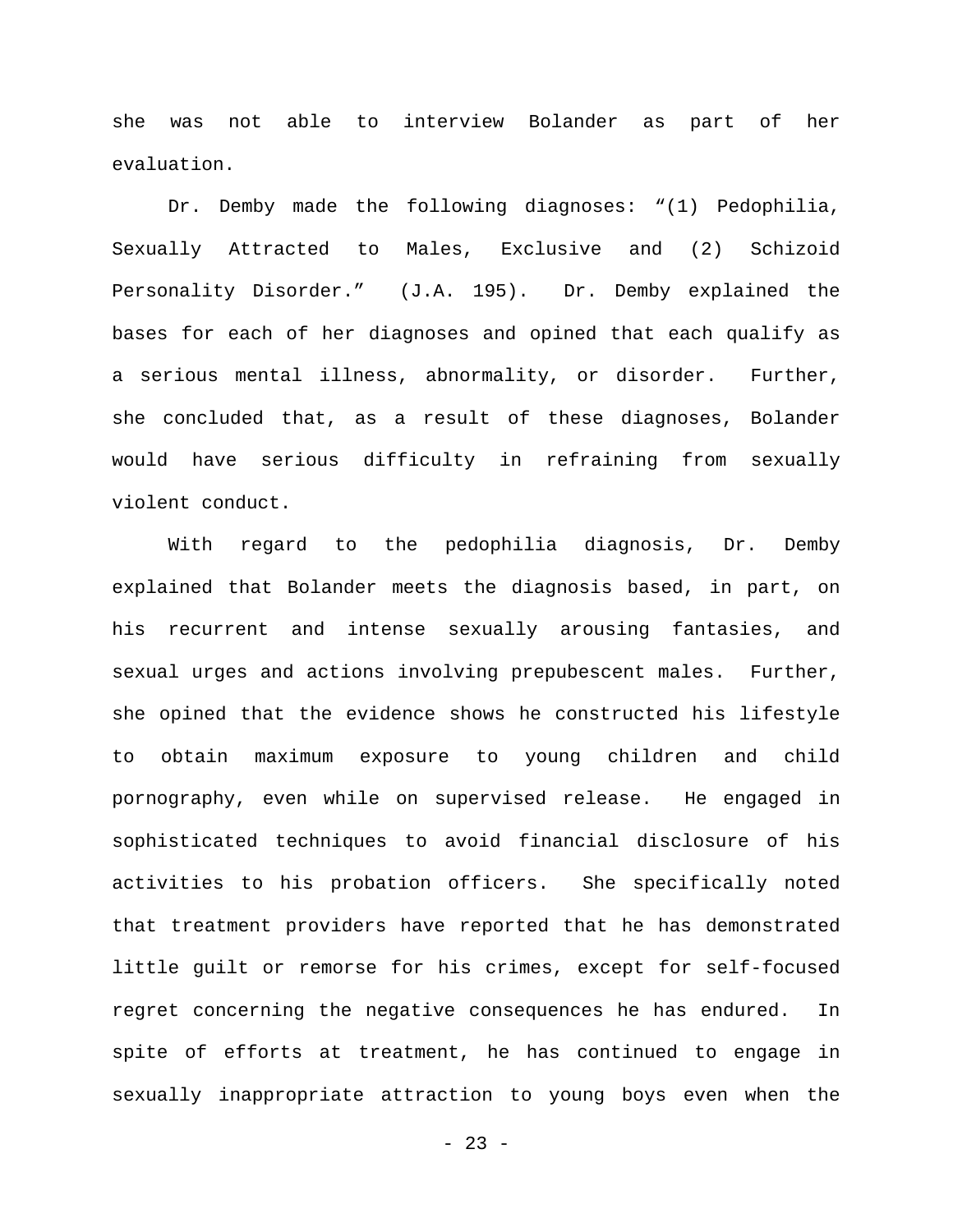threat of detection and sanctions are high, as indicated by his theft of sexual stimuli at ASH and his numerous revocations of supervised release.

Dr. Demby utilized the Static-99R to assess Bolander's risk of sexual reoffense. She found a group rate of recidivism of 49% within ten years under this test.

In considering the applicability of dynamic risk factors, Dr. Demby utilized an empirically guided risk assessment tool called the "SVR-20." (J.A. 511). The SVR–20 does not yield quantitative predictions in the same way that the Static–99 and Static–2002R do. Instead, the scorer evaluates twenty factors weighing them in their totality to form an overall opinion about whether an offender will likely reoffend.<sup>12</sup> Dr. Demby concluded that Bolander had eight factors that were considered to

<span id="page-23-0"></span> $12$  The twenty factors include: (1) the presence of sexual deviance; (2) whether the respondent had been a victim of child abuse; (3) psychopathy traits; (4) the presence of a major mental illness; (5) endorsement of suicidal or homicidal ideation; (6) a history of substance abuse; (7) the presence of a stable relationship; (8) a stable employment history; (9) a history of nonsexual violent offenses; (10) a history of<br>nonviolent and nonsexual offenses; (11) past supervision offenses; (11) past supervision failure; (12) a high density of sexual offenses within a relatively short period; (13) multiple types of sexual offenses; (14) causing victims physical harm; (15) the use of weapons or threats; (16) the presence of escalating sexual offenses or severity of sexual offenses; (17) extreme minimization or denial of responsibility; (18) attitudes that support or condone sexual offenses; (19) negative attitudes towards intervention; and (20) release and relapse prevention plans.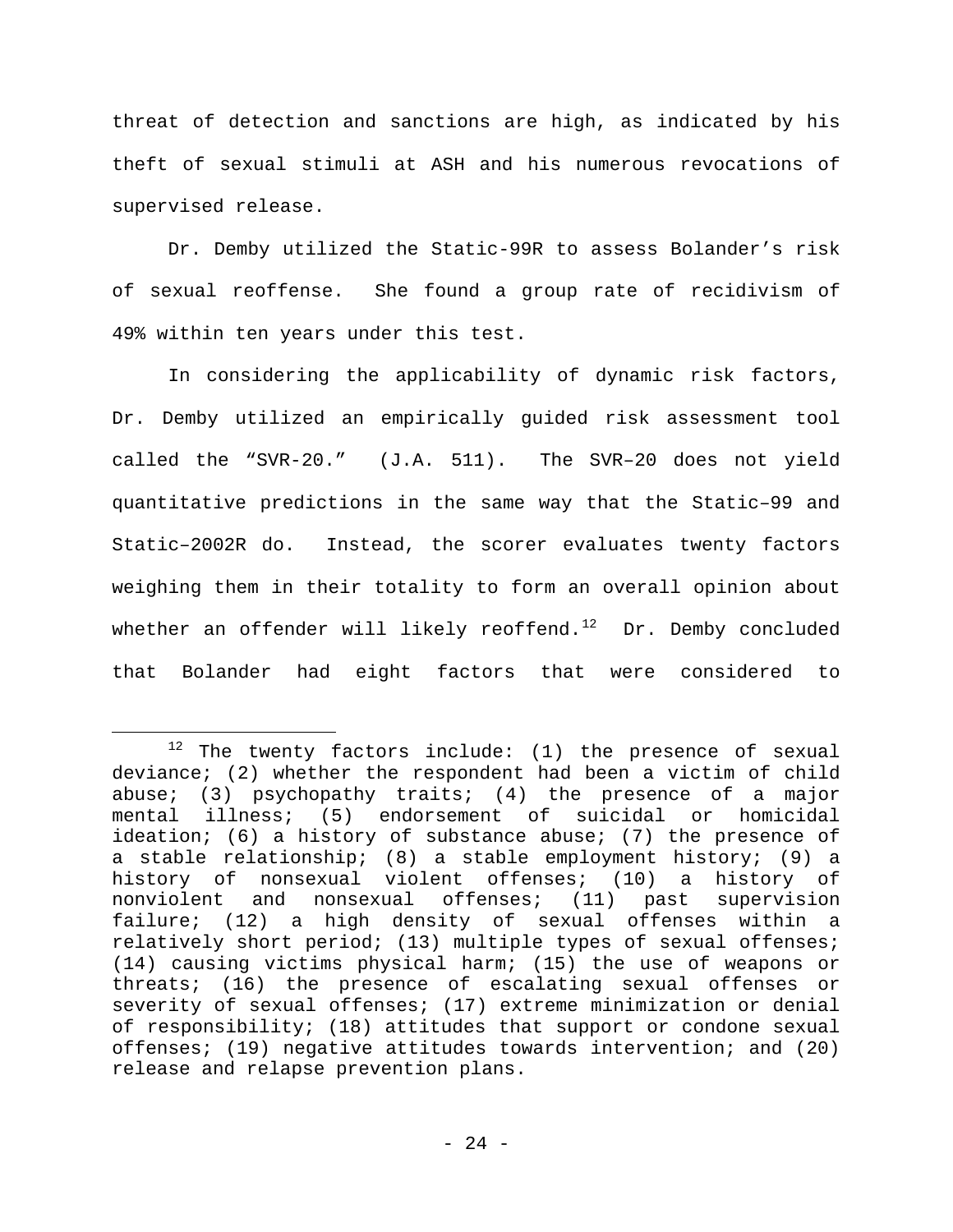exacerbate his risk of reoffending (Factors (1), (7), (10), (11) (13), (17), (18), and (19)), eleven that were considered not to exacerbate his risk of reoffending (Factors (2), (3), (4), (5), (6) (8), (9), (12), (14), (15), and (16)), and one factor (Factor 20) that was not assessed because Bolander refused to be interviewed. After weighing the number and nature of the exacerbating factors, Dr. Demby concluded that Bolander's risk of future sexual violence was "High" on the SVR-20. (J.A. 515).

With regard to the factors in exacerbation, Dr. Demby emphasized Bolander's sexual deviance, as evidenced by his history of sexual arousal to young children and his lack of an interest in engaging in a sexual or intimate relationship with an adult. She also emphasized that Bolander had no stable relationships that would provide him support upon release, as evidenced by his history as a loner and his desire to "continue [life] in this vein." (J.A. 513). Dr. Demby noted as exacerbating Bolander's history of non-violent, non-sexual offenses, which included juvenile delinquency, substance abuse, and a DUI conviction. Also exacerbating were Bolander's past supervision failures, namely, his "violat[ion of] supervision on two occasions by sexually reoffending." (J.A. 514). Dr. Demby noted that Bolander had multiple types of offenses involving child abuse/pornography (molestation, possession and distribution of pornography, and attempting to receive child

 $- 25 -$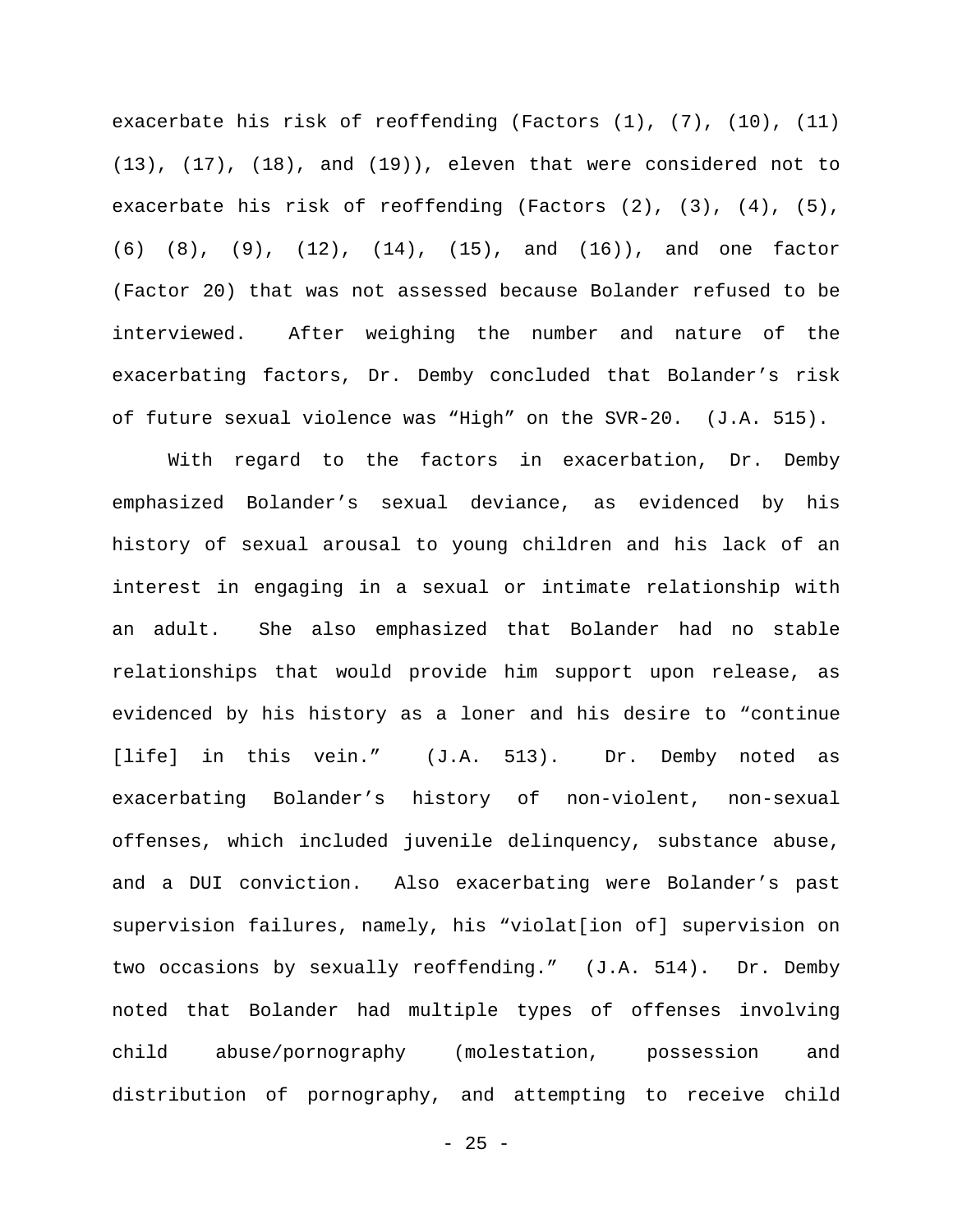pornography through the mail) and that Bolander continued to minimize and deny responsibility for his conduct. Dr. Demby also examined Bolander's long history of supporting a right to adult-child relationships:

"[C]opious treatment records indicate that he believes that he is entitled to sex, and that he is a preferential, fixated, same-sex pedophile. When told that he needed to recondition his pedophilic urges, he has sabotaged treatment, stolen sexual stimuli, and twice refused to participate in arousal reconditioning. He has stated several times the he would continue to molest boys if he thought he could get away with it.

(J.A. 514). Relying on much of the same evidence, Dr. Demby concluded that Bolander harbored a negative attitude toward intervention.

With regard to the factors that did not exacerbate, Dr. Demby noted that Bolander was not a victim of sexual abuse. She noted that, although Bolander displayed signs of psychopathy, such signs were insignificant to find the psychopathy factor exacerbating. Dr. Demby found no presence of a major mental illness, suicidal or homicidal ideation, or a recent history of substance abuse. She noted Bolander's ability to maintain steady employment and that he had no history of non-violent sexual offenses. Dr. Demby also noted that Bolander had not committed sexual offenses frequently in a short period of time, had not physically injured his victims, and used no weapons or threats during the commission of his offenses. Finally, Dr.

 $- 26 -$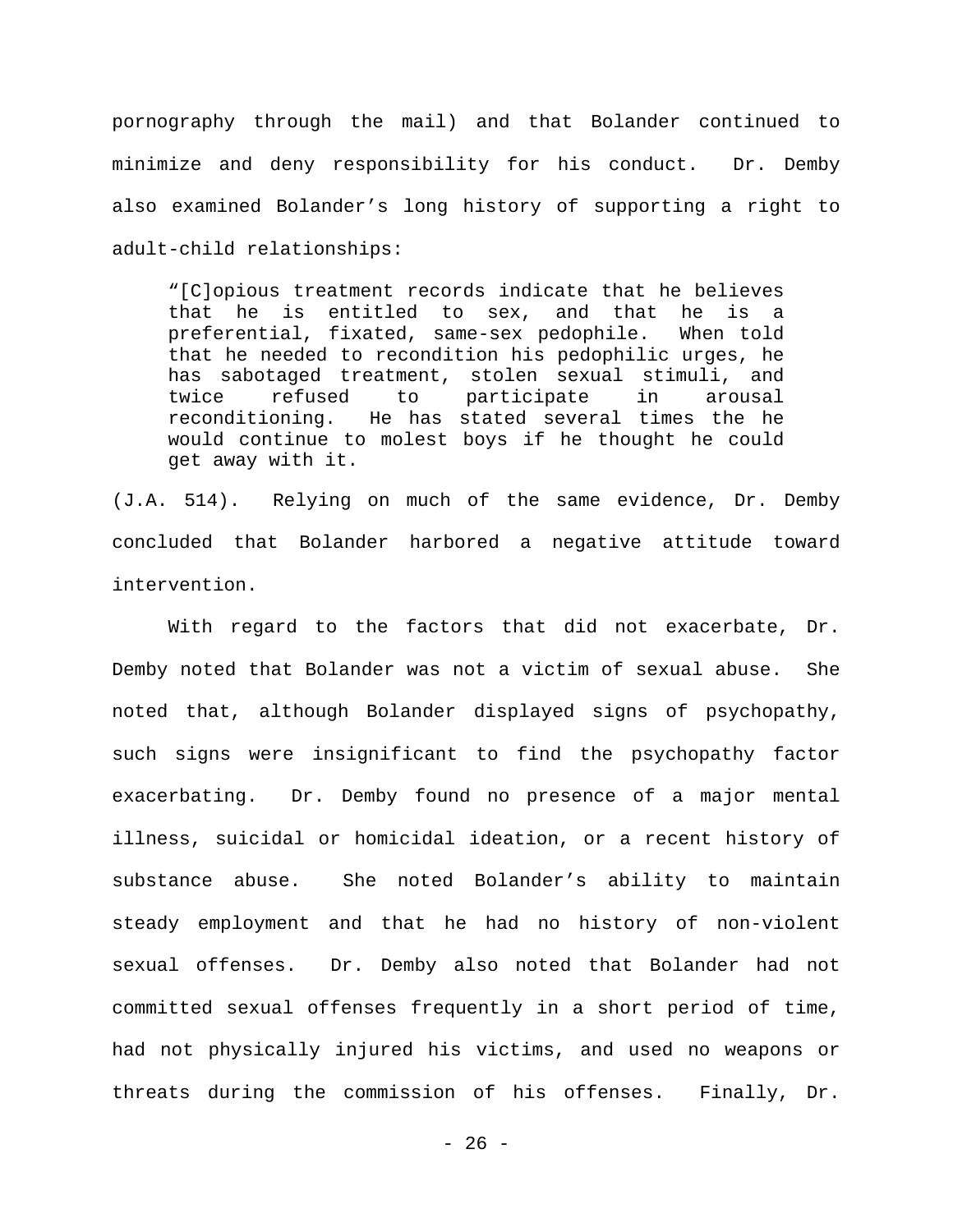Demby noted that Bolander's sexual offenses did not escalate or become more severe over time.

At the conclusion of her report, Dr. Demby gave a "Summary of Risk Assessment & Prognosis" and an "Opinion on the Issue of Sexual Dangerousness." (J.A. 516-17). The report states:

Mr. Bolander is a 47-year-old, life-long pedophile and child abuser whose past history and high scores on the Static-99R and the SVR-20 indicate a very high probability that his past patterns of sexually abusing His paraphilic sexual attraction to children began in his early adolescence, and has led to numerous charges, convictions, incarceration, and revocations of his release. He has unsuccessfully attempted therapy to address his sexual attraction to young boys. He continues to endorse<br>sexually deviant beliefs, and minimizes his sexually deviant beliefs, and minimizes his responsibility by blaming his child victim for initiating the sexual molestation. He has behaved in sexually inappropriate ways even when the risk of detection was high, as seen in his residential<br>proximity to children, and downloading and downloading distribution of a massive amount of child pornography,<br>while on supervised release. His pervasive while on supervised release. His pervasive<br>personality style of exploiting his environment personality style of exploiting his displays itself in his repeated violations of social norms, expectations, and rules, including the sexual coercion of those most vulnerable around him. Cumulatively, his overall history, criminal record,<br>offense characteristics, lifestyle choices, offense characteristics, personality patterns, sexual relapses, and treatment failures indicate an extremely high risk of future sexual reoffense. His prognosis at this time is very poor.

\* \* \*

It is highly likely that Mr. Bolander will continue the sexual abuse of young children, particularly prepubescent boys. His diagnosis of Pedophilia and Schizoid Personality Disorder are chronic, pervasive,<br>and deeply engrained. He has continued to sexually He has continued to sexually reoffend after receiving sex offender treatment and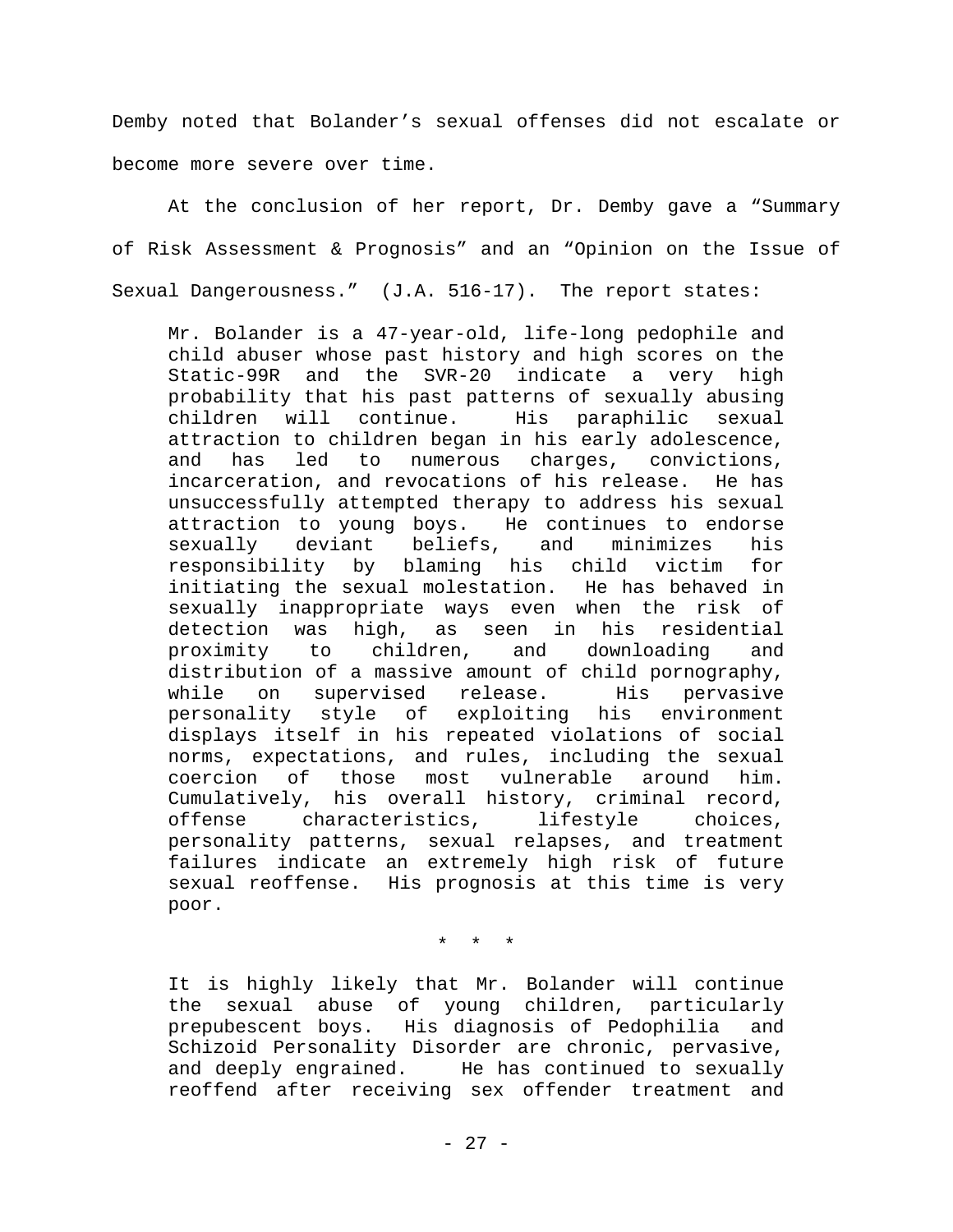intensive community supervision. He has stated and demonstrated his intent to continue to indulge his pedophilic sexual deviance. It is the opinion of this evaluator that Mr. Bolander is a person suffering from a serious mental illness, abnormality, or disorder, as a result of which he would have serious difficulty in refraining from sexually violent conduct or child molestation.

(J.A. 516-17).

3

Dr. Warren testified at the evidentiary hearing as Bolander's expert witness. His testimony was consistent with the findings and conclusions contained in his report dated July 25, 2011. Dr. Warren opined that Bolander met the first two elements necessary for sexual dangerousness. As part of his evaluation, Dr. Warren used the Static-99R test. He calculated Bolander's group rate of recidivism to be 14.7% within five years. Dr. Warren also identified six dynamic factors, four lessening the recidivism risk (significant social influences, sexual self-regulation, general self-regulation, and cognitive problem solving skills) and two increasing the risk of recidivism (intimacy deficits and cooperation with supervision). Dr. Warren opined that Bolander had certain strengths that would enable him to function normally in society by maintaining his volitional control. Dr. Warren noted that Bolander: (1) functioned in an incarcerated setting without significant disciplinary issues; (2) had been able to control his behavior

- 28 -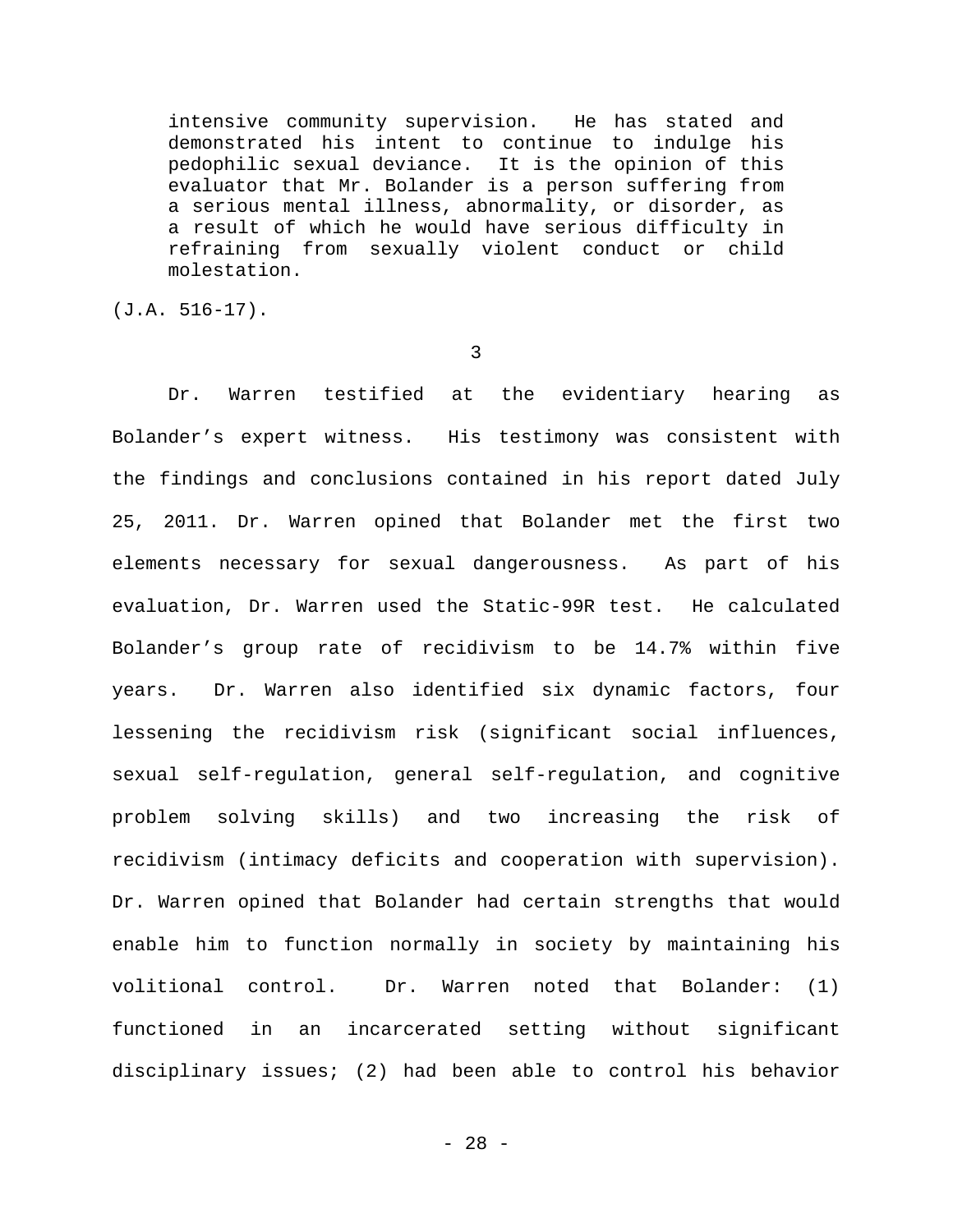in terms of hygiene, his activities, and his vocational interests within the facility; (3) had a four-year period of non-contact offending; (4) earlier in life decided to stop marijuana use; (5) earlier in life decided to further his education; and (6) made decisions earlier in life to advance his vocational interests. In the "Summary and Recommendations" section of his report, Dr. Warren states:

Mikel James Bolander is a 47-year-old, Caucasian male with a history of completion of sentencing for conviction of Possession of Child Pornography. He has a previous conviction for one, contact offense and two other child pornography (one possession, one mailing) offenses.

He does not have a mental disorder that [impairs] his volitional ability to control his behavior. He does not have a personality disorder.

Mr. Bolander's risk for sexual re-offending with child pornography offenses is higher than that of contact offending, and overall slightly higher than all sexual offenders taken as a group. However, his risk for all sexual re-offending upon release from incarceration is more likely than not lower than the published recidivism risk of non-sexual offenders released from prison.

Mr. Bolander has a history of gainful and consistent employment. He has interpersonal and technical skills that can be applied to future employment. If released from incarceration Mr. Bolander reported his plan to reside in Las Vegas due to the multiple opportunities for employment . . . and to the proximity of his parents' residence about one and a half hours away.

(J.A. 560-61). As noted above, Dr. Warren did not offer an opinion on the third element of the commitment test, but he did indicate that, whether Bolander was committed or released, he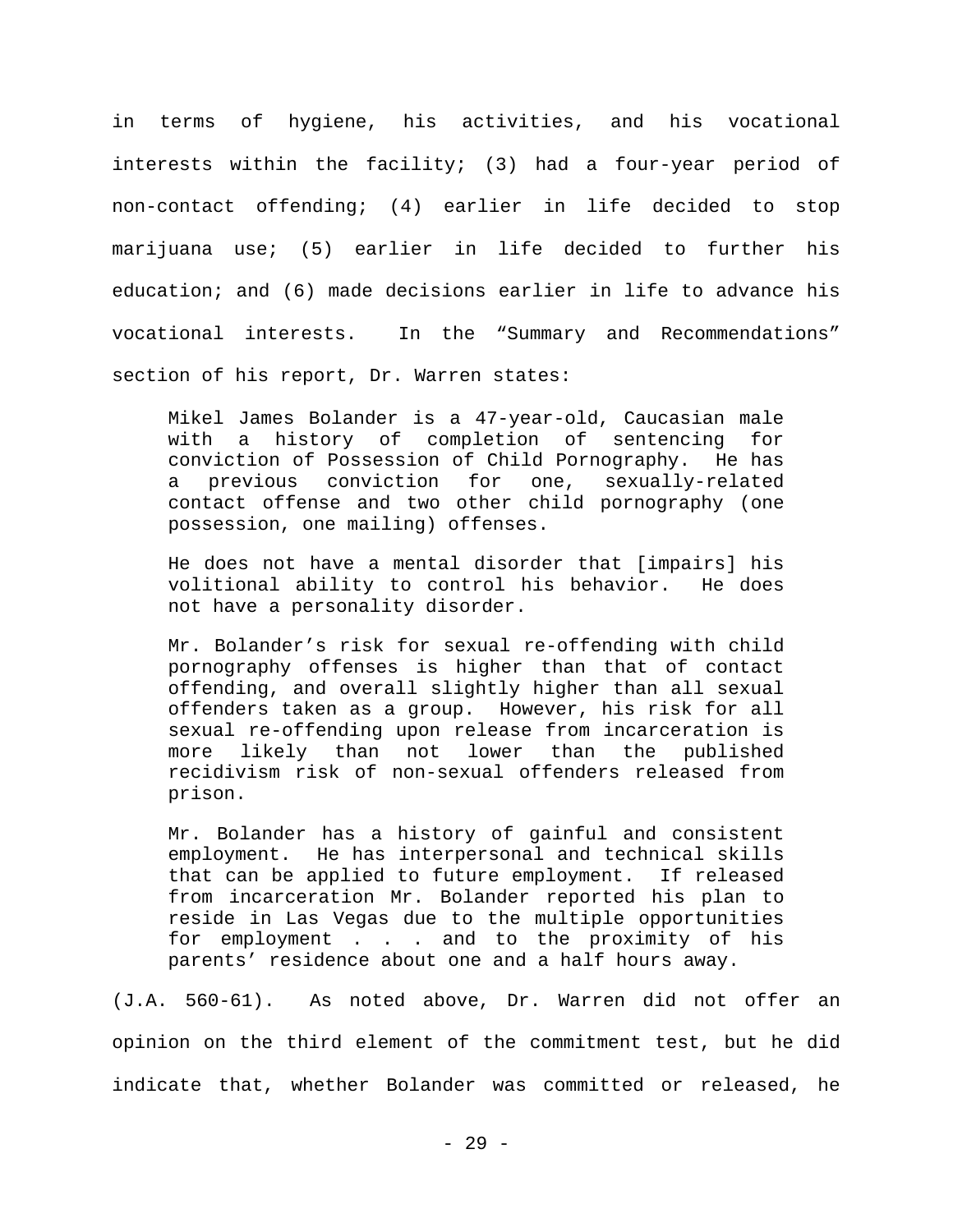needed sexuality psychoeducation in the context of a strength based individual and/or group treatment approach, and cognitive behavioral treatment.

D

Bolander also testified at the evidentiary hearing. He described the details of his only hands-on offense and expressed remorse over what had happened. He testified that, around 2004 or 2005, he had a change of heart that caused him to think differently about child molestation. He read numerous psychological journals and books on victim empathy. Bolander testified that he now knows child molestation is "totally wrong," (J.A. 342), and that he had not thought about children in a sexual way in over seven years. He testified he would not molest another child again. He also testified that, for the first time in his life, he has been able to develop close friendships with adults.

E

Dr. Andres Hernandez, who was the Director of SOTP while Bolander was enrolled in the program, testified as a lay witness at the evidentiary hearing. He testified that Bolander's participation in the SOTP was "rather memorable." (J.A. 358). He found "striking" Bolander's "pedophilic drive," his resistance to treatment, and "the degree to which his pedophilic beliefs were so entrenched." (J.A. 358). Dr. Hernandez also

 $-30 -$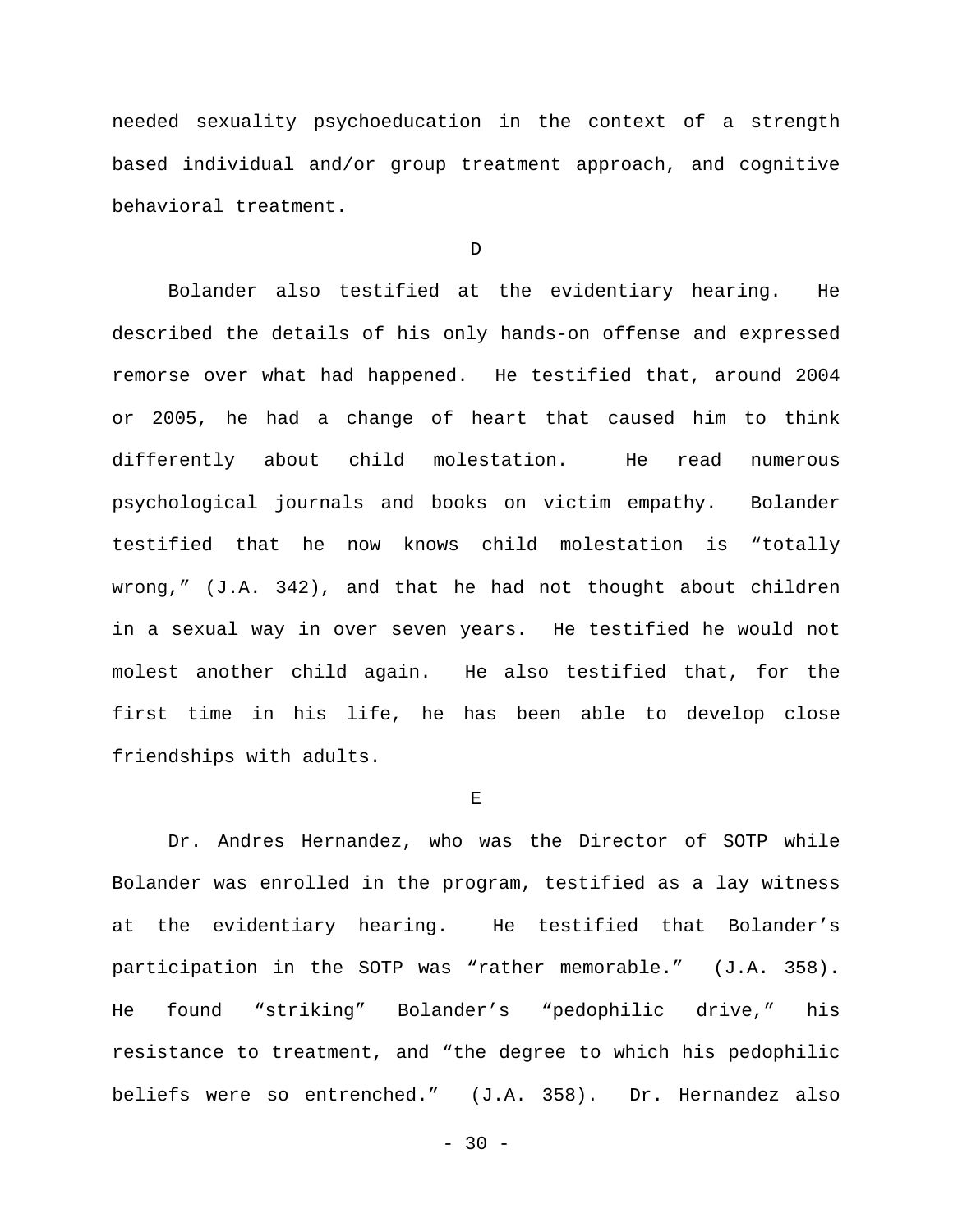found that Bolander was not in the SOTP to change, but rather to challenge the beliefs of others.

 $\mathbf F$ 

At the conclusion of the evidentiary hearing, the district court ruled from the bench. With respect to the third element of the commitment test, the district court stated:

Respondent [has] continued to commit criminal offenses<br>while on parole or supervised release, . . . while on parole or supervised release, . . . Respondent has not successfully completed a sex offender program. Both Doctors Demby and North opined that Respondent would have serious difficulty in refraining from sexual violent conduct or child The Court finds that both doctors are credible and adopts their conclusions as they are well-reasoned and supported by the evidence in this case.

Both Doctors Demby and North found that, using actuarial instruments, the Respondent is in the moderate to high range. However, [t]he Court believes though these instruments are important, the greater<br>weight should be placed on factors outside the weight should be placed actuarial scheme as indicated in those instruments. These include the areas discussed before, i.e., the relapse, failure to complete the offenders program.

Respondent believes on his "oath to himself" that it – this will ensure that he does not reoffend. This is certainly a good start, but his lack of completion of a sex offender program leaves him without the tools to accomplish his oath. Respondent's self-help by reading books and developing victim empathy is good, but [t]he Court finds that this is not a substitute for a sex offender program, and Respondent has failed to seriously complete a program.

The Court finds that Respondent places himself in a slippery slope situation, and it appears that that's a<br>word that comes up very often in these cases. It's word that comes up very often in these cases. defined by the way his conduct was while he was released into the community and has not developed the necessary skills to remain free if released.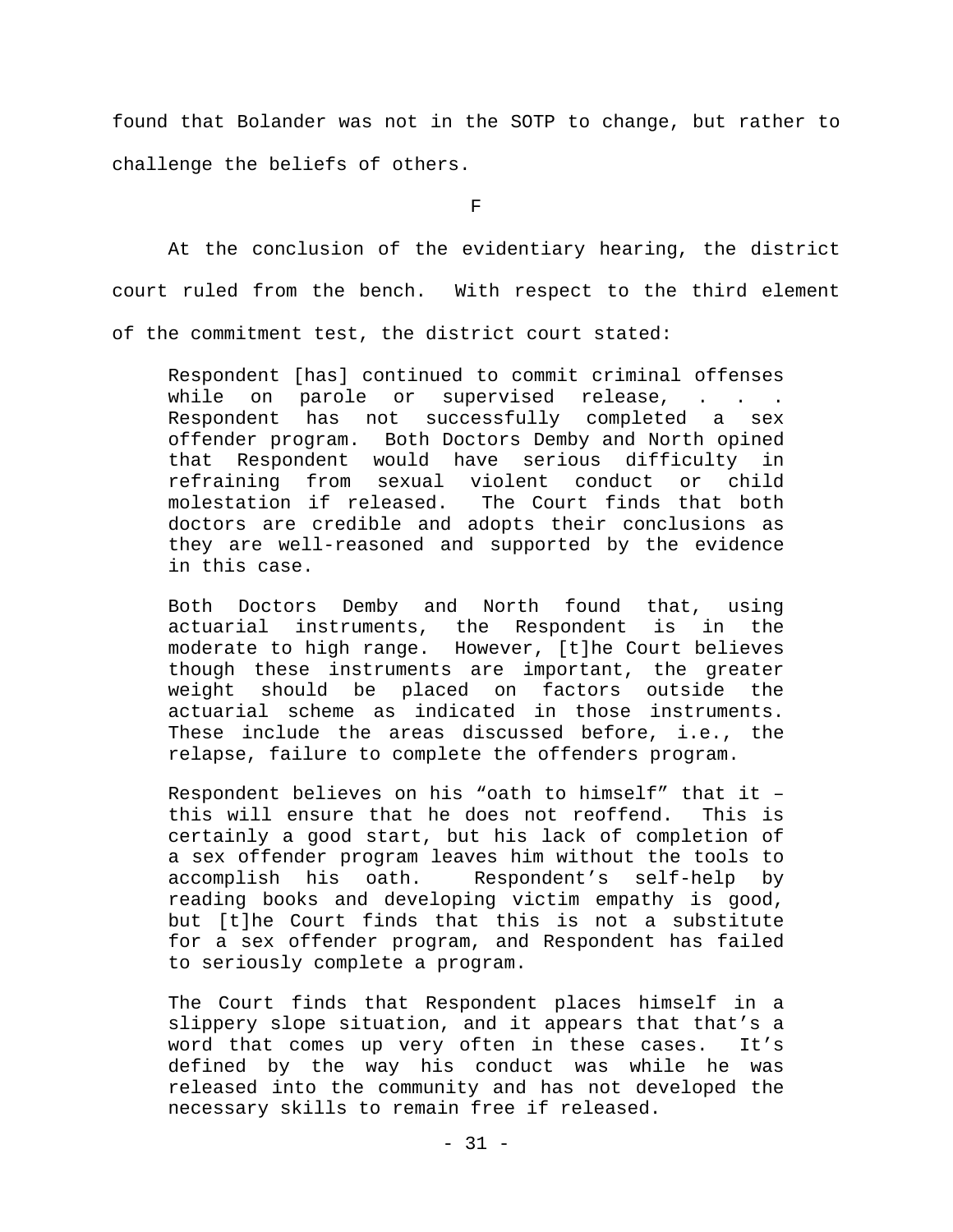The Court finds that Respondent talks the talk, but, again, does not have the skills to remain crime free without meaningful mainstream treatment. And I say mainstream treatment as opposed to Dr. Warren, who I'm sure was very knowledgeable and so forth, but suggested treatment that was not that mainstream and not in the sense that it was not good treatment. But it was certainly an unreasonable expectation to have that kind of one-on-one kind of treatment while he's incarcerated, though he does get one-on-one . . . when needed, and it would be unrealistic to release him until such time as he has this treatment and develops the skills necessary so that he does not reoffend.

For these reasons, [t]he Court finds that Respondent is sexually dangerous and that he suffers from a serious mental illness, abnormality or disorder and as a result of this, he would have serious difficulty in refraining from sexually violent conduct or child molestation if he was released.

(J.A. 425-27).

G

Bolander maintains that the district court erred in concluding that he would have serious difficulty refraining from future acts of child molestation. Reduced to its essence, Bolander posits that the district court did not adequately take into account his time in the community without a hands-on offense.

"Serious difficulty" refers to the degree of the person's volitional impairment which impacts the person's ability to refrain from acting upon his deviant sexual interests. Hall, 664 F.3d at 463. Here, there were facts in evidence, if credited by the district court, that would support a finding

- 32 -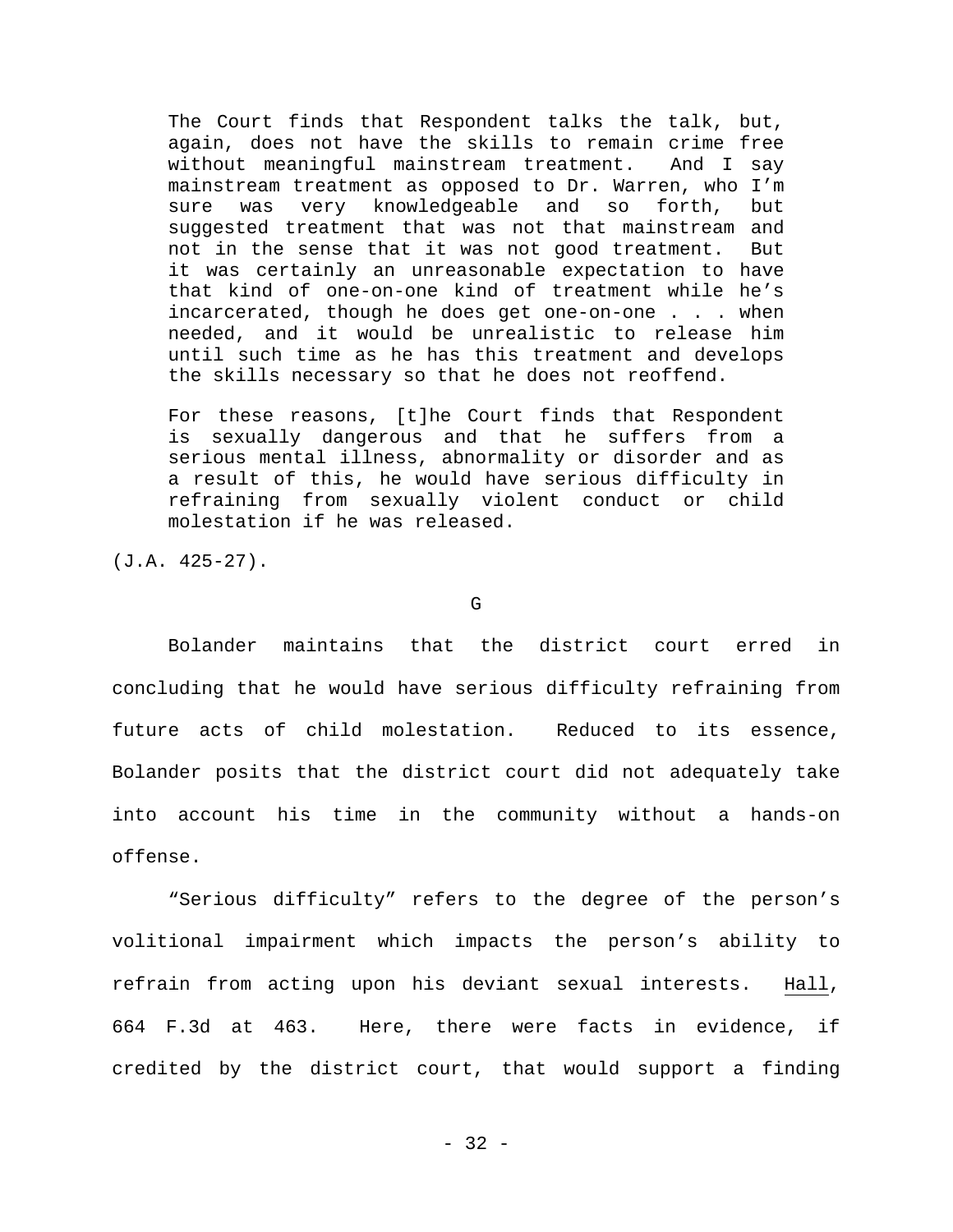that Bolander would have serious difficulty refraining from acts of child molestation if he was released because of his pedophilia. The record is replete with examples of Bolander's inability to refrain from engaging in acts involving child pornography. Whether it was his stealing of pornographic materials from the treatment lab while at ASH or his repeated possession of child pornography while on supervised release, the record is clear that he has serious difficulty refraining from trying to find an appropriate outlet for his sexual desires. He has an admitted attraction to adolescent males between the ages of six and twelve and has not participated in any treatment which would assist him in managing these volitional control issues. Moreover, the intense nature of Bolander's obsession with child pornography, in particular his large cache of materials and the meticulous manner in which he kept such materials, understandably was a concern of Dr. North and Dr. Demby. In view of this evidence, it was reasonable for the district court to find by clear and convincing evidence that Bolander's pedophilia would cause him to have serious difficulty refraining from acts of child molestation.

Bolander's argument that the district court did not adequately consider the fact that he had no hands-on offense in over twenty years misses the mark. As noted by Dr. North, the absence of a more recent hands-on offense has more to do with

 $-33 -$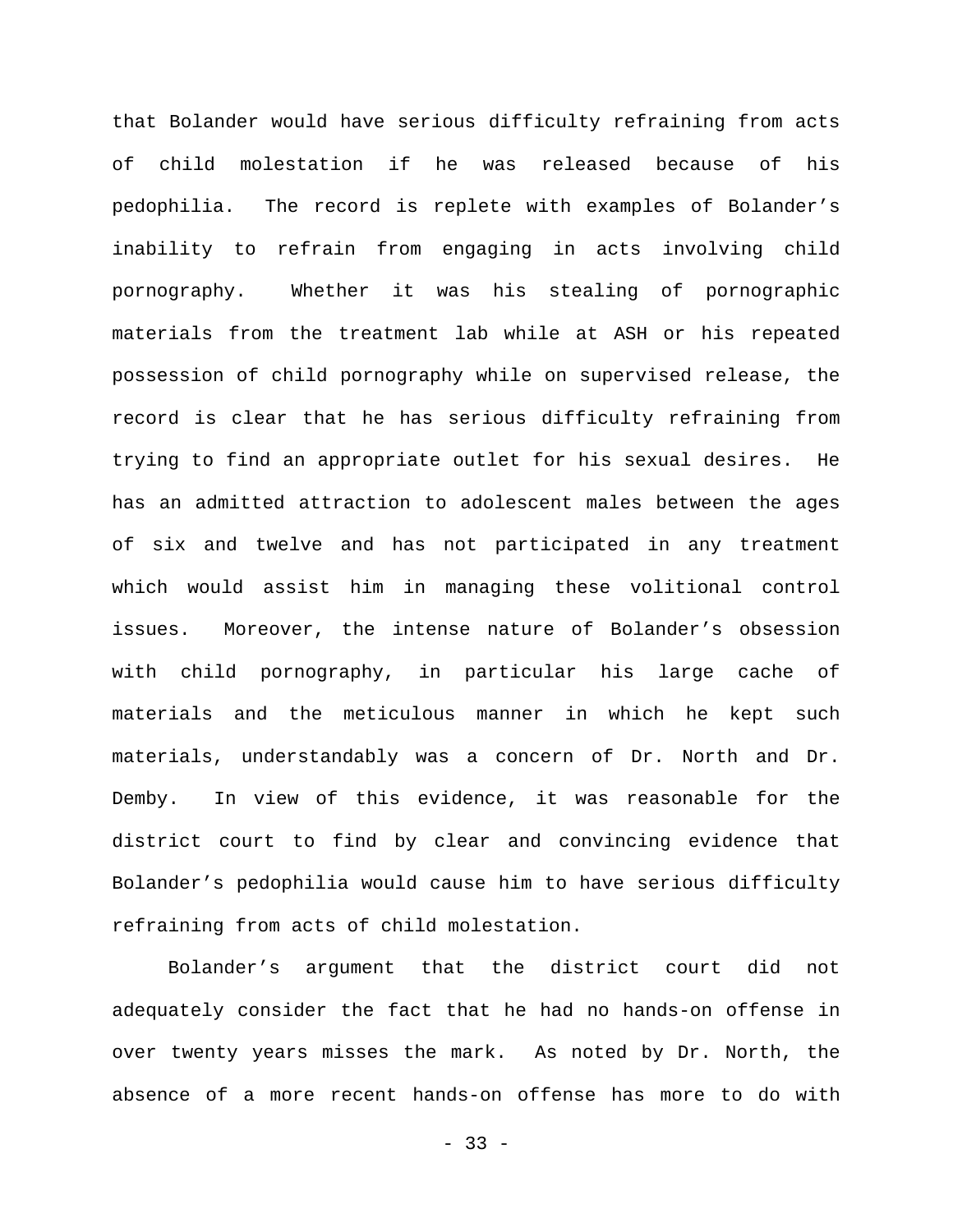the strict supervision placed on Bolander than a true change of heart. Considering Dr. North's reasonable explanation, the district court was at liberty to reject Bolander's no hands-on offense argument. Anderson, 470 U.S. at 573-75. Along a similar vein, the district court was free to reject Bolander's testimony that he is a reformed man. The success of his rehabilitation efforts largely are suspect considering he is doing them on his own.

In sum, as we noted in Hall, the "question of whether a person is 'sexually dangerous' is 'by no means an easy one,' and 'there is no crystal ball that an examining expert or court might consult to predict conclusively whether a past offender will recidivate.'" 664 F.3d at 467 (quoting United States v. Shields, 649 F.3d 78, 89 (1st Cir. 2011), cert. denied, 132 S. Ct. 1586 (2012)). In this case, the district court carefully considered the evidence before it, and its factual findings represent a permissible and reasonable interpretation of the evidence presented at the hearing. Because we are not "left with the definite and firm conviction that a mistake has been committed" by the district court, United States Gypsum Co., 333 U.S. at 395, we cannot say that the district court clearly erred in finding, by clear and convincing evidence, that Bolander is sexually dangerous within the meaning of the Act.

- 34 -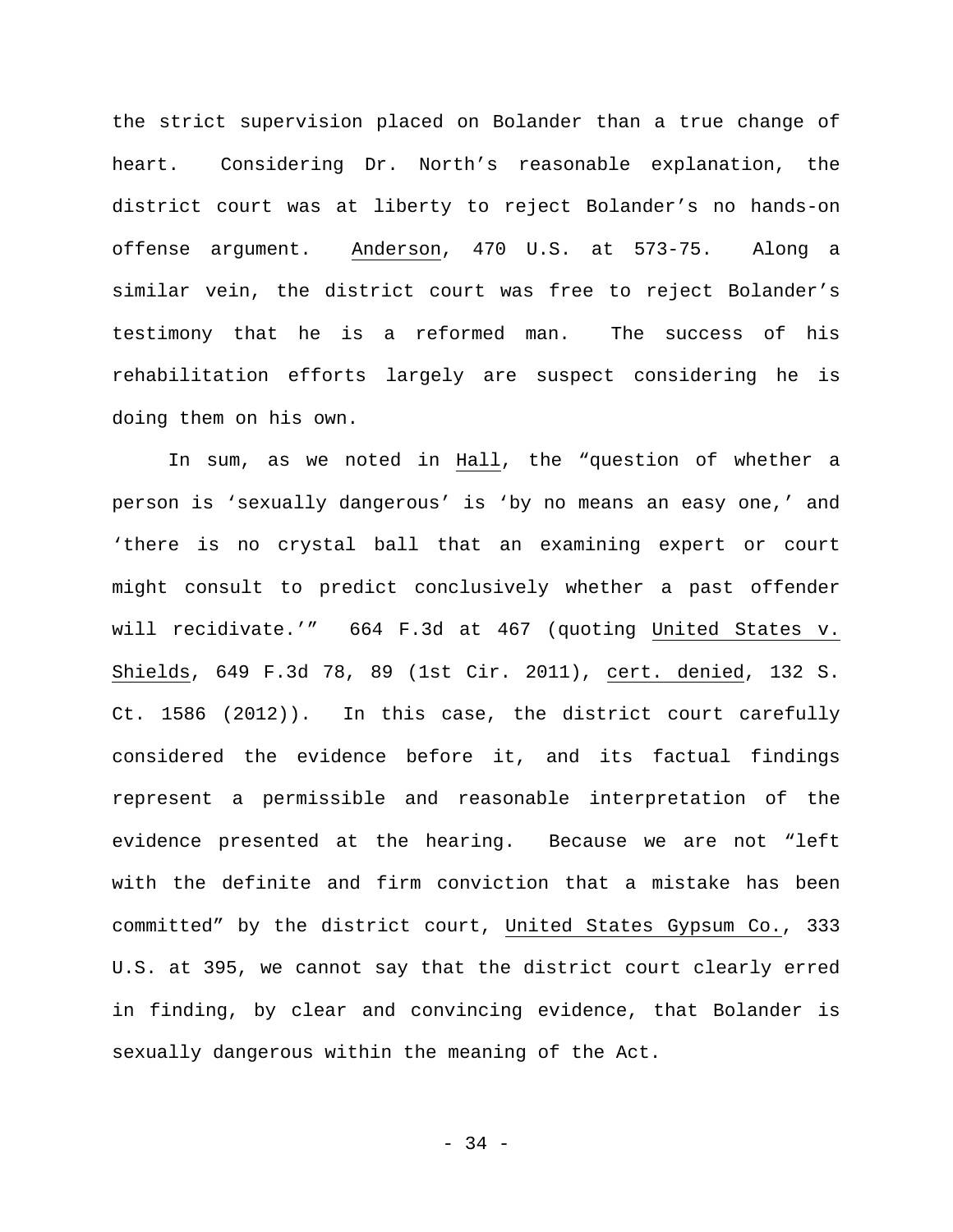Having concluded that the district court did not err when it found by clear and convincing evidence that the government met each of the three elements for sexual dangerousness, we turn to Bolander's remaining arguments challenging his civil commitment.

A

Bolander contends that § 4248 deprives him of equal protection under the Fifth and Fourteenth Amendments. In pressing this argument, Bolander acknowledges that this argument is foreclosed by our decision in United States v. Timms, 664 F.3d 436 (4th Cir.), cert. denied, 133 S. Ct. 189 (2012). In Timms, we held that § 4248 does not violate the Equal Protection Clause because individuals in BOP custody are not similarly situated to individuals who are not in BOP custody. Id. at 449. In so holding, we emphasized that "Congress rationally limited § 4248's scope to sexually dangerous persons within BOP custody based on Congress' limited police power and the federal interest in protecting the public from reasonably foreseeable harm from such persons." Id. Because Timms forecloses Bolander's equal protection argument, we reject it.

Bolander also contends that § 4248 levies an unconstitutional criminal punishment. This argument also is foreclosed by our decision in Timms. Id. at 455. In Timms, we

 $-35 -$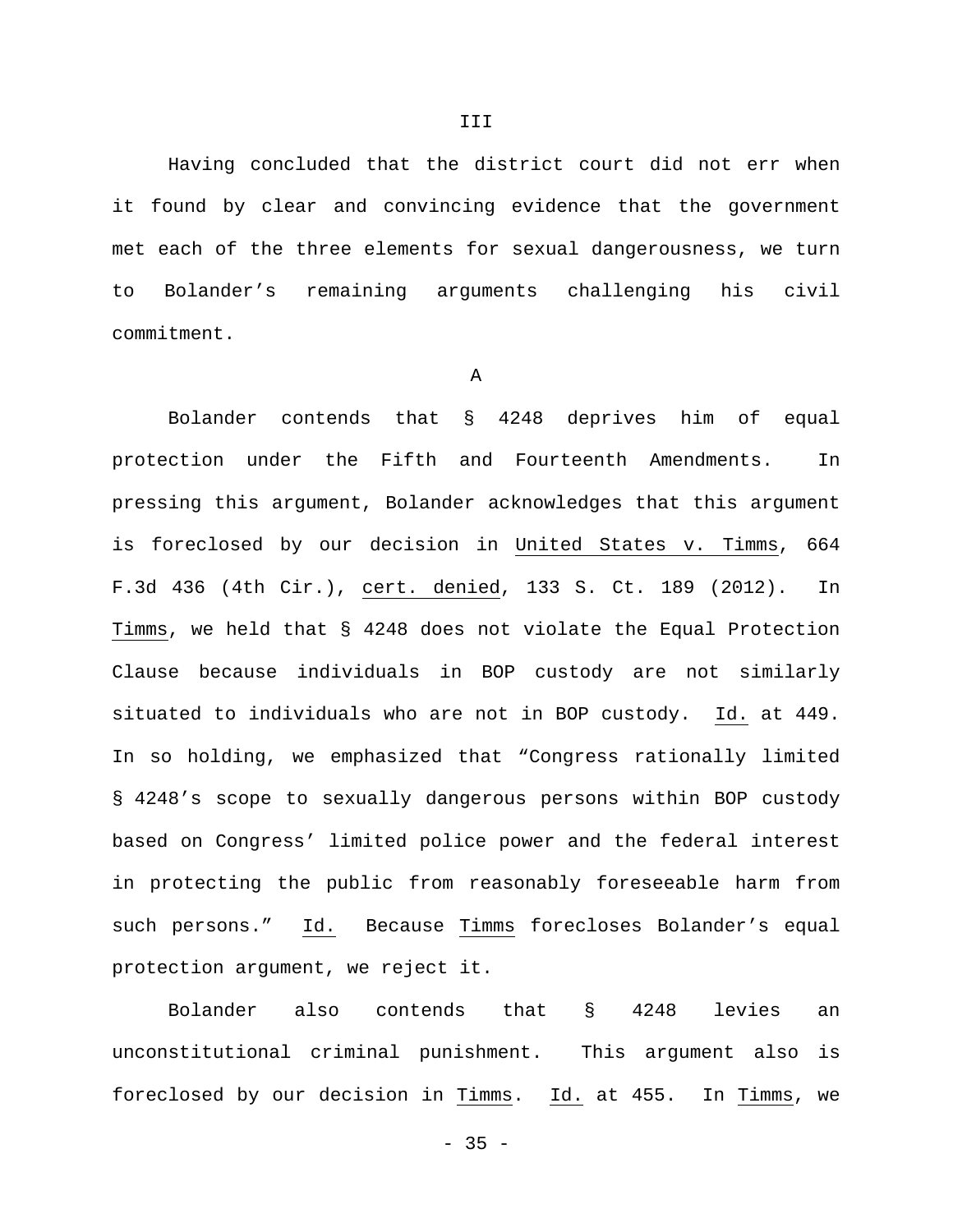clarified any ambiguity concerning this question created by our decision in United States v. Comstock, 627 F.3d 513 (4th Cir. 2010), cert. denied, 131 S. Ct. 3026 (2011) (Comstock II). Id. We further noted that § 4248's use of the clear and convincing evidence standard rather than the proof beyond a reasonable doubt standard rendered the overall design of § 4248 civil in nature. Id.<sup>[13](#page-35-0)</sup>

B

Second, Bolander argues that his due process rights were violated because the January 12, 2009 evidentiary hearing took place almost five years after he was due to be released (February 9, 2007). This argument has no merit.

In Timms, we noted that the "civil commitment process clearly impacts an individual's due process rights." Id. at 450. "Because an adverse outcome in a commitment hearing results in a massive curtailment of a person's liberty, whether the respondent is already a prisoner or not, the Supreme Court has held that due process . . . affords respondents in [civil commitment] proceedings several procedural protections." Id.

<span id="page-35-0"></span><sup>&</sup>lt;sup>13</sup> To the extent Bolander challenges the actual conditions of his confinement under § 4248, this civil/criminal argument similarly is foreclosed by Timms. 664 F.3d at 455. That is not to say, however, that Bolander is without a remedy. As the government concedes, Bolander may challenge the conditions of his confinement in an action under Bivens v. Six Unknown Named Agents of the Federal Bureau of Narcotics, 403 U.S. 388 (1971).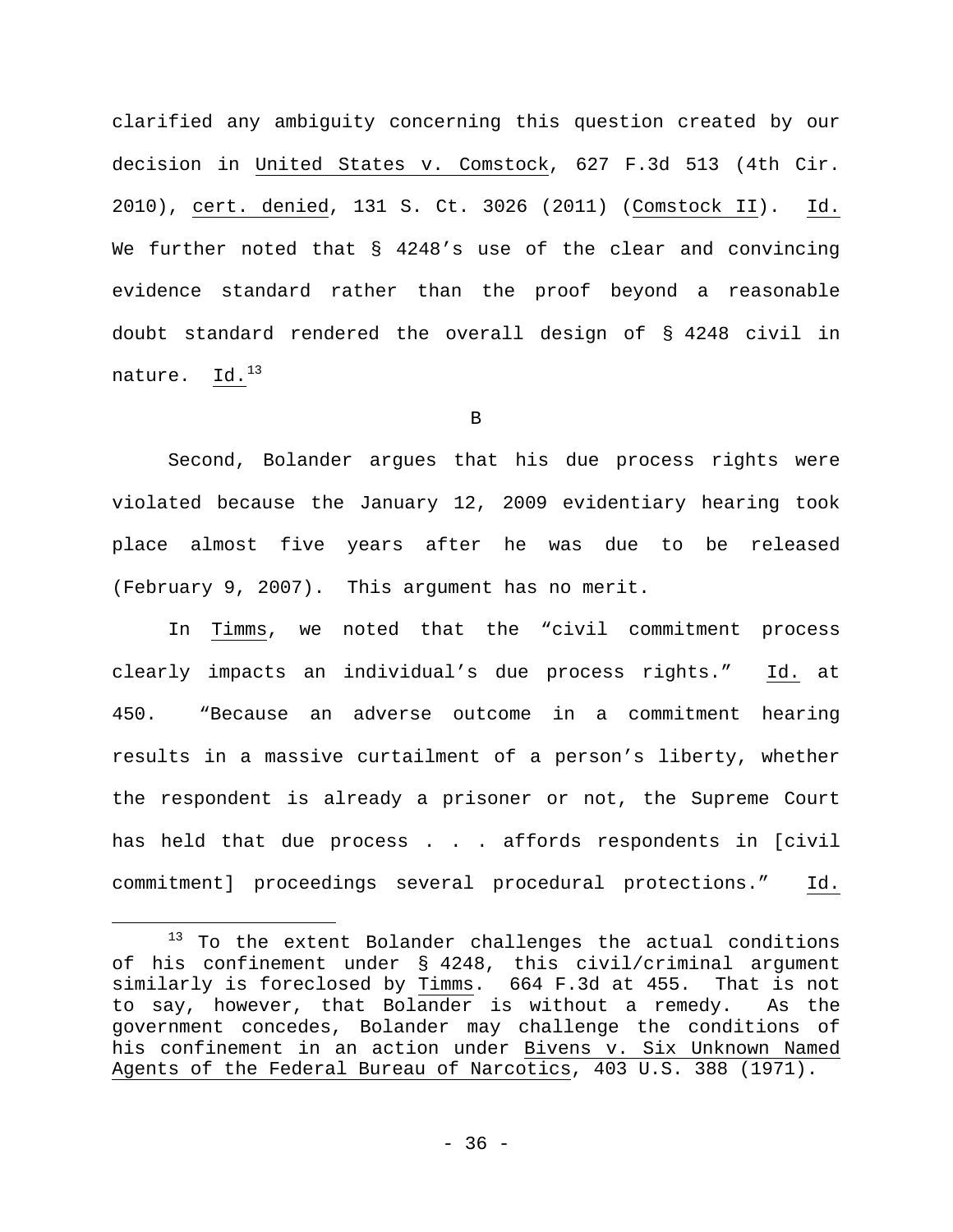(citation and internal quotation marks omitted). "Once it is determined that due process applies, the question remains what process is due." Morrissey v. Brewer, 408 U.S. 471, 481 (1972).

In assessing what due process is due in the civil commitment context, we analyze "'the importance of the private interest and the harm to this interest occasioned by delay; the justification offered by the Government for delay and its relation to the underlying governmental interest; and the likelihood that the interim decision may have been mistaken.'" Timms, 664 F.3d at 451 (quoting FDIC v. Mallen, 486 U.S. 230, 242 (1988). This test "evaluate[s] the sufficiency of particular procedures, while also avoiding the establishment of rigid rules due to the recognition that the requirements of due process are flexible and cal[l] for such procedural protections as the particular situation demands." Id. (citations and internal quotation marks omitted).

Without question, Bolander possesses a substantial private interest affected by the certification under § 4248. His interest in liberty and freedom from physical restraint are at stake. Thus, the private liberty interest factor weighs in his favor. Id. ("The statute also places no express outer limit on how long that stay may remain in force or when the court must conduct the commitment hearing. During that period of time, however short or long it may be, an individual's liberty is

- 37 -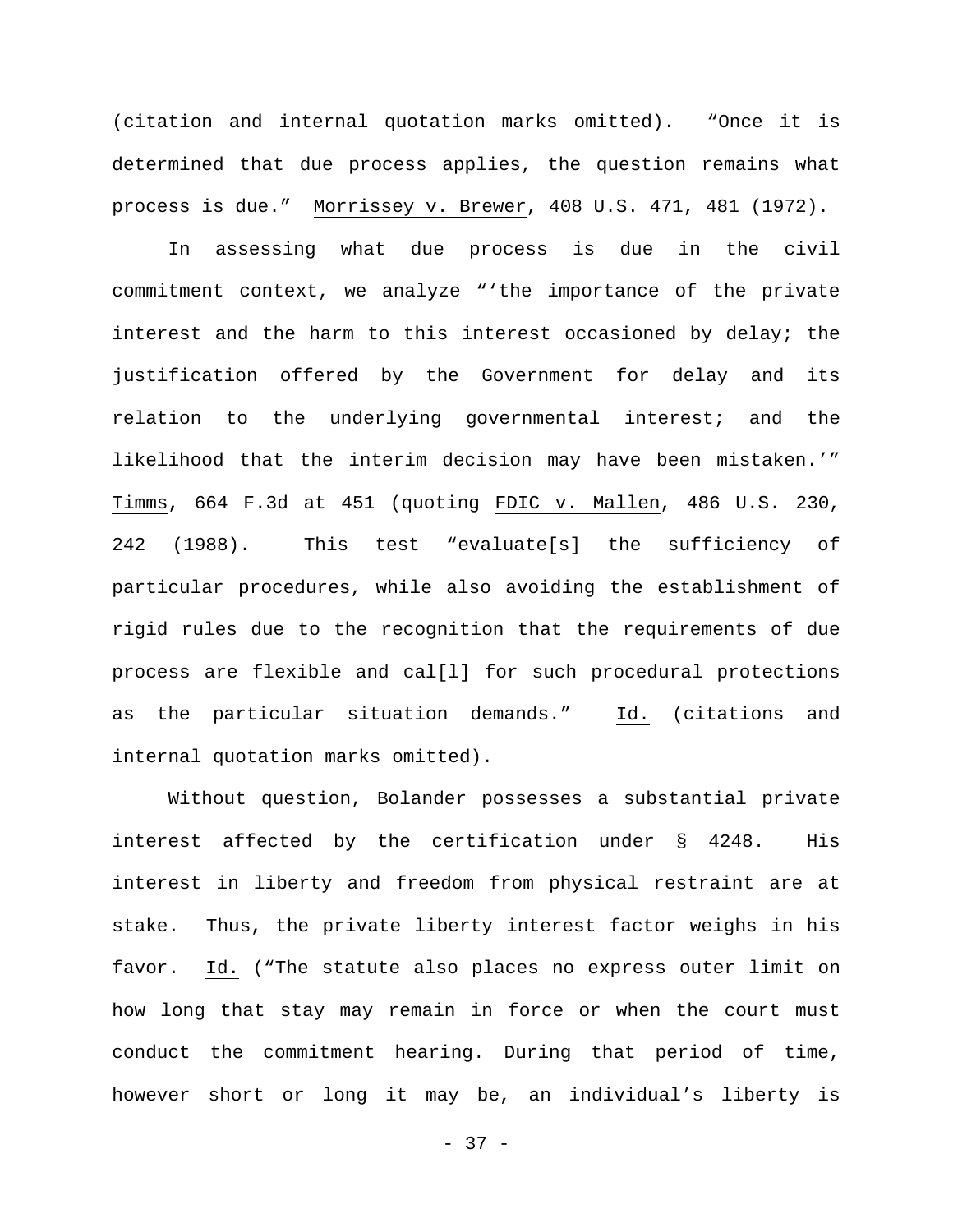restrained; thus, the statute implicates a substantial interest."). Moreover, the likelihood that the interim decision may have been mistaken factor favors Bolander. Id. at 452 (noting that the interim decision factor weighed in favor of the respondent because § 4248 requires no specific steps prior to certifying someone, other than that signatory's determination that the person meets the criteria for being sexually dangerous, § 4248 requires no pre-certification hearing or other initial adversarial review, and the risk of improper certification was "apparent from the parties' representation that of the approximately 130 individuals certified under § 4248, the Government subsequently dismissed almost two dozen certifications because it subsequently determined the individual did not satisfy the criteria").

However, like the respondent in Timms, Bolander's due process claim fails because the last inquiry, the government's interest and the justification offered by the government for the delay, weighs decidedly in the government's favor. To resolve this last inquiry, we must first turn to the convoluted procedural history of the case.

Following the implementation of the Act, the government began to certify individuals as sexually dangerous under the Act. Such action led to a host of constitutional challenges in the United States District Court for the Eastern District of

- 38 -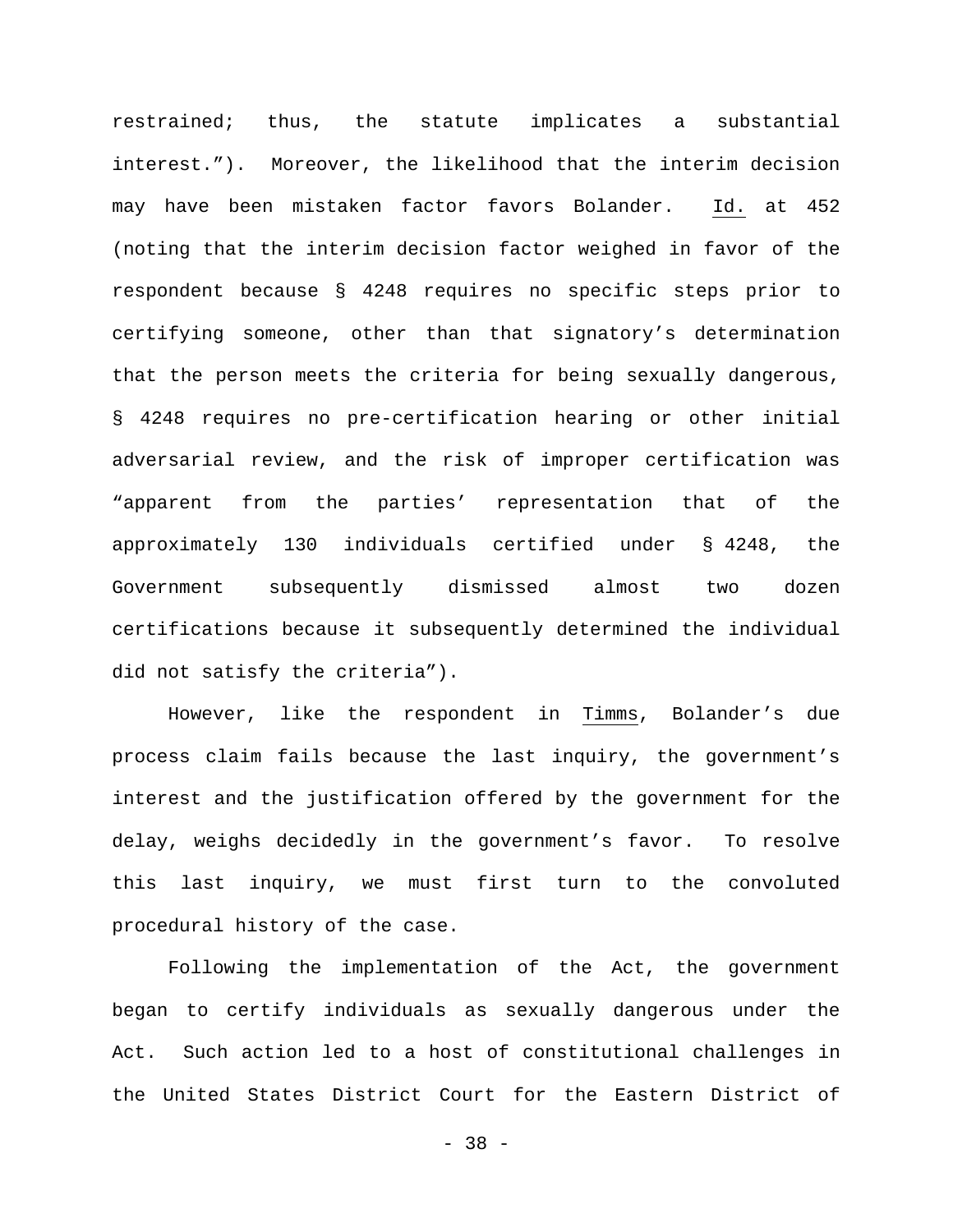North Carolina, the district in which nearly all § 4248 actions were filed.

On February 9, 2007, the government filed a certificate in the United States District Court for the Eastern District of North Carolina seeking to commit Bolander as a sexually dangerous person under § 4248. At the time, Bolander was about to be released from BOP custody, but his release was stayed because of the government's § 4248 certification. On the same day, Judge Britt, the senior district judge assigned to Bolander's case, appointed the Federal Public Defender to represent Bolander and set a hearing date of September 4, 2007. On August 15, 2007, Bolander filed a motion to continue the hearing, which the district court granted.

On September 7, 2007, Judge Britt issued his ruling in United States v. Comstock, 507 F. Supp. 2d 522 (E.D.N.C. 2007). In that case, the government certified five respondents in its custody as sexually dangerous under § 4248 and requested evidentiary hearings. Id. at 526-27. However, no evidentiary hearings were held. Id. at 559-60. Instead, Judge Britt granted the respondents' motions to dismiss as a matter of law, on the ground that § 4248 exceeded the scope of Congress's authority under the United States Constitution to enact legislation and, in the alternative, on the ground that the statute facially violated the respondents' due process rights.

- 39 -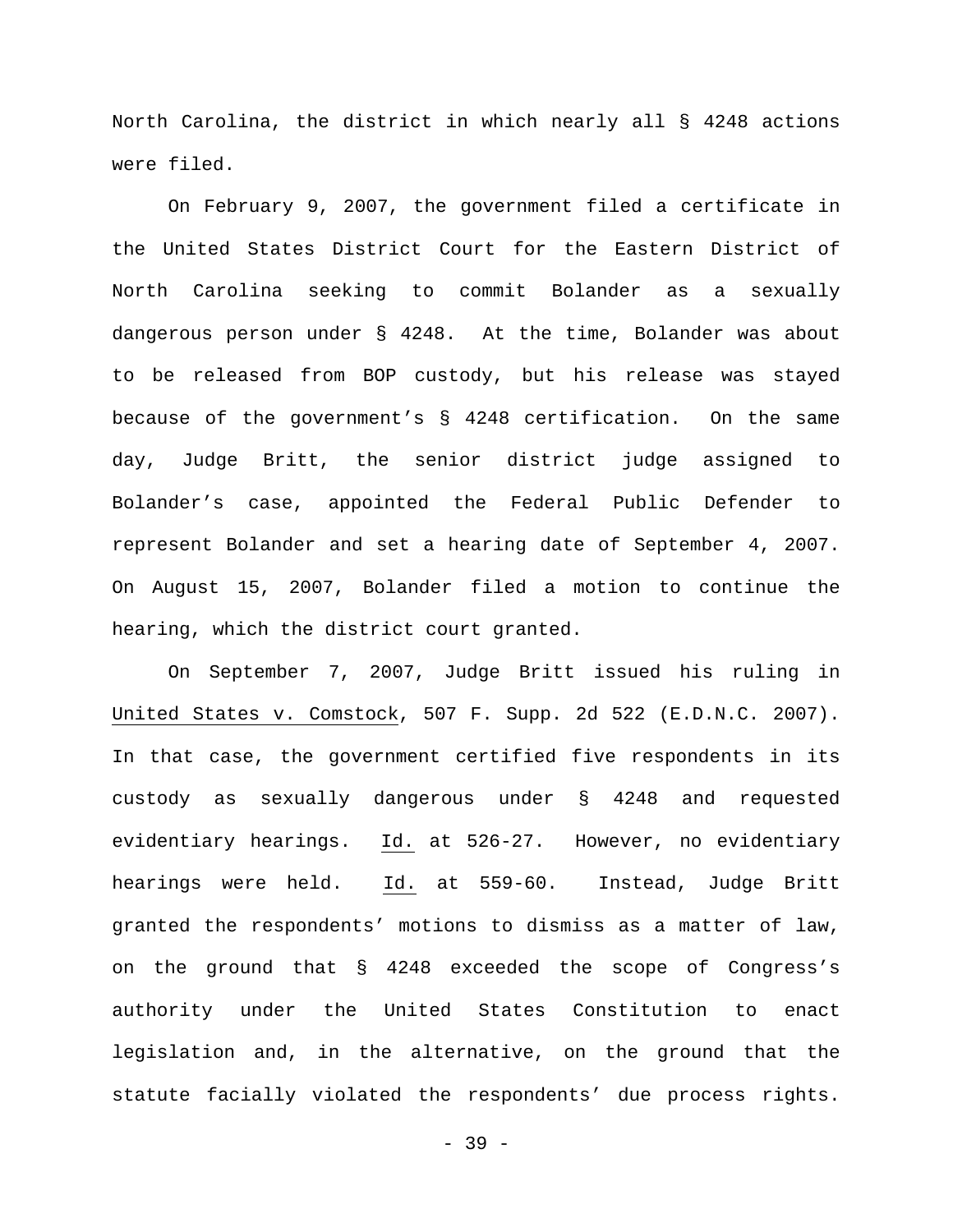Id. at 526, 559. However, Judge Britt stayed the release of the respondents from custody pending an appeal from his decision. Id. at 560.

On September 11, 2007, Bolander filed a motion to dismiss the certification on the basis of Judge Britt's decision in Comstock. In response, on September 20, 2007, the government moved to stay its response to Bolander's motion and other similar motions pending in numerous certification cases in the Eastern District of North Carolina. On January 8, 2008, the district court granted the government's motion to stay its response to Bolander's motion and other similar motions pending.

On January 8, 2009, we affirmed the dismissal of the § 4248 certifications in United States v. Comstock, 551 F.3d 274 (4th Cir. 2009), rev'd, 130 S. Ct. 1949 (2010) (Comstock I), holding that Congress lacked constitutional authority to enact the statute. Id. at 276. The following day, Bolander filed a motion for release from custody, relying on our decision in Comstock I. While this motion was pending, the government petitioned for a writ of certiorari. The United States Supreme Court granted the petition on June 22, 2009. United States v. Comstock, 129 S. Ct. 2828 (2009). Because the Supreme Court granted the petition, the district court declined to rule on Bolander's motion for release.

 $- 40 -$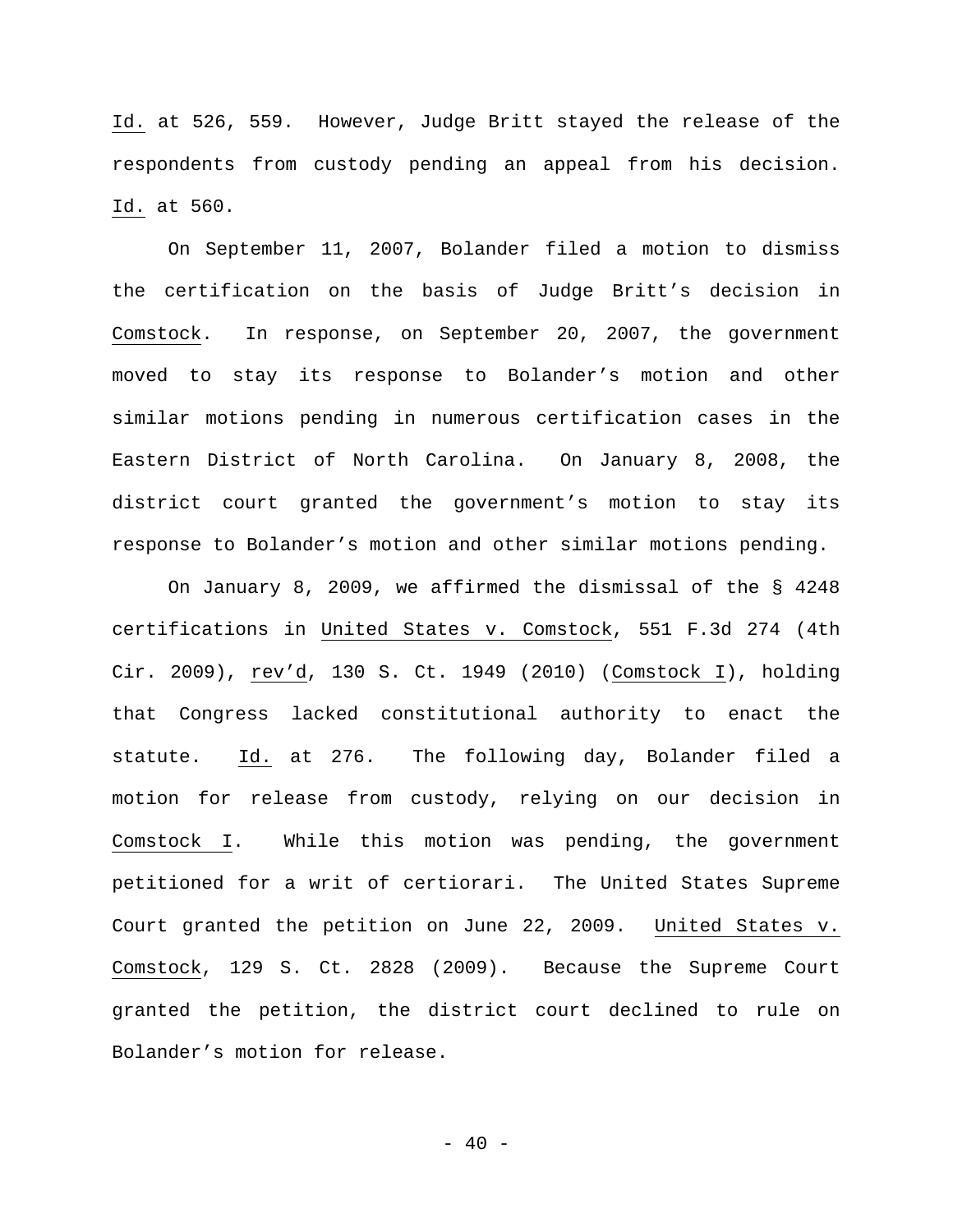In May 2010, the United States Supreme Court issued its opinion in United States v. Comstock, reversing our decision that § 4248 was unconstitutional, and holding that Congress properly enacted the statute pursuant to the Necessary and Proper Clause of the United States Constitution. 130 S. Ct. 1949, 1954 (2010). The Supreme Court remanded the case to this court to consider the additional grounds presented, but not decided, in Comstock I, and upon which the district court in that case had held that § 4248 was unconstitutional. Id. at 1955, 1965.

Following the Supreme Court's decision in Comstock, on June 6, 2010, the district court denied, under the authority of Comstock, all pending motions for release in the § 4248 cases before it and lifted any stay or abeyance ordered in those cases. The district court directed Bolander to proceed with additional constitutional challenges or an evidentiary hearing as he saw fit.

On June 22, 2010, Bolander filed a motion to dismiss the certification, relying on the constitutional claims left unresolved by the Supreme Court's decision in Comstock. In the motion, Bolander stated that he was not requesting an evidentiary hearing "[a]t this time." (J.A. 67).

On August 4, 2010, the then-Chief Judge for the Eastern District of North Carolina, Chief Judge Louise W. Flanagan,

- 41 -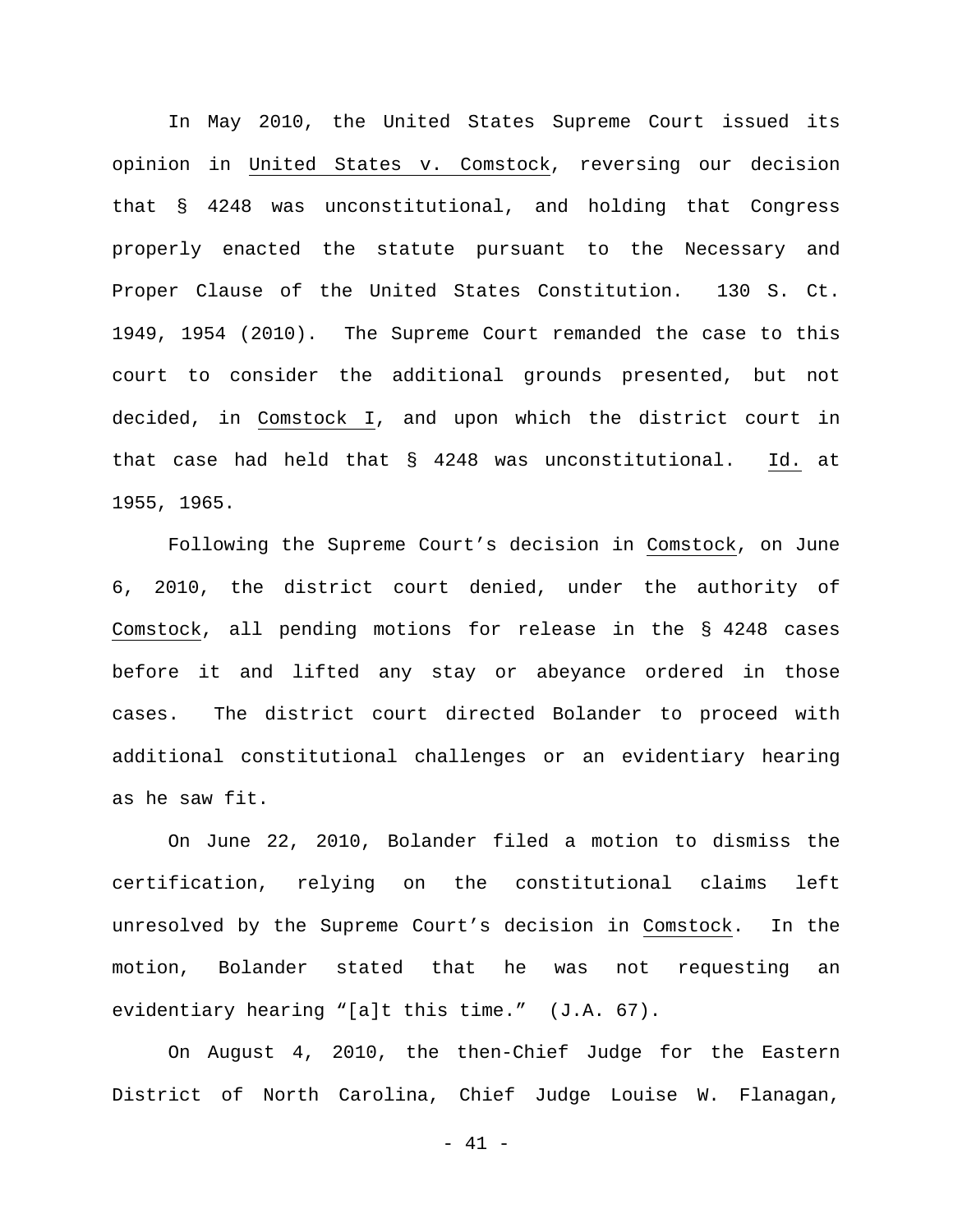issued a standing order related to the processing of § 4248 commitment actions in that district. The order's terms included the following provision regarding motions for hearings:

Until such time as the final determination by an appellate court of "any claim that the statute or its application denies equal protection of the laws, procedural or substantive due process, or any other rights guaranteed by the Constitution[,]" if an individual respondent would like to proceed with the<br>litigation of the government's petition for his the government's petition for his commitment, counsel for the respondent shall inform the court of the respondent's desire to proceed with a hearing by filing a motion for a hearing. Such motion shall be filed . . . as soon as practicable after the respondent informs his counsel of his desire to litigate the commitment petition.

Aug. 4, 2010 Standing Order of the Court, § 3(b). On August 6, 2010, Bolander's case was reassigned to Chief Judge Flanagan.

We heard oral argument in the remanded case in September 2010. In our December 10, 2010 decision in Comstock II, we reversed the district court's judgment concerning the burden of proof under § 4248. We held that the statute did not violate the Due Process Clause by requiring a court to find by clear and convincing evidence (rather than proof beyond a reasonable doubt) that the individual has engaged or attempted to engage in sexual violence or child molestation and is sexually dangerous to others. 627 F.3d at 519-25. Consequently, the case was remanded to the district court with instructions to proceed to the merits on the pending commitment actions. Id. at 525.

 $- 42 -$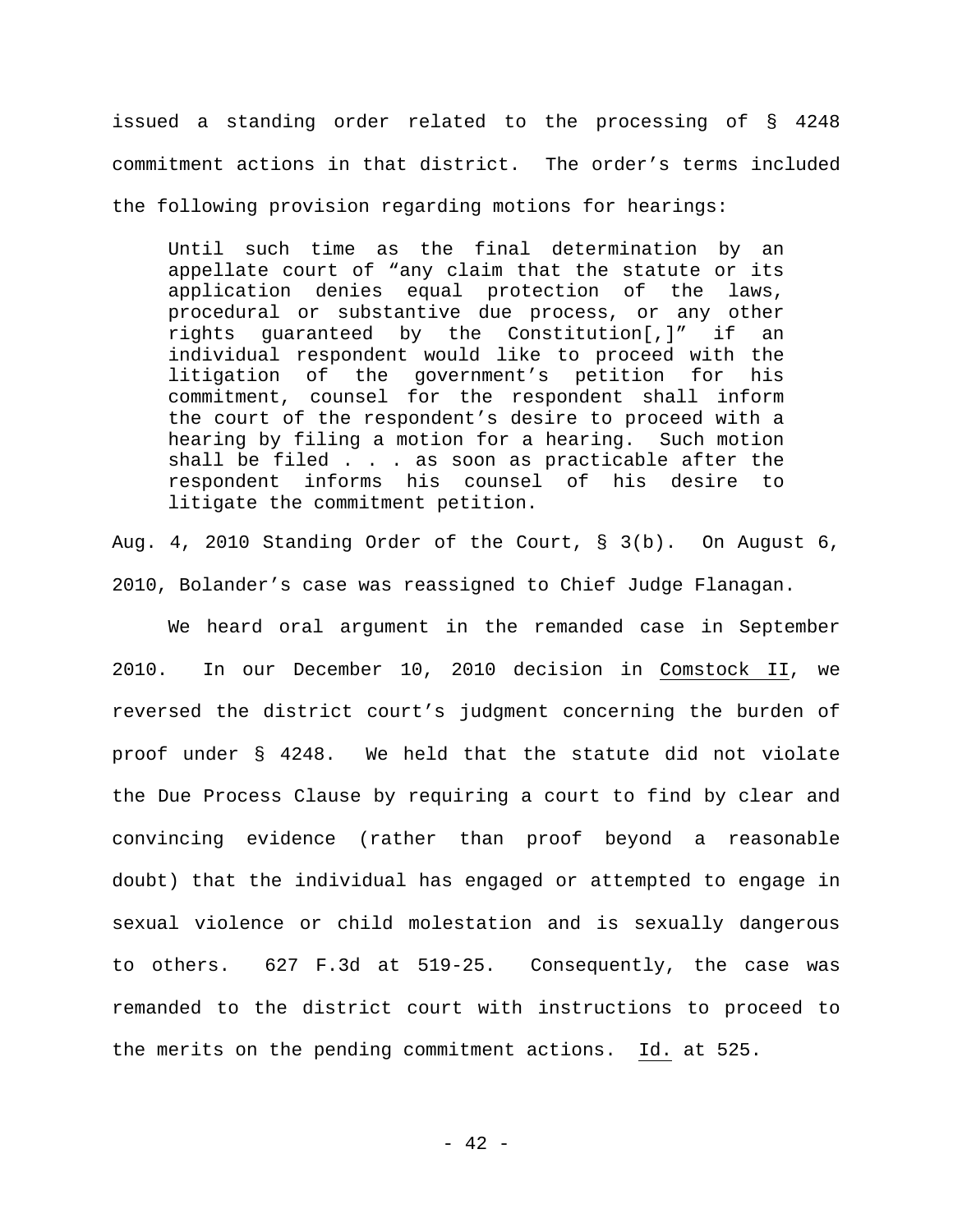On December 15, 2010, Bolander filed a motion for substitution of counsel, asserting that his relationship with his public defender had deteriorated to the point where he felt the public defender could not adequately represent him. On January 14, 2011, the Office of the Federal Public Defender moved to withdraw and have new counsel appointed. On February 16, 2011, the motion for substitution of counsel and the motion to withdraw were granted.

On January 28, 2011, the district court entered a scheduling order directing the government to provide initial disclosures. The government's initial disclosures were due by April 4, 2011, and Bolander's were due by June 6, 2011. After the exchange of initial disclosures, the parties had an additional sixty days within which to conclude discovery.

On March 25, 2011, the district court denied Bolander's June 22, 2010 motion to dismiss the certification, finding no grounds in which to grant the motion. On May 31, 2011, Bolander moved for an extension of time until July 18, 2011 to provide his initial disclosure. The motion was granted. On July 14, 2011, Bolander sought to extend the deadline until September 16, 2011, and the district court granted this request as well.

On September 16, 2011, the district court set an evidentiary hearing date of November 28, 2011. On September 23, 2011, Bolander requested a continuance of the hearing date until

 $- 43 -$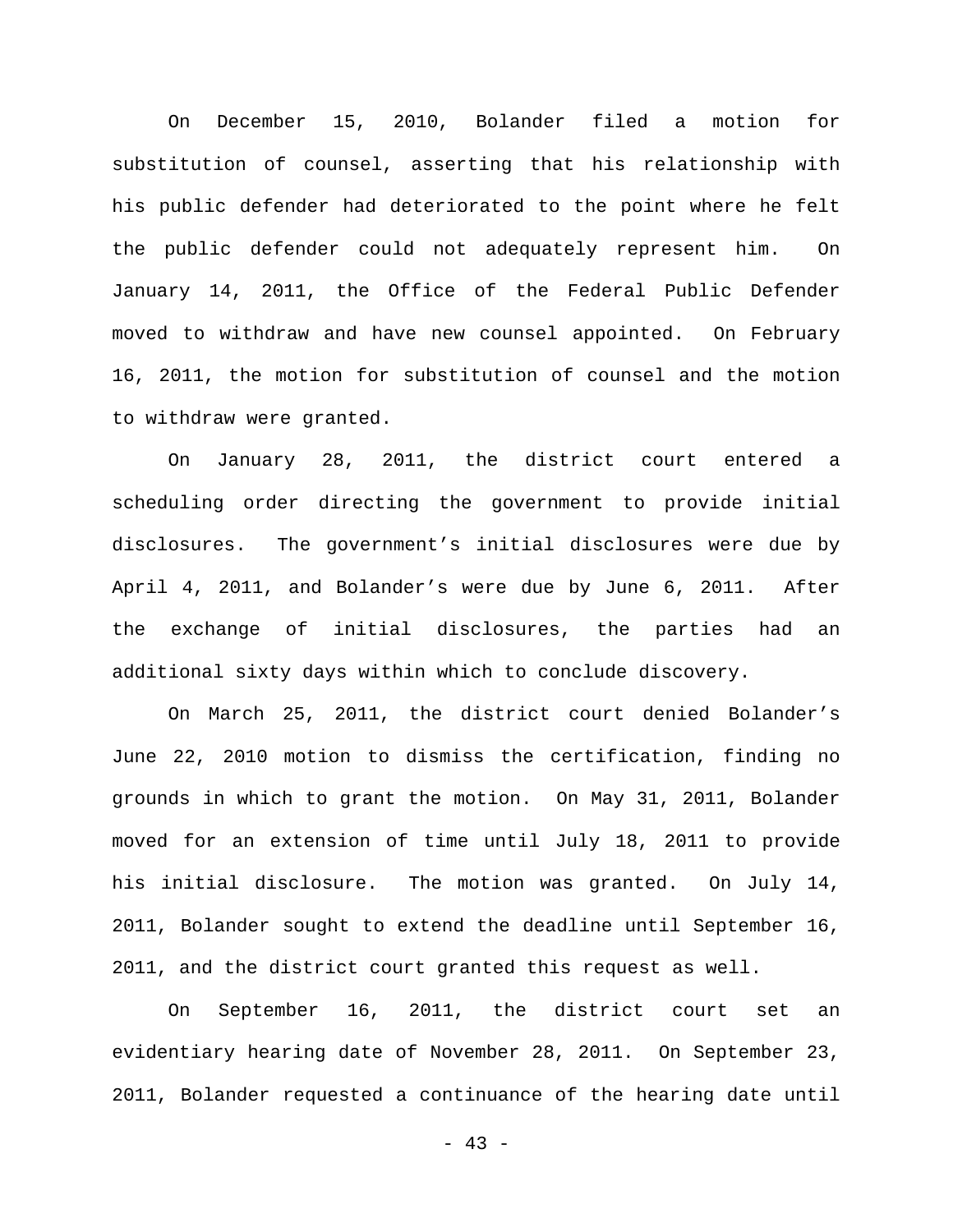the week of December 20, 2011. The motion for continuance was granted, but the district court set the evidentiary hearing for January 12, 2012.

In this case, the record reflects that the justification offered by the government for the delay in holding Bolander's § 4248 hearing satisfies the requirements of due process. The initial date for Bolander's evidentiary hearing was September 4, 2007. However, prior to the hearing date, Bolander moved for a continuance. Before a new hearing date was set, the district court issued its ruling in Comstock. From the time the district court issued this decision, the government cannot be held responsible for failing to push for an evidentiary hearing. As we noted in Timms, the government cannot be blamed "for agreeing to the abeyance in light of the heavy cost of pursuing hearings on the merits when § 4248 proceedings remained under a cloud of constitutional uncertainty. There is simply no basis for the validity of the argument that the Government should have, at its own initiative, pressed for a commitment hearing under these circumstances." 664 F.3d at 453.

After the Supreme Court issued its decision in Comstock, the constitutionality of § 4248 still was unsettled. Notwithstanding this uncertainty, Bolander did not seek an evidentiary hearing. Rather, in his June 22, 2010 motion, he specifically stated he was not requesting a hearing. His case

- 44 -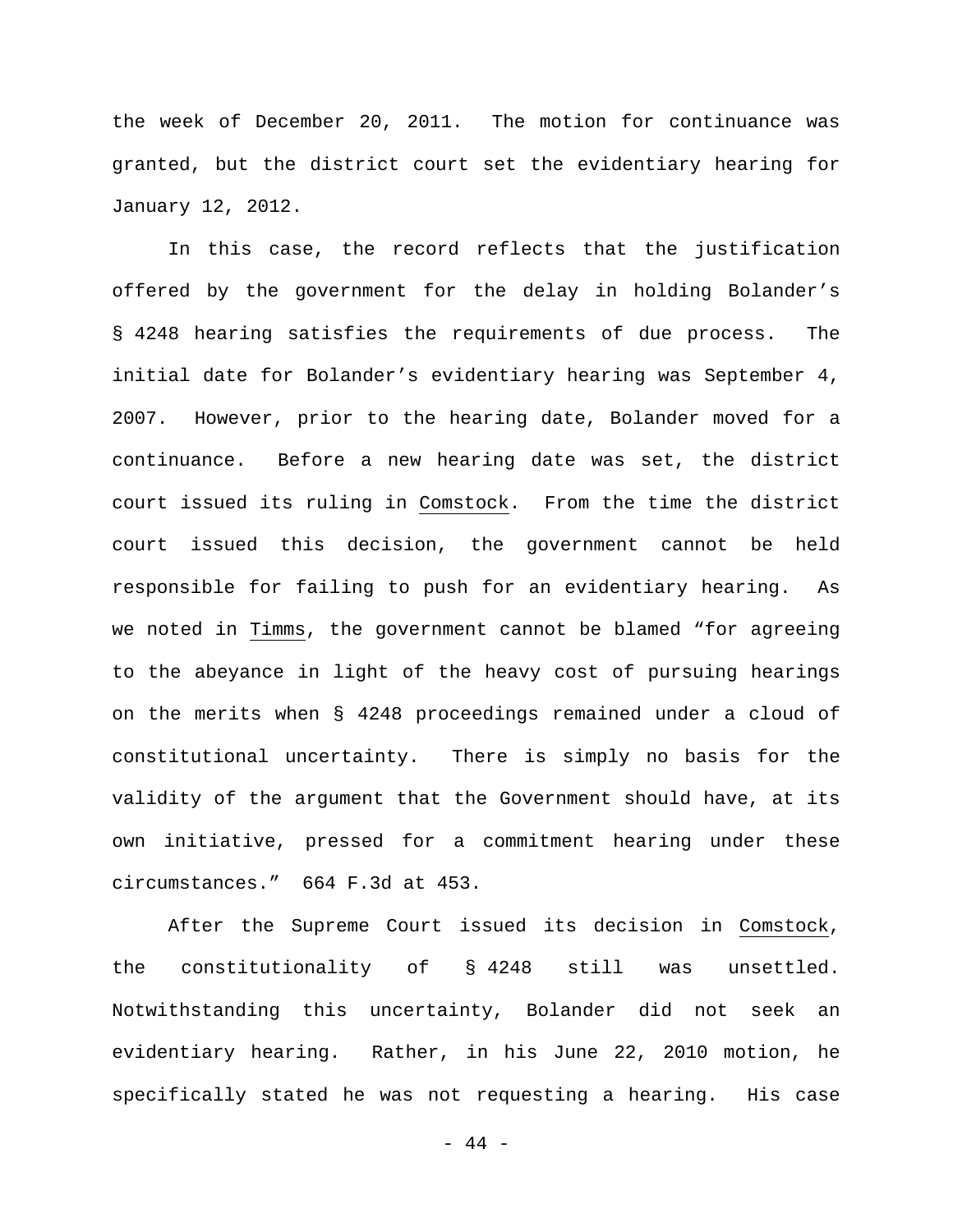remained dormant, mainly because Comstock II was pending in this court, until the end of 2010 when he requested a substitution of counsel. The granting of this request further delayed the proceedings, with no fault attributable to the government. After substitute counsel was appointed, Bolander sought two extensions of time in which to file initial disclosures and requested a continuance after the November 28, 2011 hearing date was set. After this request for continuance was granted, the district court held the evidentiary hearing less than two months after the November 28 date.

In sum, the government's lawful exercise of its authority under § 4248 is not to blame for the delay in holding Bolander's evidentiary hearing and did not deny him due process. Accordingly, the district court did not err when it concluded that Bolander's due process rights were not violated in this case.

C

As noted above, Bolander participated in the SOTP at FCI-Butner from November 1997 until April 1998. During his participation in the program, two relevant reports were generated. The first is titled "Psychosexual Evaluation" and dated January 29, 1998; the second is titled "Discharge Summary" and dated April 13, 1998. (J.A. 518). In preparing his expert report, Dr. North (as well as Dr. Warren) referred to these

- 45 -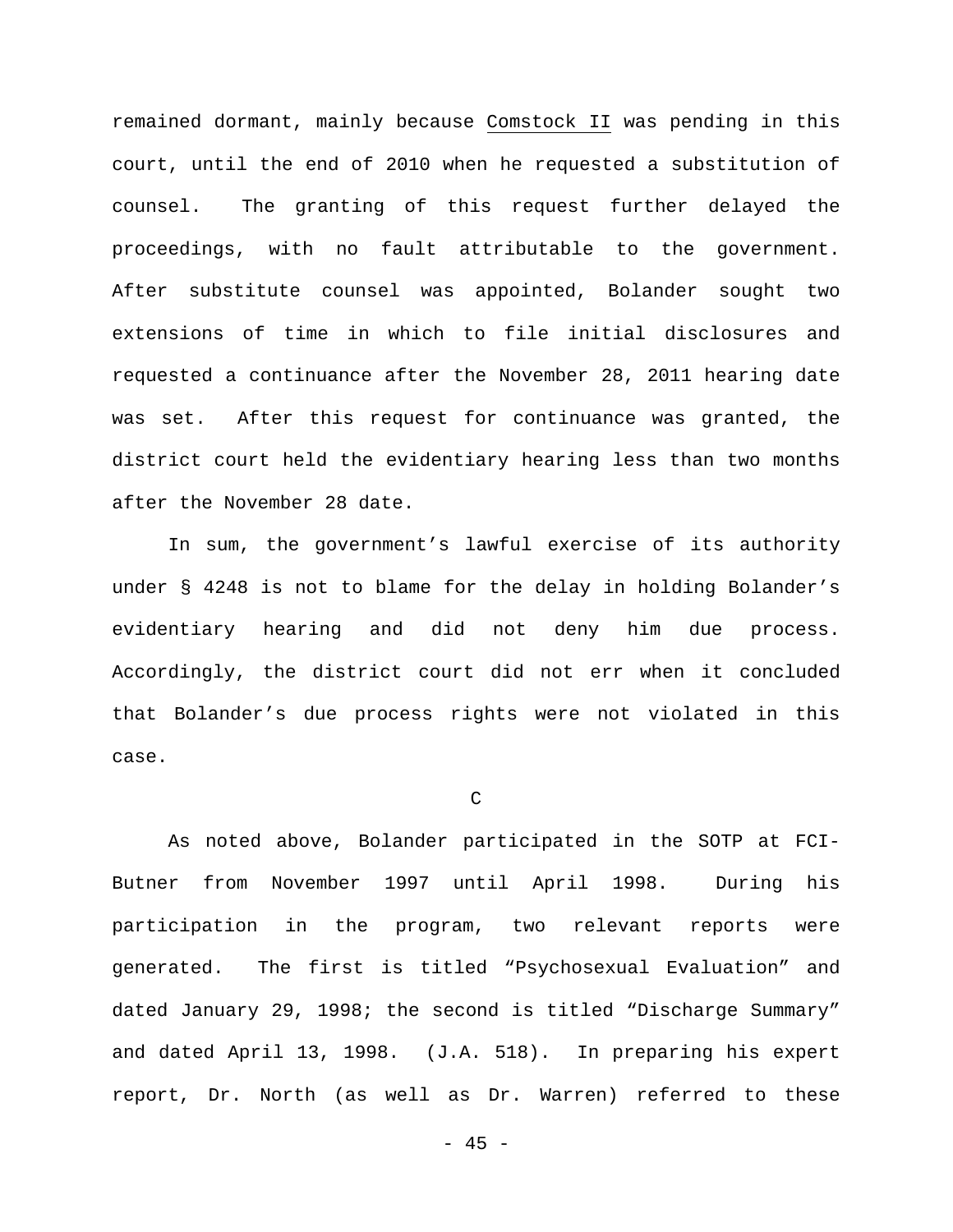reports. Prior to the evidentiary hearing, on December 6, 2011, Bolander moved in limine to exclude any and all evidence relating to the personal disclosures he made as part of the SOTP, contending they were privileged under a psychotherapistpatient privilege. The district court denied the motion, and Bolander challenges this ruling before this court.

The United States Supreme Court has recognized a psychotherapist-patient privilege, finding that psychotherapy serves "a public good of transcendent importance." Jaffee v. Redmond, 518 U.S. 1, 11 (1996). In Jaffee, the Court held that confidential communications between a patient and a licensed social worker, during the course of diagnosis or treatment, are privileged and protected from discovery. Id. at 15-16.

The Court looked to Rule 501 of the Federal Rules of Evidence, which authorizes federal courts to define new privileges by interpreting "principles of common law . . . in the light of reason and experience." Fed. R. Evid. 501. Reason and experience, as well as the fact that all fifty states plus the District of Columbia had some version of the psychotherapist-patient privilege, led the Court to conclude that the psychotherapist-patient privilege exists under Rule 501. Jaffee, 518 U.S. at 10-12.

In Jaffee, the first officer to respond to a call involving a fight shot and killed Ricky Allen. Id. at 10. Officer

 $- 46 -$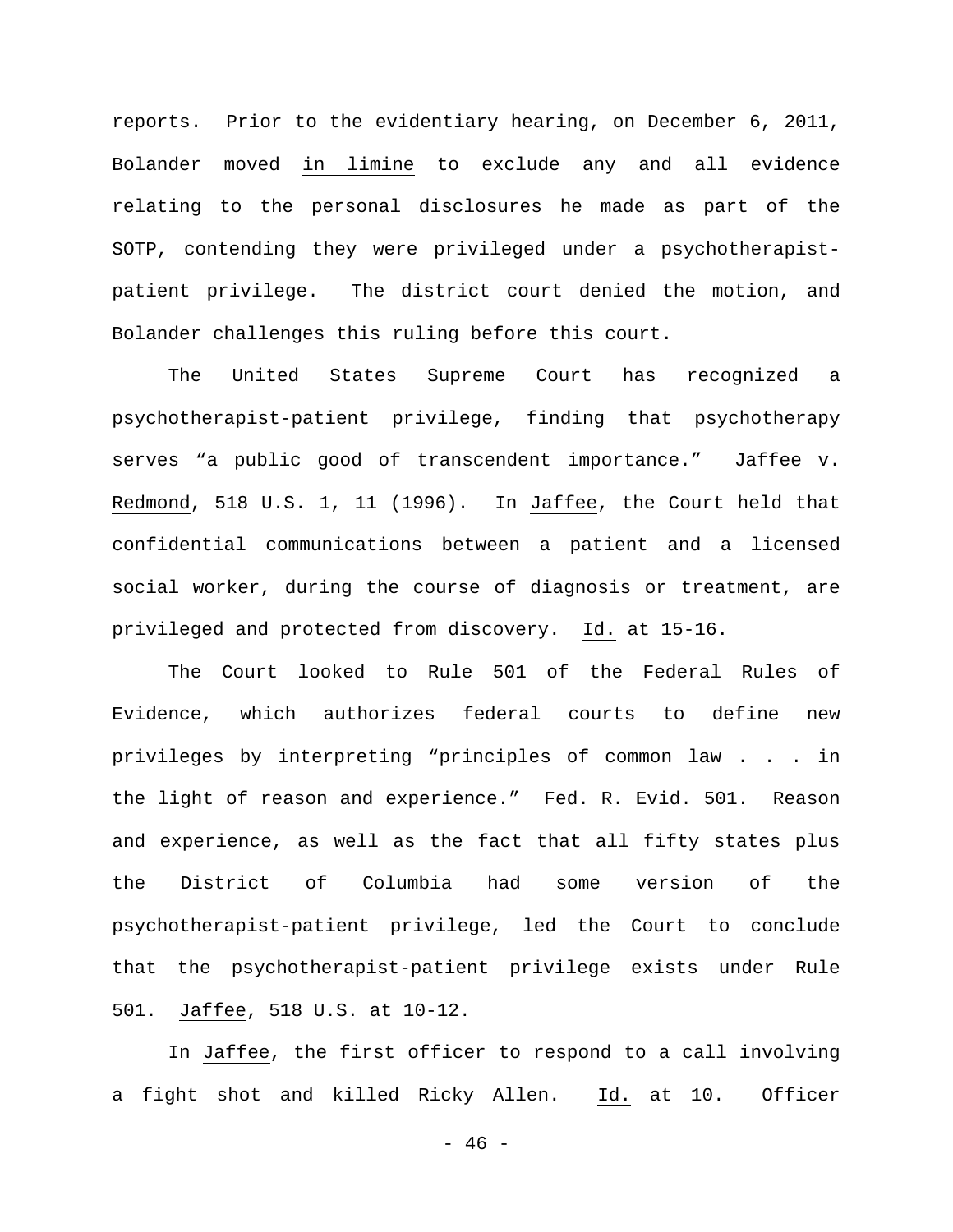Redmond shot Allen because she believed he was about to stab another man with a butcher knife. Id. at 4. As a result of this incident, Officer Redmond participated in approximately fifty counseling sessions with a state-licensed social worker. Id. at 5. Jaffee, the administrator of Allen's estate, brought a § 1983 excessive force claim against the Officer Redmond. Id. Jaffee requested production of the social worker's notes from her counseling sessions with Officer Redmond in order to use these notes in cross-examination. Id. Although Officer Redmond and the social worker asserted the psychotherapist-patient privilege and "vigorously resisted the discovery," the district court ordered that the notes be disclosed. Id. After Officer Redmond and the social worker refused discovery of the notes, the district court instructed the jury that they could presume the contents of the notes to be unfavorable to Officer Redmond. Id. at 5-6. Jaffee was awarded a total judgment of \$545,000 against Officer Redmond. Id. at 6.

The Seventh Circuit reversed and remanded for a new trial, concluding that Rule 501 compelled recognition of a psychotherapist-patient privilege. Id. According to the Seventh Circuit, the privilege would not apply if "in the interests of justice, the evidentiary need for the disclosure of the contents of a patient's counseling sessions outweighs [the] patient's privacy interests." Id. at 7 (internal quotation

- 47 -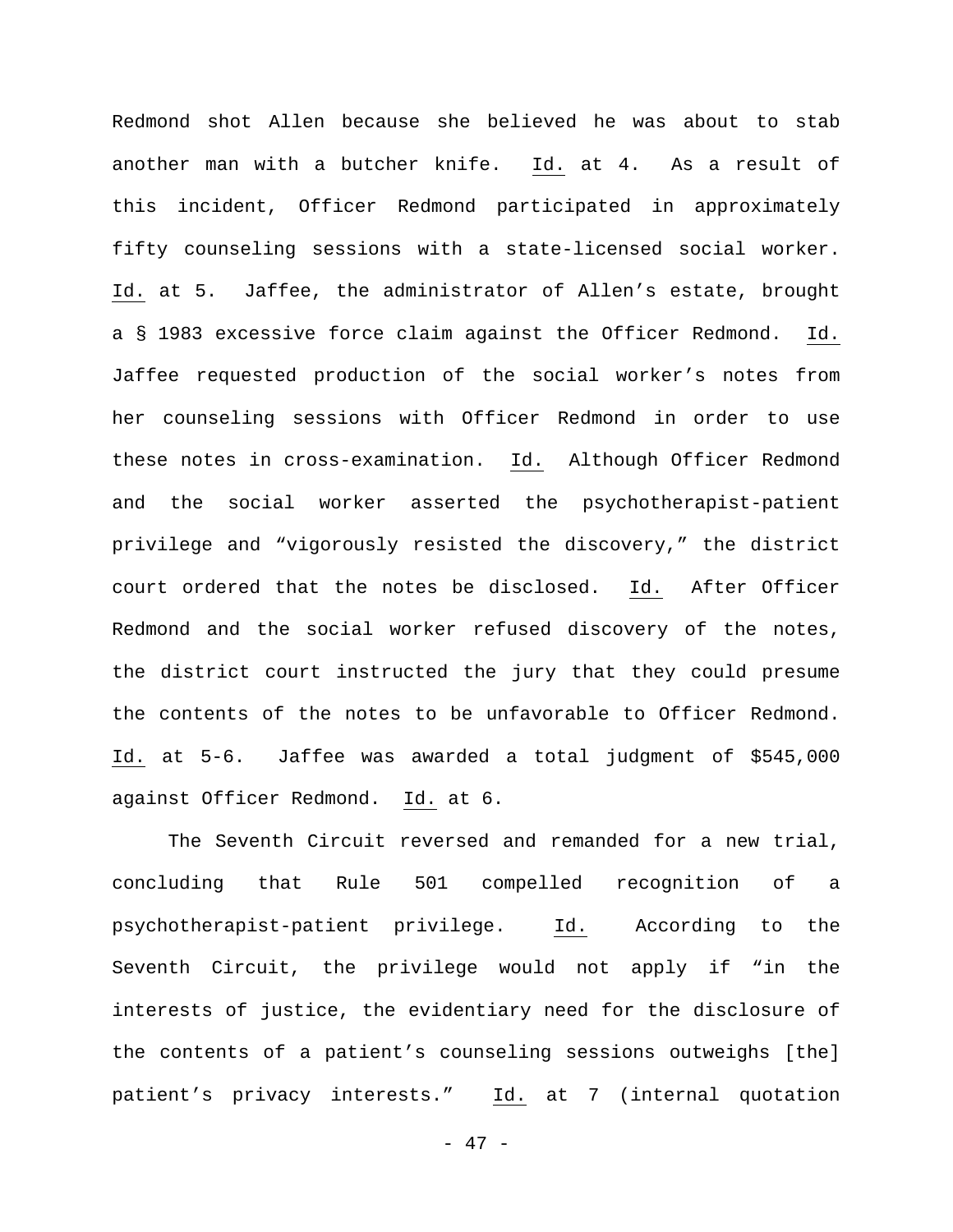marks omitted). The Seventh Circuit determined that Officer Redmond's privacy interest outweighed Jaffee's evidentiary need for the notes. Id.

On appeal to the Supreme Court, the Court affirmed the Seventh Circuit, holding that protecting confidential communications between a psychotherapist and patient promotes a critical interest and outweighs the need for probative evidence. Id. at 16-18. However, the Court rejected the Seventh Circuit's balancing test. Id. at 17. The Court reasoned that "[m]aking the promise of confidentiality contingent upon a trial judge's later evaluation of the relative importance of the patient's interest in privacy and the evidentiary need for disclosure would eviscerate the effectiveness of the privilege." Id. at 17. The Supreme Court feared that use of a balancing test would frustrate the aim of the privilege by making its application uncertain. Id. at 18.

The Court's decision in Jaffee is premised on the notion that "[t]he mental health of our citizenry, no less than its physical health, is a public good of transcendent importance." Id. at 11. The Court recognized that the psychotherapistpatient relationship is "rooted in the imperative need for confidence and trust" wherein the patient willingly makes "frank and complete disclosure of facts, emotions, memories, and fears." Id. at 10 (internal quotation marks omitted). Thus,

- 48 -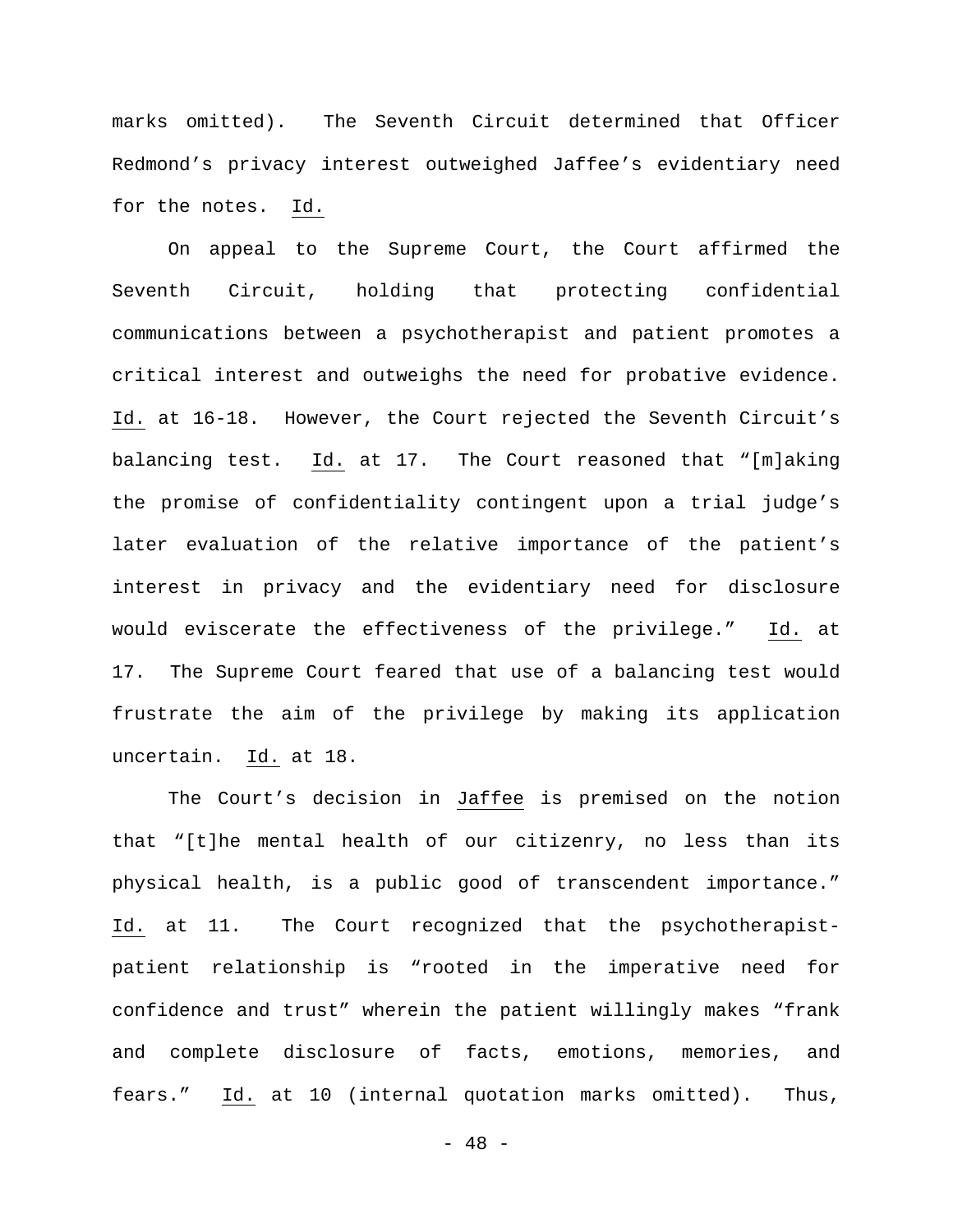"the mere possibility of disclosure may impede development of the confidential relationship necessary for successful treatment." Id. Without the privilege, the Court observed, "confidential conversations between psychotherapists and their patients would surely be chilled, particularly when it is obvious that the circumstances that give rise to the need for treatment will probably result in litigation." Id. at 11-12.

The Jaffee Court did not outline the contours of the psychotherapist-patient privilege, because it was "neither necessary nor feasible to delineate its full contours in a way that would govern all conceivable future questions in this area." Id. at 18 (citation and internal quotation marks omitted). In a footnote, the Court noted that the patient may waive this privilege, like other testimonial privileges, but did not further address the issue of waiver. Id. at 15 n.14.

The Court in Jaffee also noted that the privilege would yield under some circumstances. Id. at 18 n.19. In a footnote, the Court stated "[w]e do not doubt that there are situations in which the privilege must give way, for example, if a serious threat of harm to the patient or to others can be averted only by means of a disclosure by the therapist." Id.

Like all testimonial or evidentiary privileges, the psychotherapist-patient privilege must be strictly construed. United States v. Squillacote, 221 F.3d 542, 560 (4th Cir. 2000)

- 49 -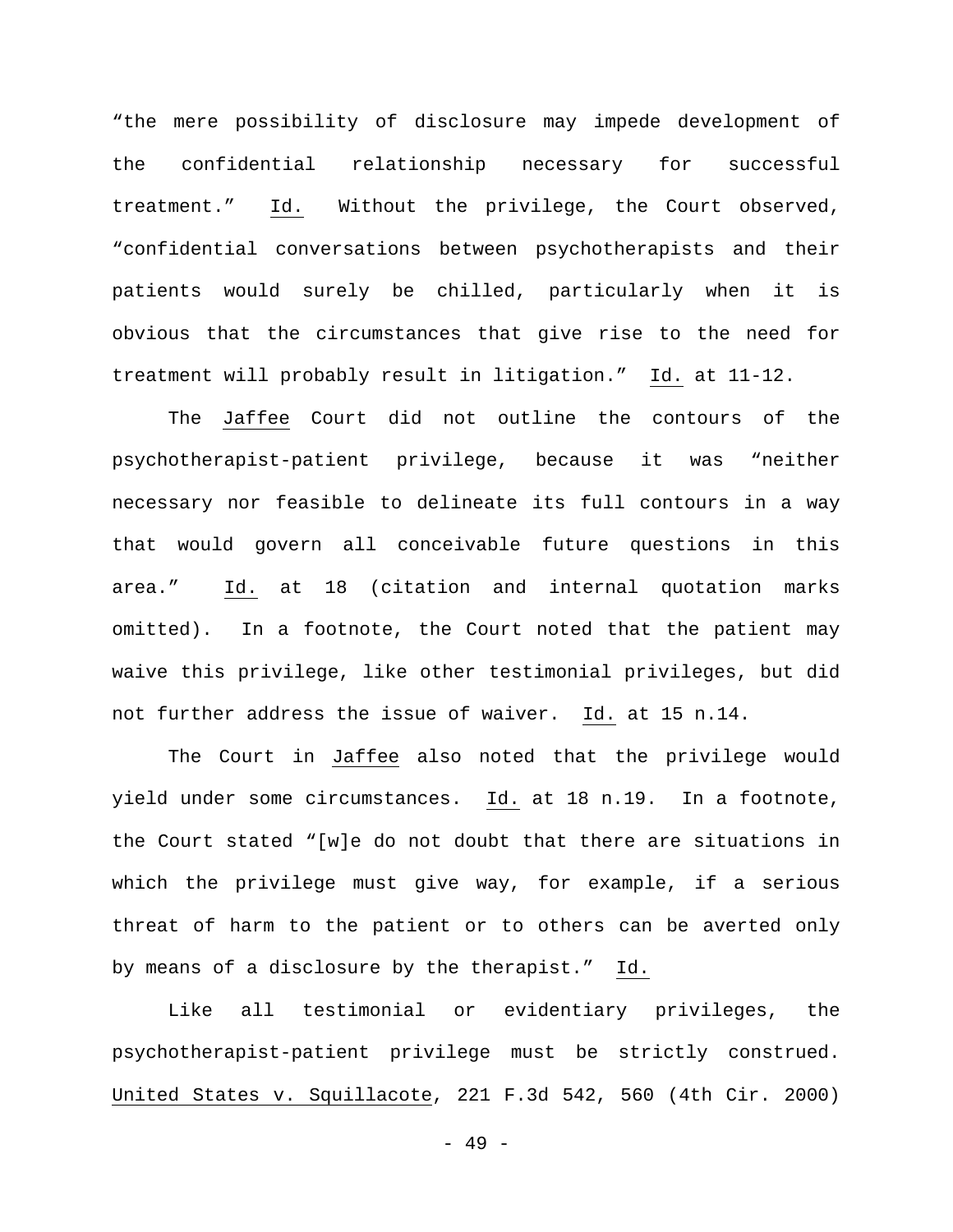(spousal privilege). In the case of another evidentiary privilege, the attorney-client privilege, we have recognized that the holder of it may waive the privilege either expressly or impliedly by a voluntary disclosure to a third party. Hawkins v. Stables, 148 F.3d 379, 384 n.4 (4th Cir. 1998) (attorney-client privilege). An implied waiver waives the privilege not only as to the specific information disclosed, but also as to the subject matter of the disclosure. Id. The burden rests on the person invoking the privilege to demonstrate its applicability, including the absence of any waiver of it. United States v. Jones, 696 F.2d 1069, 1072 (4th Cir. 1982).

In this case, the government argues that a person subject to civil commitment does not have a constitutionally protected expectation of privacy in prison treatment records when the government has a legitimate interest in access to them. This argument is premised on Footnote 19 in Jaffee, where the Court stated that the psychotherapist-patient privilege would "give way" in certain situations. Jaffee, 518 U.S. at 18 n.19. Alternatively, the government argues that Bolander waived any psychotherapist-patient privilege he may have enjoyed. Because we agree with the government that Bolander waived any psychotherapist-patient privilege he may have enjoyed, we decline to address the government's argument premised on Footnote 19 in Jaffee. Accordingly, we express no opinion on

 $-50 -$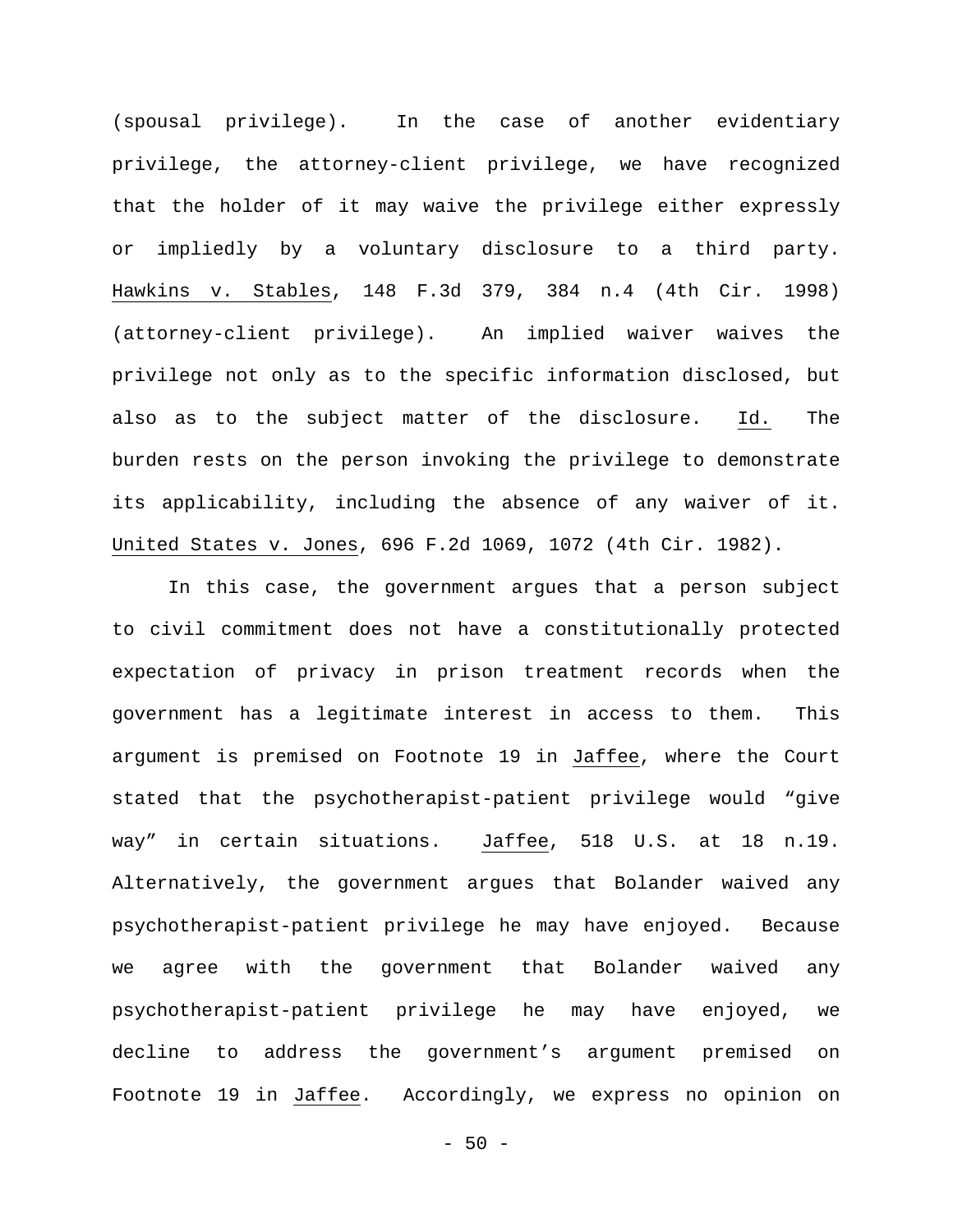whether the disclosures made by Bolander during his participation in the SOTP are protected communications under the psychotherapist-patient privilege.

A patient may waive the psychotherapist—patient privilege by knowingly and voluntarily relinquishing it. United States v. Hayes, 227 F.3d 578, 586 (6th Cir. 2000). A waiver may occur when the substance of therapy sessions is disclosed to unrelated third parties, see id. (noting that "a patient can waive the protections of the psychotherapist/patient privilege by disclosing the substance of therapy sessions to unrelated third parties"), or when the privilege is not properly asserted during testimony. See Hawkins, 148 F.3d at 384 ("By answering the question as [the defendant] did, [the defendant] both waived her [attorney-client] privilege and provided probative evidence [on the subject matter].").

In this case, Bolander willingly provided the SOTP materials to his own expert, Dr. Warren. In the report, Dr. Warren acknowledged that he received and reviewed the materials Bolander claims are privileged. Bolander did not assert the psychotherapist—patient privilege prior to his disclosure to Dr. Warren. Rather, he waited until approximately one month prior to the evidentiary hearing to do so, even though the case had been pending in the district court for quite some time. By failing to timely assert the psychotherapist—patient privilege,

 $-51 -$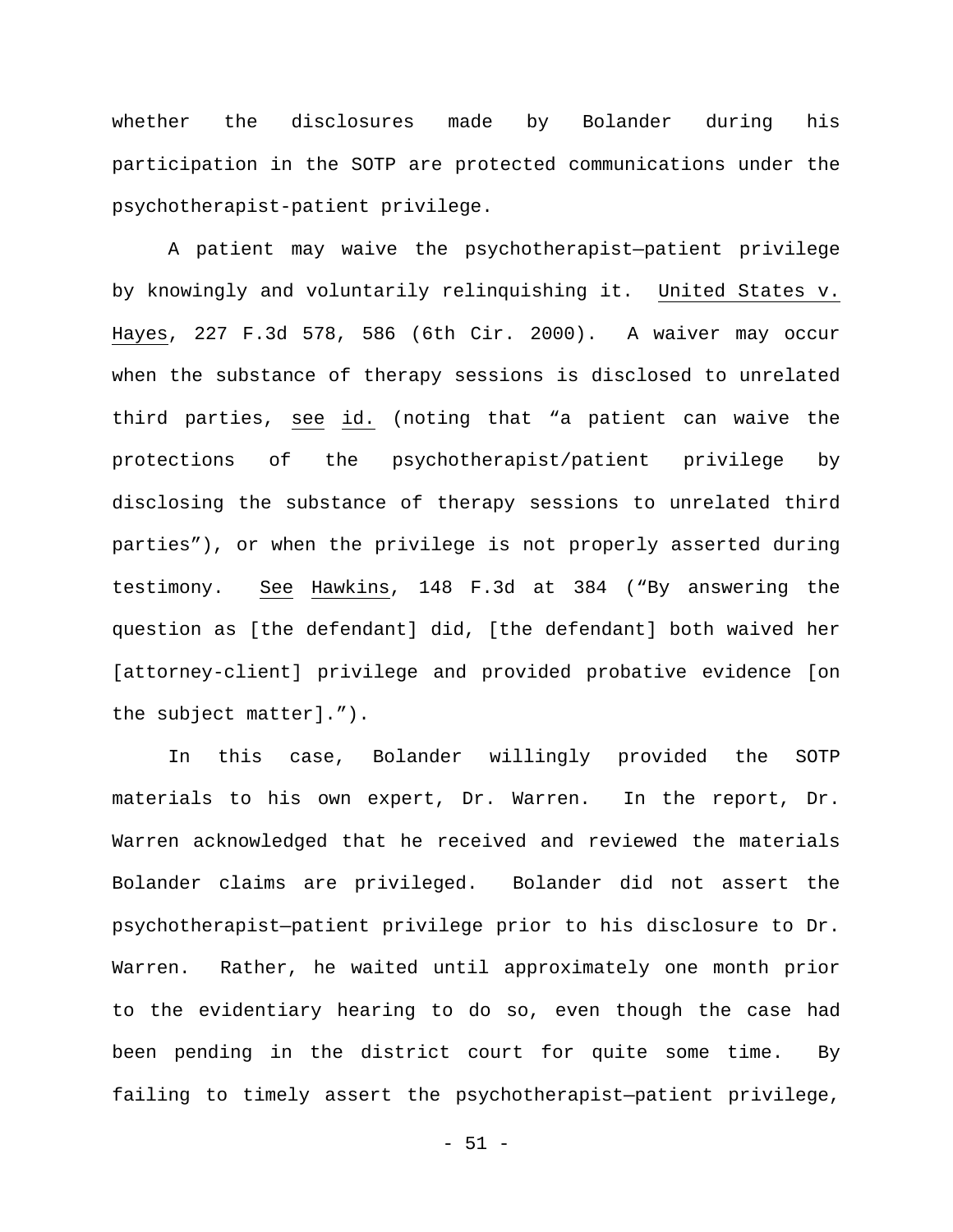Bolander waived whatever privilege he may have had. Put another way, it was incumbent upon Bolander to assert the psychotherapist—patient privilege in a timely fashion, rather than waiting until the eleventh hour to do so. See United States v. Ary, 518 F.3d 775, 784-85 (10th Cir. 2008) (holding that failure to timely assert attorney-client privilege constitutes waiver); United States v. White, 970 F.2d 328, 334– 35 (7th Cir. 1992) (same). Moreover, to the extent Bolander claims a privilege in his communications with Dr. Warren, we reject this argument as well. Dr. Warren was not being sought for treatment, but rather to evaluate Bolander's mental condition. And as the Supreme Court in Jaffee made clear, the privilege only extends to those psychotherapists who are being consulted for diagnosis and treatment, not under other circumstances. 501 U.S. at 15.

Bolander also failed to assert the psychotherapist—patient privilege during his October 4, 2011 deposition. During that deposition, Bolander was asked questions about his participation in the SOTP. He did not assert any privilege with respect to the information he provided in the SOTP, including the documents generated by the program. Instead, Bolander openly discussed his participation in the SOTP, including the numerous admissions he made during that program. By answering questions without

 $-52 -$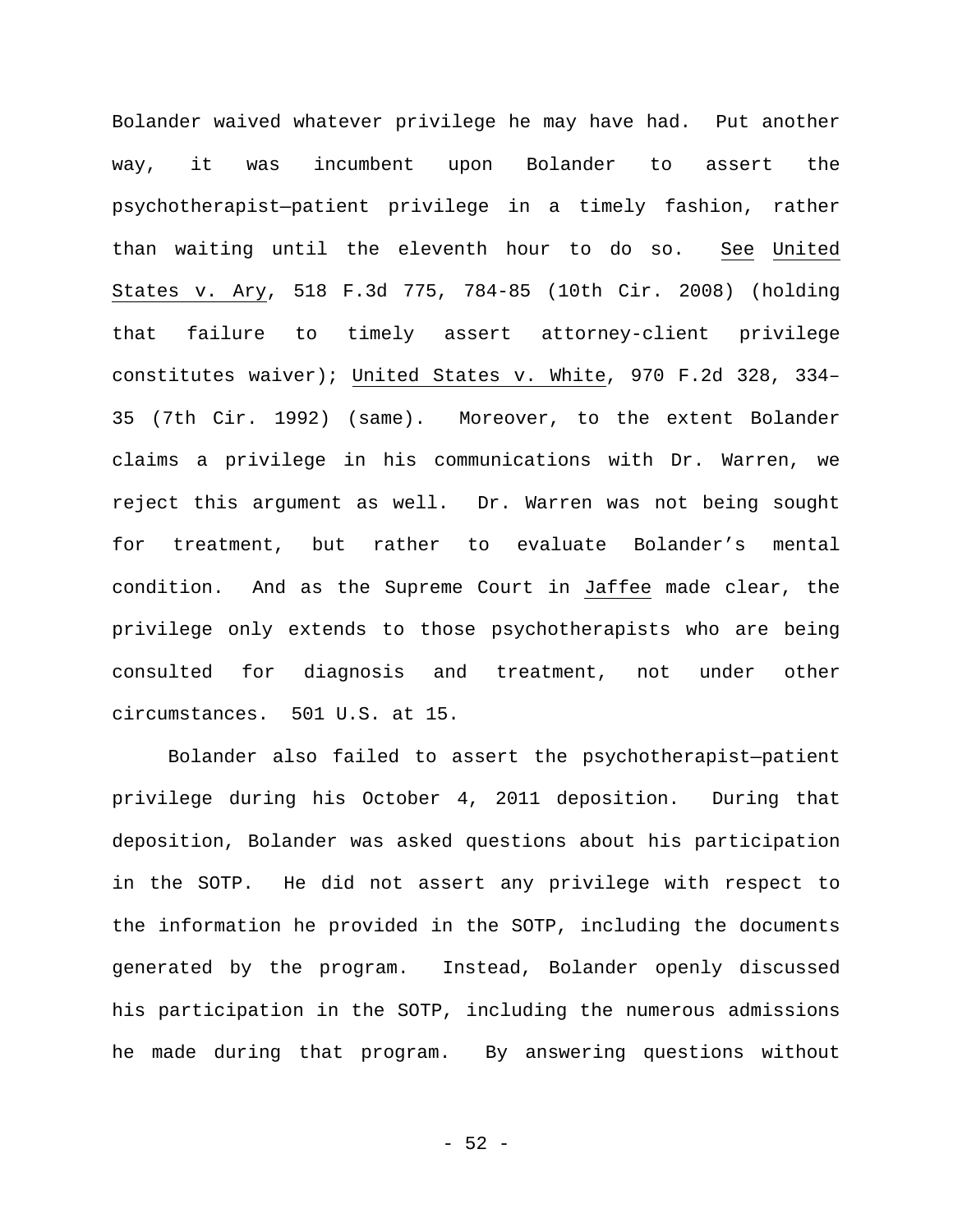asserting the psychotherapist—patient privilege, Bolander waived any privilege he may have enjoyed. Hawkins, 148 F.3d at 384.

Bolander suggests that a defendant in need of psychotherapy treatment will be forced to make the unenviable choice of foregoing treatment altogether or receiving treatment and thereby waiving the psychotherapist—patient privilege. We certainly are not insensitive to the Hobson's choice faced by a person in Bolander's position. However, in this particular case, Bolander simply failed to properly assert any privilege he may have had. Accordingly, the district court did not err when it denied Bolander's motion in limine.<sup>[14](#page-52-0)</sup>

<span id="page-52-0"></span> $14$  The government also argues that Bolander waived any psychotherapist/patient privilege he may have enjoyed when he<br>executed the "INFORMED CONSENT FORM" as part of his executed the "INFORMED CONSENT FORM" as part of his<br>participation in the SOTP. (J.A. 168). By executing this participation in the SOTP. consent form, Bolander acknowledged that the information he provided in the program may be disclosed by the SOTP. The consent form states: "I also understand that the staff of the SOTP and Federal Bureau of Prisons, Department of Justice, and United States Probation Office may share information regarding my case." (J.A. 168). The meaning of this provision in the consent form is ambiguous because it is unclear whether the information disclosed by Bolander could be "share[d]" amongst only these federal agencies or "share[d]" by these agencies with third parties, such as an expert in a civil commitment proceeding. Bolander says the ambiguity is resolved by the provision in the consent form that says his "confidentiality will be protected at all times." (J.A. 168). Bolander posits that this provision means that the information he provided in the SOTP could not be disclosed to third parties; otherwise, his confidentiality would not be protected. We need not resolve the government's waiver argument premised on the consent form because there are other bases in the record in which to find a (Continued)